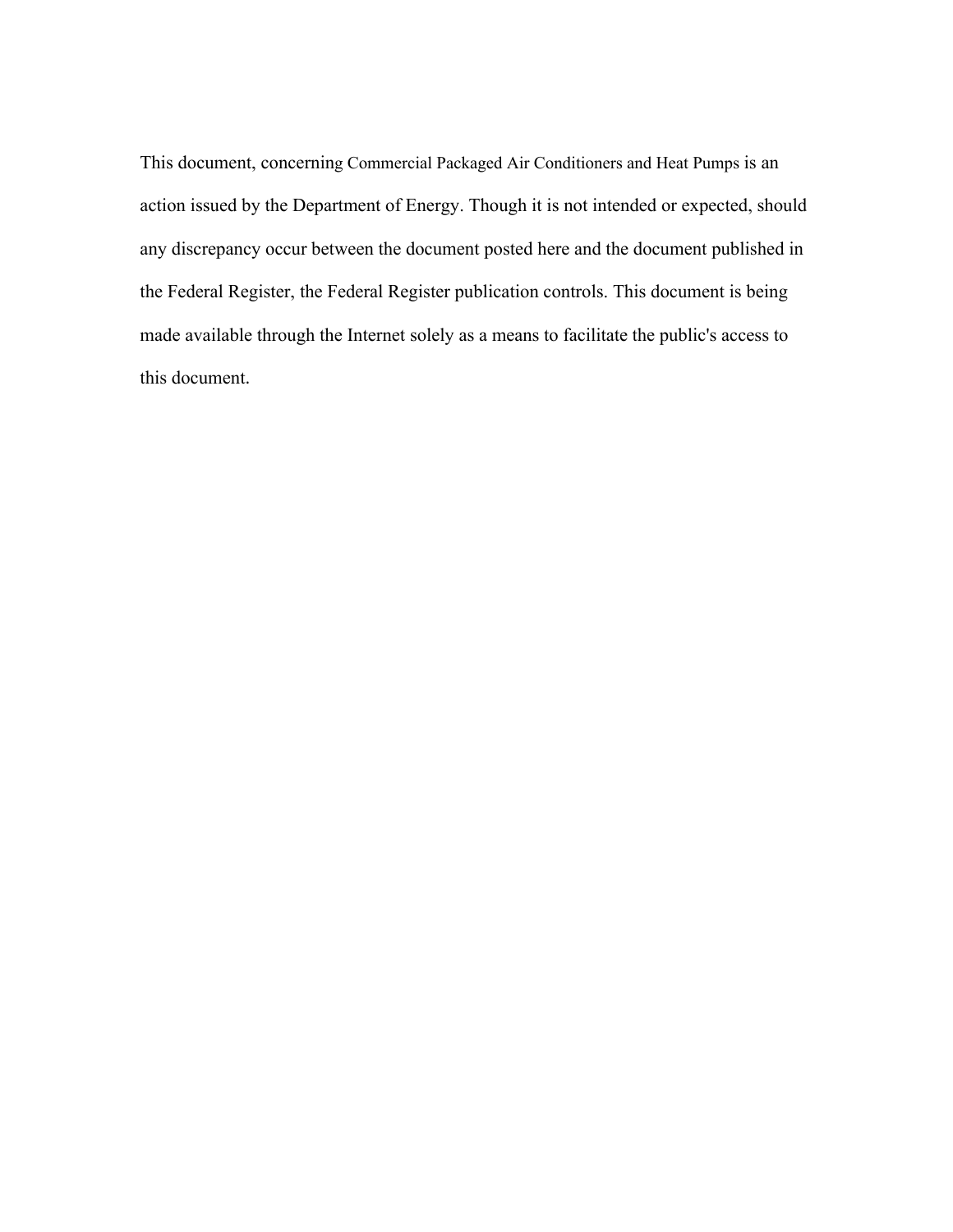# **[6450-01-P] DEPARTMENT OF ENERGY 10 CFR Part 431 [EERE-2022-BT-STD-0015]**

**Energy Conservation Program: Test Procedures and Energy Conservation Standards for Commercial Package Air Conditioners and Heat Pumps**

**AGENCY:** Office of Energy Efficiency and Renewable Energy, Department of Energy.

**ACTION:** Request for information.

**SUMMARY:** The U.S. Department of Energy ("DOE") is considering potential amendments to the test procedures for air-cooled commercial package air conditioners and heat pumps with a rated cooling capacity greater than or equal to 65,000 Btu/h, evaporatively-cooled commercial package air conditioners, and water-cooled commercial package air conditioners. DOE is also considering whether to amend the current energy conservation standards for air-cooled commercial package air conditioners and heat pumps with a rated cooling capacity greater than or equal to 65,000 Btu/h. Through this request for information ("RFI"), DOE seeks data and information regarding issues pertinent to whether amended test procedures would more accurately or fully comply with the requirement that the test procedure produces results that measure energy use during a representative average use cycle for the equipment without being unduly burdensome to conduct, or reduce testing burden. DOE also welcomes written comments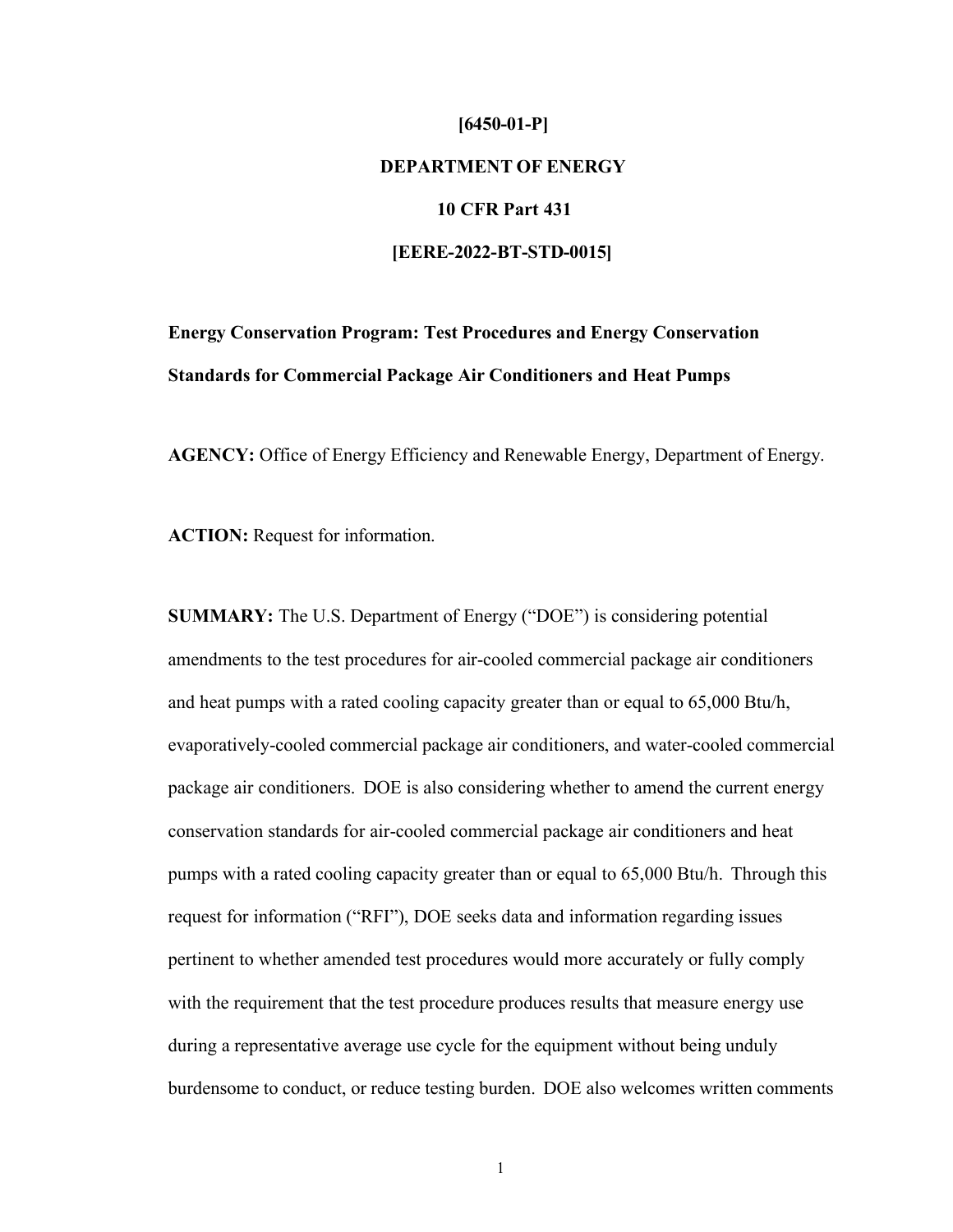from the public on any subject within the scope of this document (including those topics not specifically raised), as well as the submission of data and other relevant information.

**DATES:** Written comments and information are requested and will be accepted on or before **[INSERT DATE 30 DAYS AFTER DATE OF PUBLICATION IN THE**  *FEDERAL REGISTER***]**.

**ADDRESSES**: Interested persons are encouraged to submit comments using the Federal eRulemaking Portal at *[www.regulations.gov](http://www.regulations.gov/)*, under docket number EERE–2022–BT– STD–0015. Follow the instructions for submitting comments. Alternatively, interested persons may submit comments, identified by docket number EERE–2022–BT–STD– 0015, by any of the following methods:

- 1) *Email*: *[CommPkgACHP2022STDandTP0015@ee.doe.gov](mailto:CommPkgACHP2022STDandTP0015@ee.doe.gov)*. Include the docket number EERE–2022–BT–STD–0015 in the subject line of the message.
- 2) *Postal Mail*: Appliance and Equipment Standards Program, U.S. Department of Energy, Building Technologies Office, Mailstop EE-5B, 1000 Independence Avenue, SW., Washington, DC, 20585-0121. Telephone: (202) 287-1445. If possible, please submit all items on a compact disc ("CD"), in which case it is not necessary to include printed copies.
- 3) *Hand Delivery/Courier*: Appliance and Equipment Standards Program, U.S. Department of Energy, Building Technologies Office, 950 L'Enfant Plaza, SW., 6th Floor, Washington, DC, 20024. Telephone: (202) 287-1445. If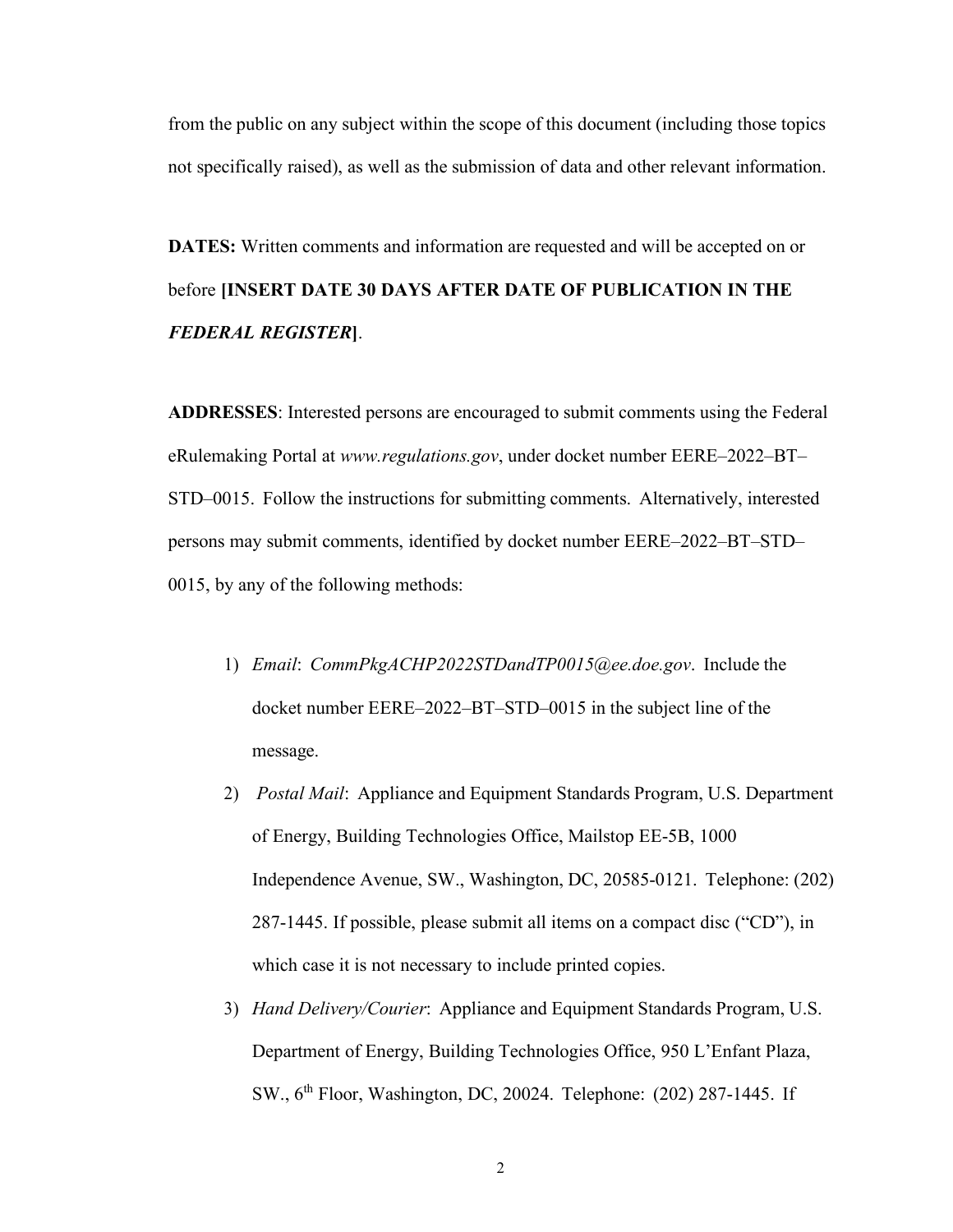possible, please submit all items on a CD, in which case it is not necessary to include printed copies. Include docket number EERE–2022–BT–STD–0015 in the subject line of the message.

No telefacsimiles ("faxes") will be accepted. For detailed instructions on submitting comments and additional information on this process, see section [III](#page-45-0) of this document.

*Docket:* The docket for this activity, which includes *Federal Register* notices, comments, and other supporting documents/materials, is available for review at *[www.regulations.gov](http://www.regulations.gov/)*. All documents in the docket are listed in the *[www.regulations.gov](http://www.regulations.gov/)* index. However, some documents listed in the index, such as those containing information that is exempt from public disclosure, may not be publicly available.

The docket web page can be found at

*[www.regulations.gov/#!docketDetail;D=EERE-2022-BT-STD-0015](http://www.regulations.gov/#!docketDetail%3BD%3DEERE-2022-BT-STD-0015)*. The docket web page contains instructions on how to access all documents, including public comments, in the docket. See section [III f](#page-45-0)or information on how to submit comments through *[www.regulations.gov](http://www.regulations.gov/)*.

#### **FOR FURTHER INFORMATION CONTACT:**

Ms. Catherine Rivest, U.S. Department of Energy, Office of Energy Efficiency and Renewable Energy, Building Technologies Office, EE-5B, 1000 Independence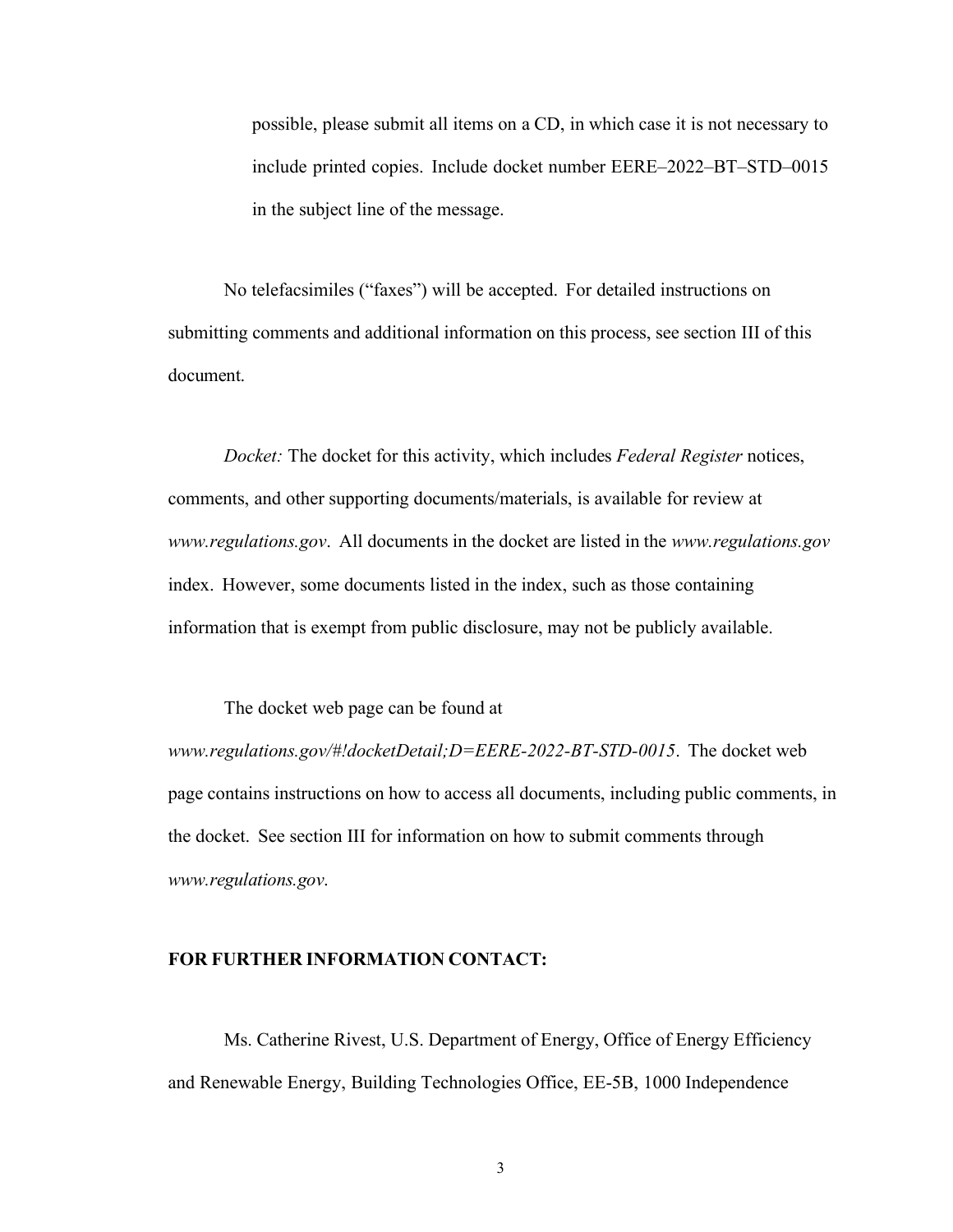Avenue, SW., Washington, DC, 20585-0121. Telephone: (202) 586-7335. Email: *[ApplianceStandardsQuestions@ee.doe.gov](mailto:ApplianceStandardsQuestions@ee.doe.gov)*.

Mr. Michael Kido, U.S. Department of Energy, Office of the General Counsel,

GC-33, 1000 Independence Avenue SW, Washington, DC 20585. Telephone: (202) 586-

8145. Email: *[Michael.Kido@hq.doe.gov](mailto:Michael.Kido@hq.doe.gov)*.

For further information on how to submit a comment, or review other public

comments and the docket contact the Appliance and Equipment Standards Program staff

at (202) 287-1445 or by e-mail: *[ApplianceStandardsQuestions@ee.doe.gov](mailto:ApplianceStandardsQuestions@ee.doe.gov)*.

# **SUPPLEMENTARY INFORMATION:**

# **Table of Contents**

- I. [Introduction](#page-5-0)
	- A. [Authority](#page-6-0)
	- B. [Background](#page-13-0)
		- 1. [Test Procedure](#page-13-1)
		- 2. [Standards](#page-16-0)
	- C. Standards [Rulemaking](#page-18-0) Process
- II. Request for [Information](#page-22-0) and Comments
	- A. [Test Procedure](#page-22-1)
		- 1. [External](#page-22-2) Static Pressure Levels
		- 2. [Heating](#page-30-0) Mode
		- 3. Potential [Revisions](#page-32-0) to IEER Metric
		- 4. Power [Consumption](#page-38-0) of Heat Rejection Components for WCUACs
	- B. Energy [Conservation](#page-40-0) Standards
		- 1. Alternative [Refrigerants](#page-41-0)
		- 2. [Shipments](#page-44-0)
- III. [Submission](#page-45-0) of Comments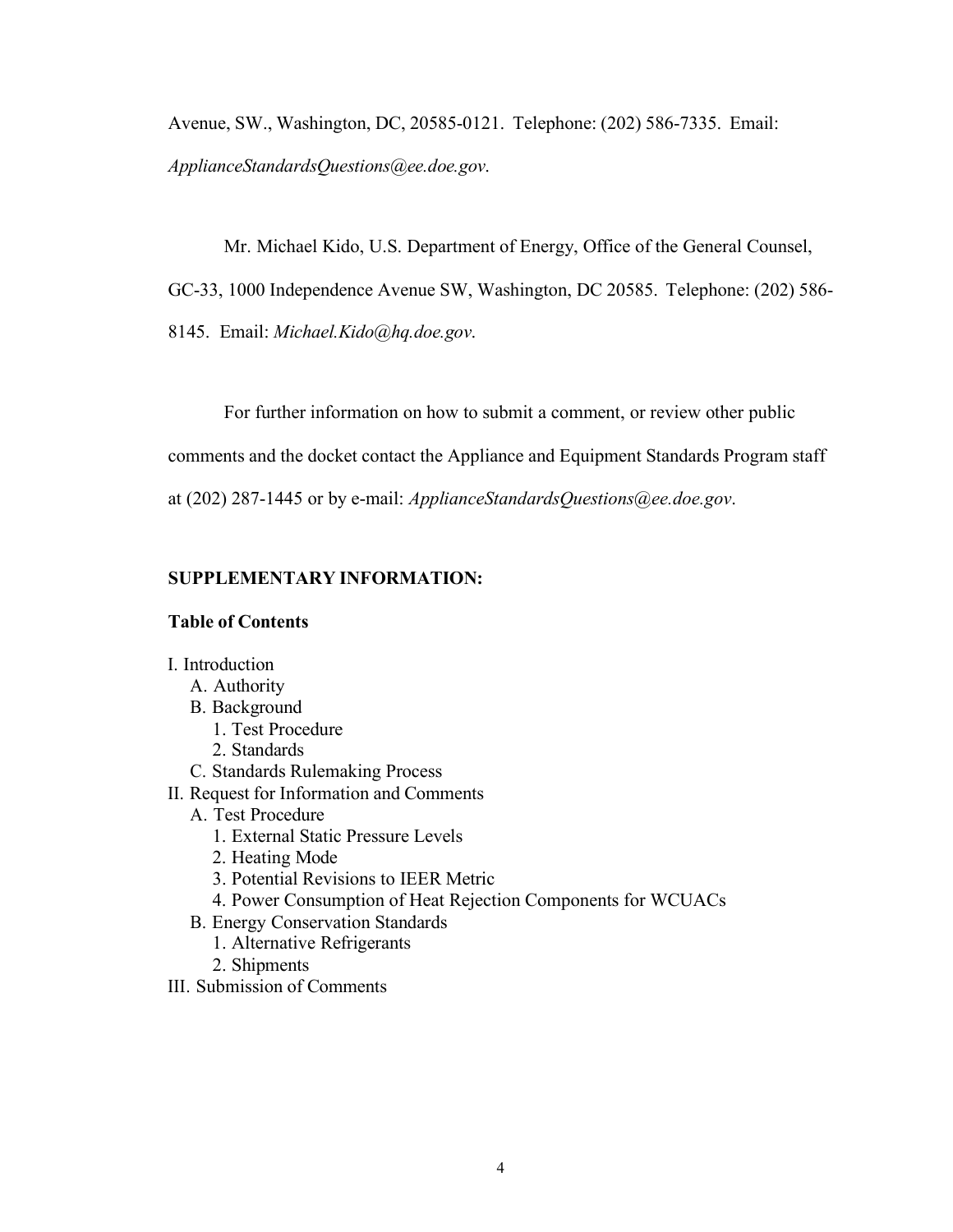#### <span id="page-5-0"></span>**I. Introduction**

Commercial package air conditioning and heating equipment is included in the list of "covered equipment" for which DOE is authorized to establish and amend energy conservation standards and test procedures. (42 U.S.C. 6311(1)(B)-(D)) This equipment includes air-cooled commercial unitary air conditioners with a rated cooling capacity greater than or equal to 65,000 British thermal units per hour ("Btu/h") ("ACUACs"), aircooled commercial unitary heat pumps with a rated cooling capacity greater than or equal to 65,000 Btu/h ("ACUHPs"), evaporatively-cooled commercial unitary air conditioners ("ECUACs"), and water-cooled commercial unitary air conditioners ("WCUACs"), which are all the subject of this  $RFI<sup>1</sup>$  (ACUACs, ACUHPs, ECUACs, and WCUACs are referred to collectively as "CUACs and CUHPs" in this document). The current DOE test procedures for CUACs and CUHPs are codified in Table 1 at title 10 of the Code of Federal Regulations ("CFR") part 431, subpart F, section 96. *See* 10 CFR 431.96. The current Federal energy conservation standards for ACUACs and ACUHPs are established at 10 CFR 431.97(b). The following sections discuss DOE's authority to establish and amend test procedures and energy conservation standards for CUACs and CUHPs, as

<sup>&</sup>lt;sup>1</sup> While ACUACs with a rated cooling capacity less than  $65,000$  Btu/h are included in the broader category of CUACs, they are not addressed in this RFI. The test procedure and standards for those smaller capacity ACUACs are being addressed in separate rulemakings. *See* Docket Nos. EERE-2017-BT-TP-0031 and EERE-2022-BT-STD-0008, respectively. All references to CUACs and CUHPs made in this document exclude these lower capacity ACUACs.

Additionally, double-duct air conditioners and heat pumps (*i.e.*, double-duct systems) are included in the broader category of ACUACs. While the test procedure for double-duct systems is addressed in this document, the standards for them are not. DOE will address standards for double-duct systems in a future rulemaking. Accordingly, all references to standards for ACUACs and ACUHPs appearing in this document exclude double-duct systems.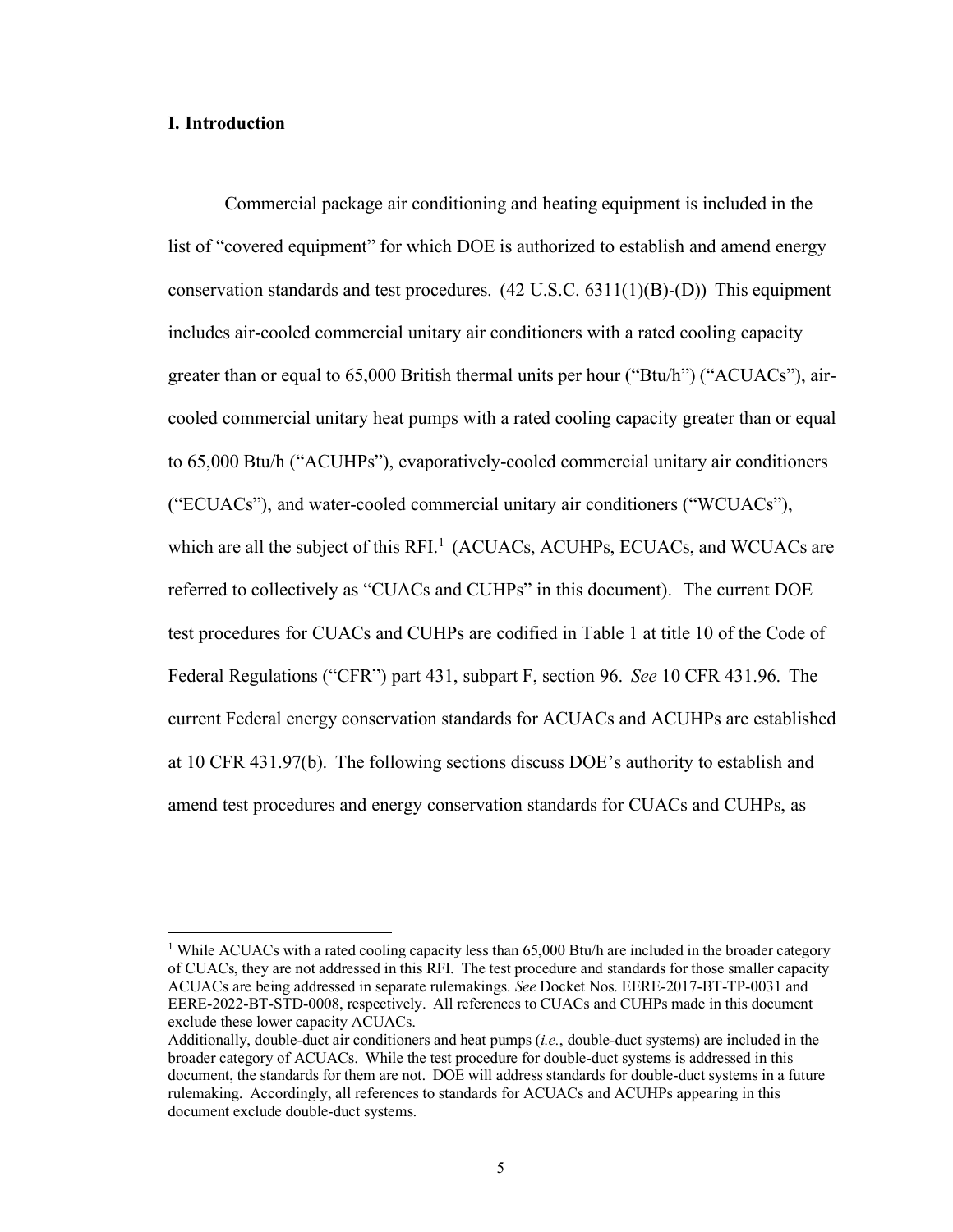well as relevant background information regarding DOE's considerations of test procedures and standards for this equipment.

#### <span id="page-6-0"></span>*A. Authority*

The Energy Policy and Conservation Act, as amended ("EPCA"),<sup>2</sup> authorizes DOE to regulate the energy efficiency of a number of consumer products and certain industrial equipment.  $(42 \text{ U.S.C. } 6291-6317)$  Title III, Part  $C^3$  of EPCA, added by Pub. L. 95-619, Title IV, § 441(a), established the Energy Conservation Program for Certain Industrial Equipment, which sets forth a variety of provisions designed to improve energy efficiency. This covered equipment includes small, large, and very large commercial package air conditioning and heating equipment. (42 U.S.C. 6311(1)(B)-(D)) Commercial package air conditioning and heating equipment includes CUACs and CUHPs, which are the subject of this NOPR.

The energy conservation program under EPCA consists essentially of four parts: (1) testing, (2) labeling, (3) Federal energy conservation standards, and (4) certification and enforcement procedures. Relevant provisions of EPCA include definitions (42 U.S.C. 6311), test procedures (42 U.S.C. 6314), labeling provisions (42 U.S.C. 6315), energy conservation standards (42 U.S.C. 6313), and the authority to require information and reports from manufacturers (42 U.S.C. 6316).

 $^2$  All references to EPCA in this document refer to the statute as amended through the Energy Act of 2020, Pub. L. 116-260 (Dec. 27, 2020), which reflect the last statutory amendments that impact Parts A and A-1 of EPCA.

<sup>&</sup>lt;sup>3</sup> For editorial reasons, upon codification in the U.S. Code, Part C was redesignated Part A-1.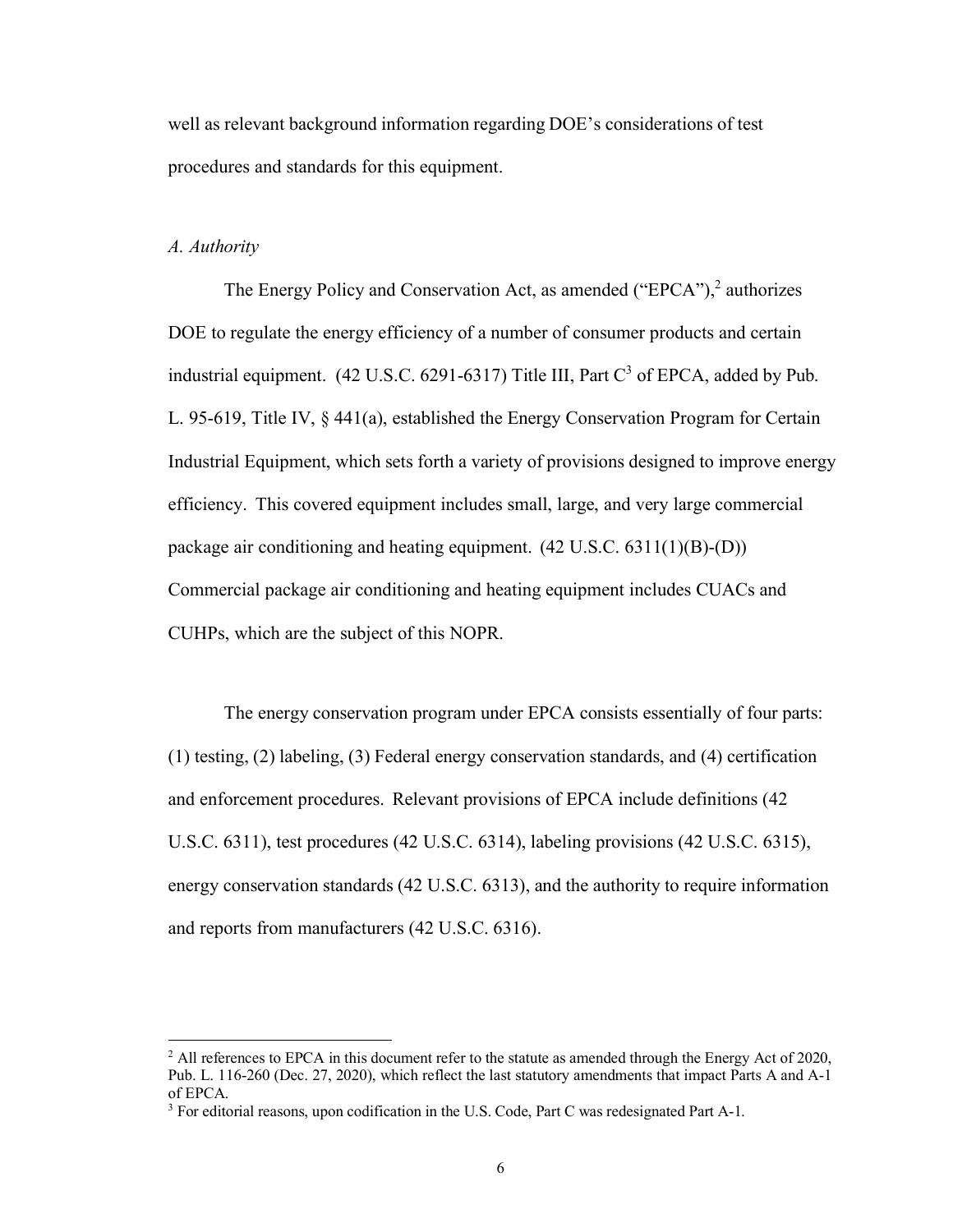The Federal testing requirements consist of test procedures that manufacturers of covered equipment must use as the basis for: (1) certifying to DOE that their equipment complies with the applicable energy conservation standards adopted pursuant to EPCA (42 U.S.C. 6316(b); 42 U.S.C. 6296), and (2) making representations about the efficiency of that equipment (42 U.S.C. 6314(d)). Similarly, DOE uses these test procedures to determine whether the equipment complies with relevant standards promulgated under EPCA.

Federal energy efficiency requirements for covered equipment established under EPCA generally supersede State laws and regulations concerning energy conservation testing, labeling, and standards. (42 U.S.C. 6316(a) and (b); 42 U.S.C. 6297) DOE may, however, grant waivers of Federal preemption for particular State laws or regulations, in accordance with the procedures and other provisions of EPCA. (42 U.S.C. 6316(b)(2)(D))

Under 42 U.S.C. 6314, EPCA also sets forth the general criteria and procedures DOE is required to follow when prescribing or amending test procedures for covered equipment. EPCA requires that any test procedure prescribed or amended under this section must be reasonably designed to produce test results which reflect energy efficiency, energy use, or estimated operating cost of covered equipment during a representative average use cycle and requires that test procedures not be unduly burdensome to conduct.  $(42 \text{ U.S.C. } 6314(a)(2))$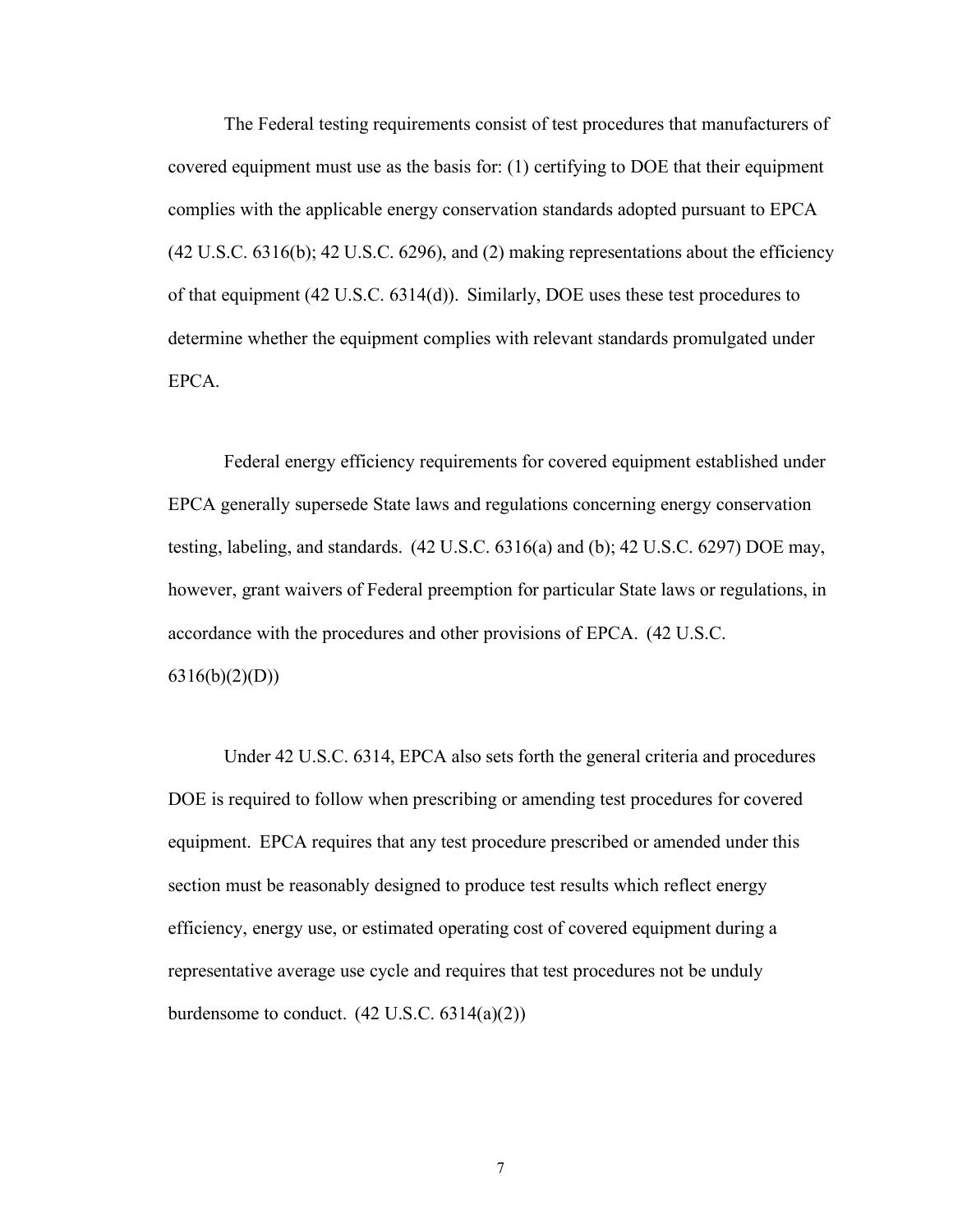EPCA requires that the test procedures for CUACs and CUHPs be those generally accepted industry testing procedures or rating procedures developed or recognized by the Air-Conditioning, Heating, and Refrigeration Institute ("AHRI") or by the American Society of Heating, Refrigerating and Air-Conditioning Engineers ("ASHRAE"), as referenced in ASHRAE Standard 90.1, "Energy Standard for Buildings Except Low-Rise Residential Buildings" ("ASHRAE Standard 90.1"). (42 U.S.C. 6314(a)(4)(A)) If such an industry test procedure is amended, DOE must update its test procedure to be consistent with the amended industry test procedure, unless DOE determines, by rule published in the *Federal Register* and supported by clear and convincing evidence, that the amended test procedure would not meet the requirements in 42 U.S.C. 6314(a)(2) and (3) related to representative use and test burden. (42 U.S.C. 6314(a)(4)(B) and 42 U.S.C.  $6314(a)(4)(C)$ 

EPCA also requires that, at least once every 7 years, DOE evaluate test procedures for each type of covered equipment, including CUACs and CUHPs, to determine whether amended test procedures would more accurately or fully comply with the requirements for the test procedures to not be unduly burdensome to conduct and be reasonably designed to produce test results that reflect energy efficiency, energy use, and estimated operating costs during a representative average use cycle. (42 U.S.C 6314(a)(1))

In addition, if the Secretary determines that a test procedure amendment is warranted, the Secretary must publish proposed test procedures in the *Federal Register*, and afford interested persons an opportunity (of not less than 45 days' duration) to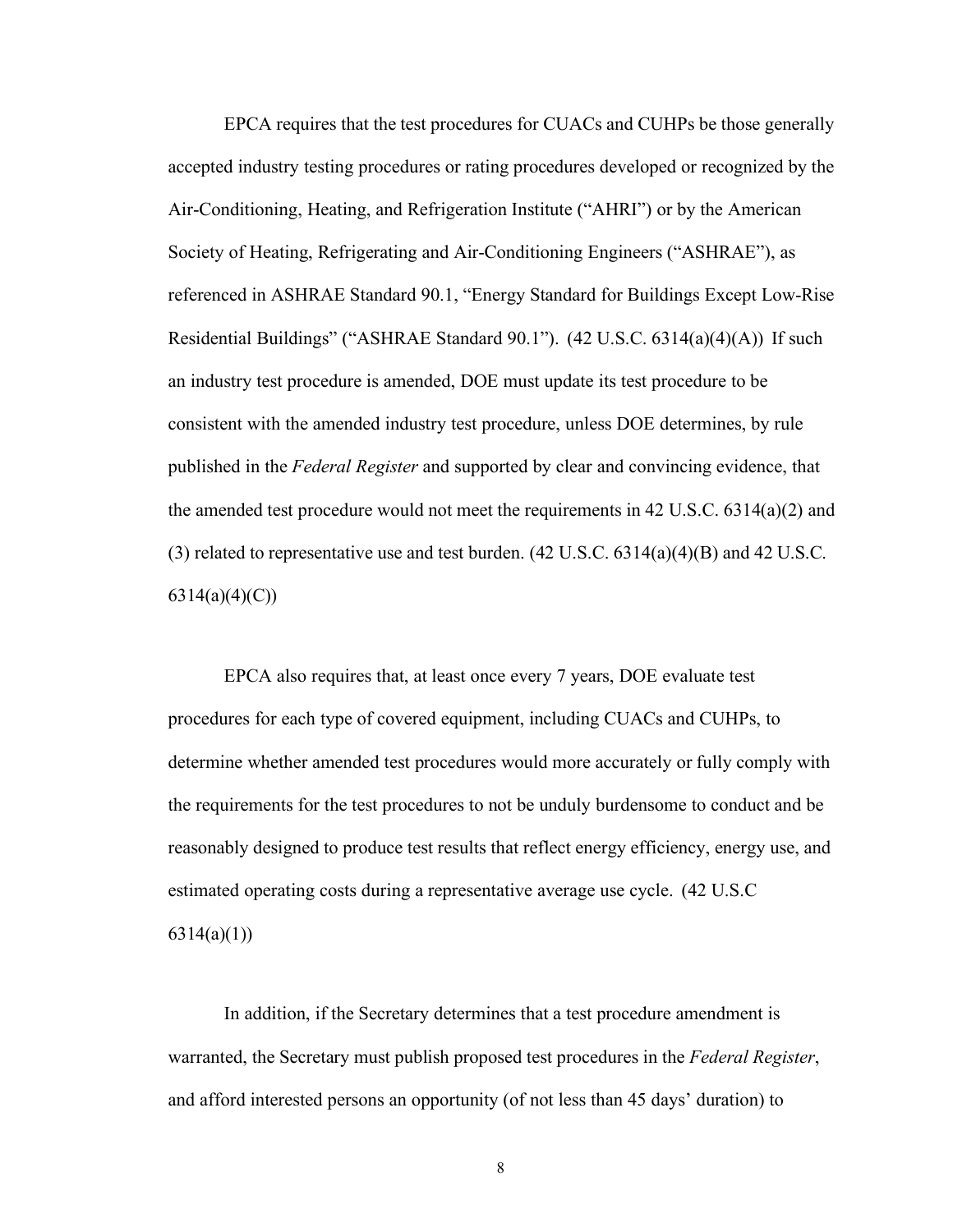present oral and written data, views, and arguments on the proposed test procedures. (42 U.S.C 6314(b)) If DOE determines that test procedure revisions are not appropriate, DOE must publish its determination not to amend the test procedures.  $(42 \text{ U.S.C } 6314(a)(1))$ 

In EPCA, as amended by the Energy Policy Act of 1992 ("EPAct") (Pub. L. 102- 486), Congress initially set mandatory energy conservation standards for certain types of commercial heating, air-conditioning, and water-heating equipment. (106 Stat. 2776, 2810-2814) Specifically, the statute set standards for small, large, and very large commercial package air conditioning and heating equipment, packaged terminal air conditioners ("PTACs") and packaged terminal heat pumps ("PTHPs"), warm-air furnaces, packaged boilers, storage water heaters, instantaneous water heaters, and unfired hot water storage tanks. *Id.* In initially establishing Federal energy conservation standards, the EPAct amendments to EPCA prescribed standards at levels that generally corresponded to the levels in ASHRAE Standard 90.1, as in effect on October 24, 1992 (*i.e.,* the 1989 edition of ASHRAE Standard 90.1), for each type of covered equipment listed.

In acknowledgement of technological changes that yield energy efficiency benefits, Congress further directed DOE through EPCA to consider amending the existing Federal energy conservation standard for each type of covered equipment listed, each time ASHRAE amends Standard 90.1 with respect to such equipment. (42 U.S.C.  $6313(a)(6)(A)$ ) When triggered in this manner, DOE must undertake and publish an analysis of the energy savings potential of amended energy efficiency standards, and amend the Federal standards to establish a uniform national standard at the minimum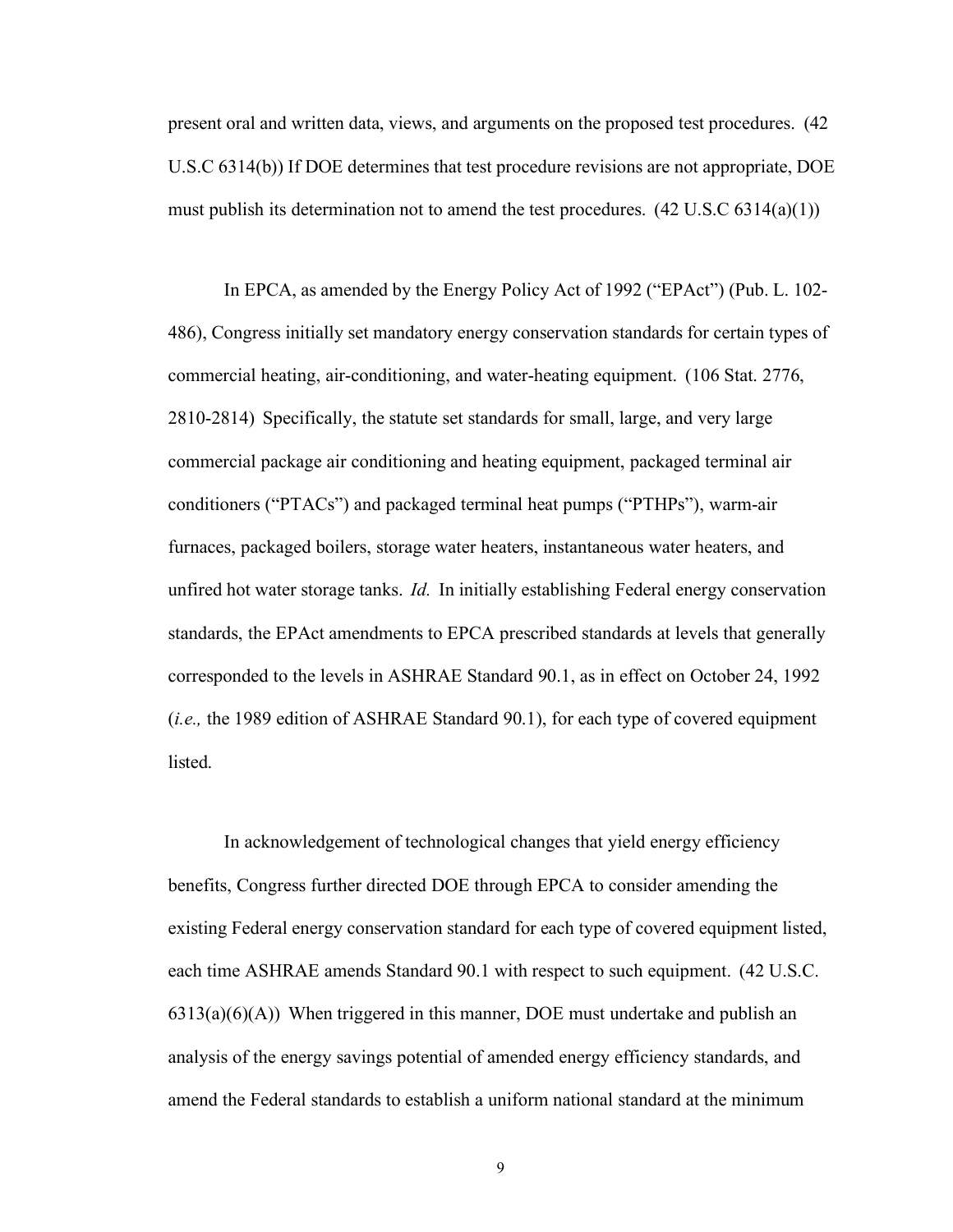level specified in the amended ASHRAE Standard 90.1, unless DOE determines that there is clear and convincing evidence to support a determination that a more-stringent standard level as a national standard would produce significant additional energy savings and be technologically feasible and economically justified.  $(42 \text{ U.S.C. } 6313(a)(6)(A)(i)$ -(ii)) If DOE decides to adopt as a national standard the minimum efficiency levels specified in the amended ASHRAE Standard 90.1, DOE must establish such standard not later than 18 months after publication of the amended industry standard. (42 U.S.C.  $6313(a)(6)(A)(ii)(I)$  However, if DOE determines, supported by clear and convincing evidence, that a more-stringent uniform national standard would result in significant additional conservation of energy and is technologically feasible and economically justified, then DOE must establish such more-stringent uniform national standard not later than 30 months after publication of the amended ASHRAE Standard 90.1. (42 U.S.C.  $6313(a)(6)(A)(ii)(II)$  and 42 U.S.C.  $6313(a)(6)(B))$ 

Although EPCA does not explicitly define the term "amended" in the context of what type of revision to ASHRAE Standard 90.1 would trigger DOE's obligation, DOE's longstanding interpretation has been that the statutory trigger is an amendment to the standard applicable to that equipment under ASHRAE Standard 90.1 that increases the energy efficiency level for that equipment. *See* 72 FR 10038, 10042 (March 7, 2007). In other words, if the revised ASHRAE Standard 90.1 leaves the energy efficiency level unchanged (or lowers the energy efficiency level), as compared to the energy efficiency level specified by the uniform national standard adopted pursuant to EPCA, regardless of the other amendments made to the ASHRAE Standard 90.1 requirement (*e.g.*, the inclusion of an additional metric), DOE has stated that it does not have the authority to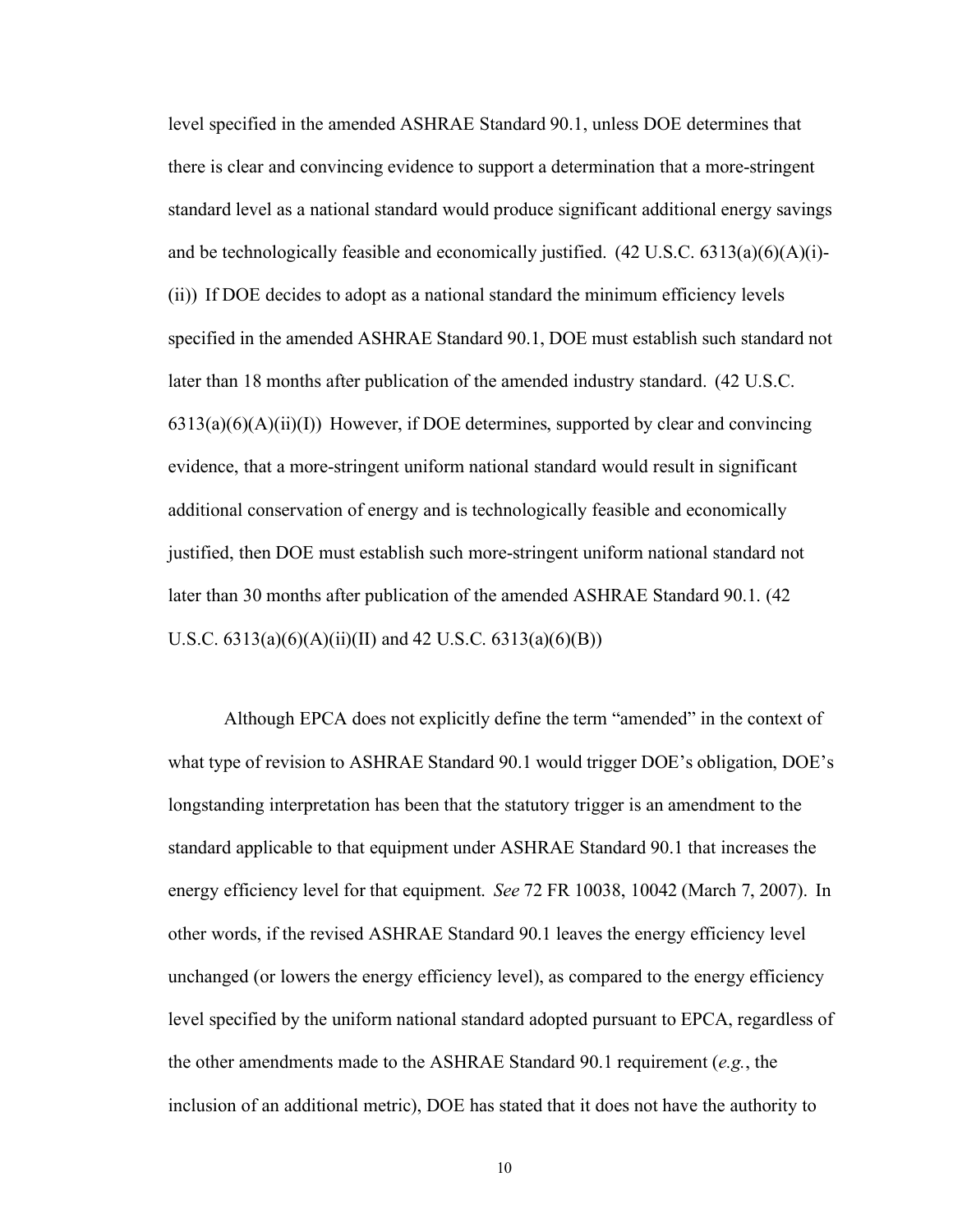conduct a rulemaking to consider a higher standard for that equipment pursuant to 42 U.S.C. 6313(a)(6)(A). *See* 74 FR 36312, 36313 (July 22, 2009) and 77 FR 28928, 28937 (May 16, 2012). However, DOE notes that Congress adopted amendments to these provisions related to ASHRAE Standard 90.1 equipment under the American Energy Manufacturing Technical Corrections Act (Pub. L. 112-210 (Dec. 18, 2012)) ("AEMTCA"). In relevant part, DOE is prompted to act whenever ASHRAE Standard 90.1 is amended with respect to "the standard levels or design requirements applicable under that standard" to any of the enumerated types of commercial air conditioning, heating, or water heating equipment.  $(42 \text{ U.S.C. } 6313(a)(6)(A)(i))$ 

EPCA does not detail the exact type of amendment that serves as a triggering event. However, DOE has considered whether its obligation is triggered in the context of whether the specific ASHRAE Standard 90.1 requirement on which the most current Federal requirement is based is amended (*i.e*., the regulatory metric or design requirement). For example, if an amendment to ASHRAE Standard 90.1 changed the metric for the standard on which the Federal requirement was based, DOE would perform a crosswalk analysis to determine whether the amended metric under ASHRAE Standard 90.1 resulted in an energy efficiency level that was more stringent than the current DOE standard. Conversely, if an amendment to ASHRAE Standard 90.1 were to add an additional metric by which a class of equipment is to be evaluated, but did not amend the requirement that is in terms of the metric on which the Federal requirement was based, DOE would not consider its obligation triggered.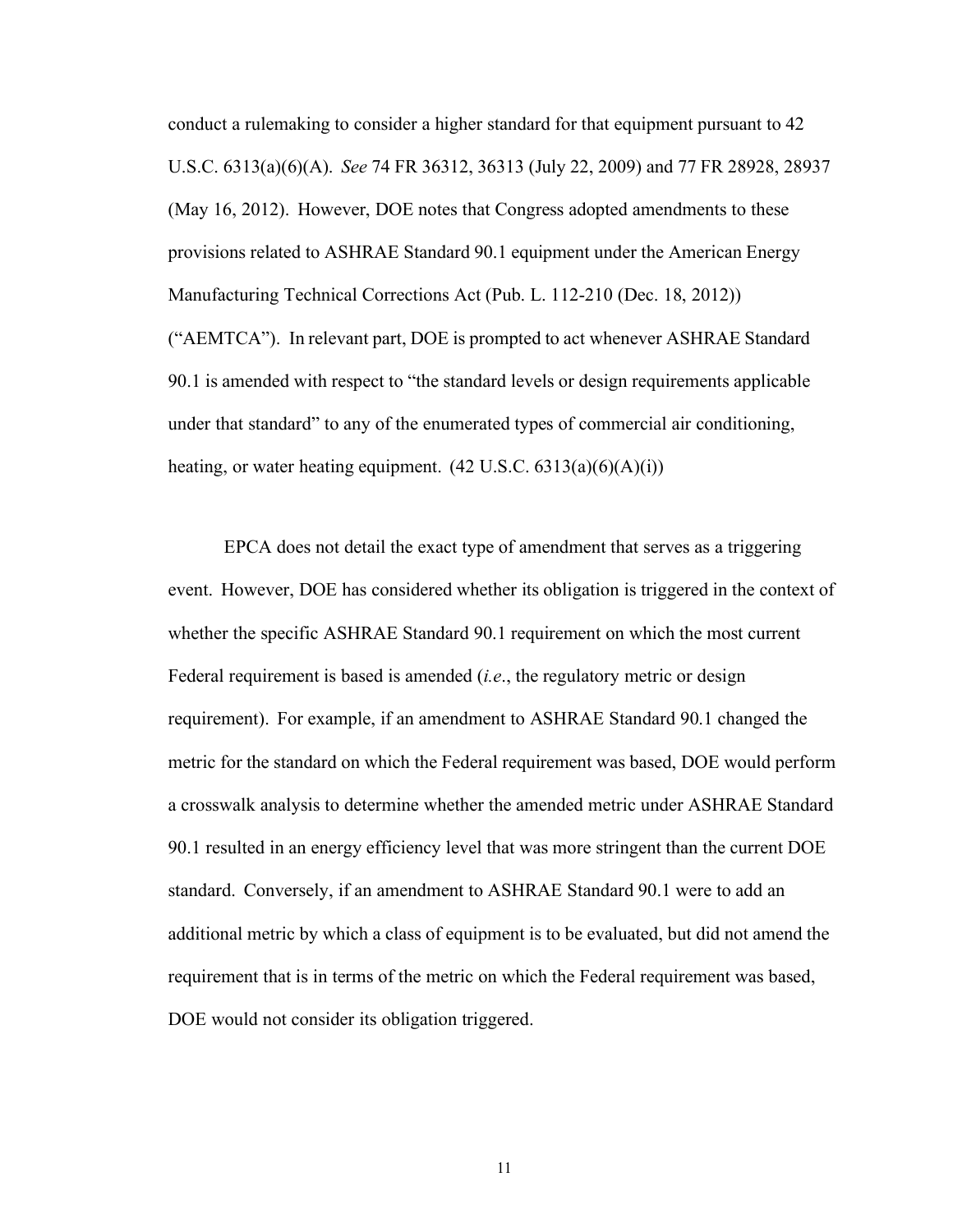In those situations where ASHRAE has not acted to amend the levels in Standard 90.1 for the equipment types enumerated in the statute, EPCA also provides for a 6-yearlookback to consider the potential for amending the uniform national standards. (42 U.S.C.  $6313(a)(6)(C)$ ) Specifically, pursuant to the amendments to EPCA under AEMTCA, DOE is required to conduct an evaluation of each class of covered equipment in ASHRAE Standard 90.1 "every 6 years" to determine whether the applicable energy conservation standards need to be amended.  $(42 \text{ U.S.C. } 6313(a)(6)(C)(i))$  DOE must publish either a notice of proposed rulemaking ("NOPR") to propose amended standards or a notification of determination that existing standards do not need to be amended. (42 U.S.C.  $6313(a)(6)(C)$  In proposing new standards under the 6-year review, DOE must undertake the same considerations as if it were adopting a standard that is more stringent than an amendment to ASHRAE Standard 90.1.  $(42 \text{ U.S.C. } 6313(a)(6)(C)(i)(II))$  This is a separate statutory review obligation, as differentiated from the obligation triggered by an ASHRAE Standard 90.1 amendment. While the statute continues to defer to ASHRAE's lead on covered equipment subject to Standard 90.1, it does allow for a comprehensive review of all such equipment and the potential for adopting morestringent standards, where supported by the requisite clear and convincing evidence. That is, DOE interprets ASHRAE's not amending Standard 90.1 with respect to a product or equipment type as ASHRAE's determination that the standard applicable to that product or equipment type is already at an appropriate level of stringency, and DOE will not amend that standard unless there is clear and convincing evidence that a more stringent level is justified. As a preliminary step in the process of reviewing the changes to ASHRAE Standard 90.1, EPCA directs DOE to publish in the *Federal Register* for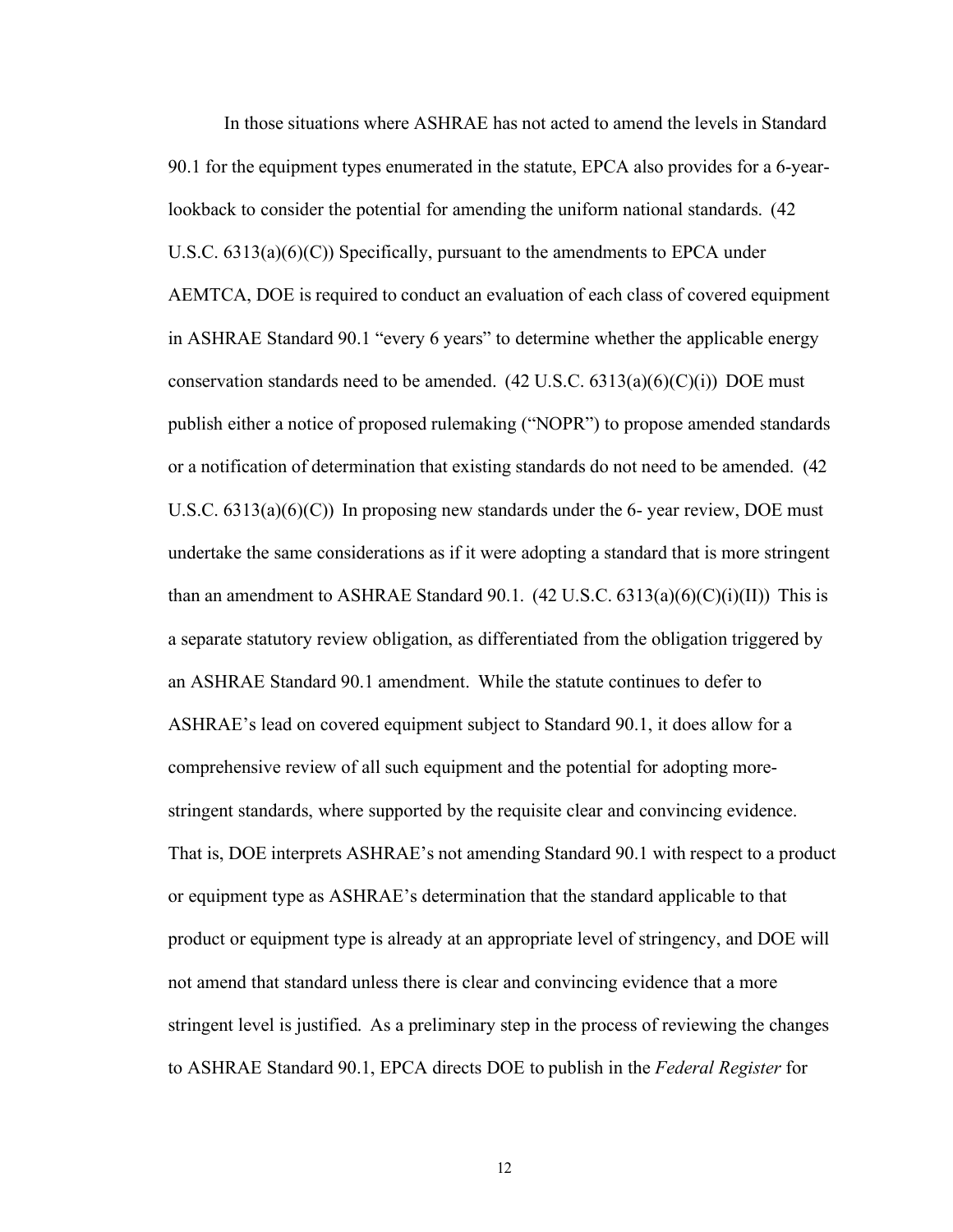public comment an analysis of the energy savings potential of amended standards within 180 days after ASHRAE Standard 90.1 is amended with respect to any of the covered equipment specified under 42 U.S.C.  $6313(a)$ .  $(42 \text{ U.S.C. } 6313(a)(6)(A))$ .

#### <span id="page-13-0"></span>*B. Background*

#### <span id="page-13-1"></span>1. Test Procedure

DOE's existing test procedure for CUACs and CUHPs appears at 10 CFR 431.96 ("Uniform test method for the measurement of energy efficiency of commercial air conditioners and heat pumps"). The test procedure for ACUACs and ACUHPs specified in 10 CFR 431.96 references appendix A to subpart F of part 431, "Uniform Test Method for the Measurement of Energy Consumption of Air-Cooled Small (≥65,000 Btu/h), Large, and Very Large Commercial Package Air Conditioning and Heating Equipment" ("appendix A"). Appendix A references certain sections of ANSI/AHRI Standard 340/360-2007, "2007 Standard for Performance Rating of Commercial and Industrial Unitary Air-Conditioning and Heat Pump Equipment," approved by ANSI on October 27, 2011, and updated by addendum 1 in December 2010 and addendum 2 in June 2011 ("ANSI/AHRI 340/360-2007"); ANSI/ASHRAE Standard 37-2009, "Methods of Testing for Rating Electrically Driven Unitary Air-Conditioning and Heat Pump Equipment" ("ANSI/ASHRAE 37-2009"); and specifies other test procedure requirements related to minimum external static pressure ("ESP"), optional break-in period, refrigerant charging, setting indoor airflow, condenser head pressure controls, tolerance on capacity at partload test points, and condenser air inlet temperature for part-load tests. The DOE test procedure for ECUACs and WCUACs with a rated cooling capacity of greater than or equal to 65,000 Btu/h specified in 10 CFR 431.96 incorporates by reference ANSI/AHRI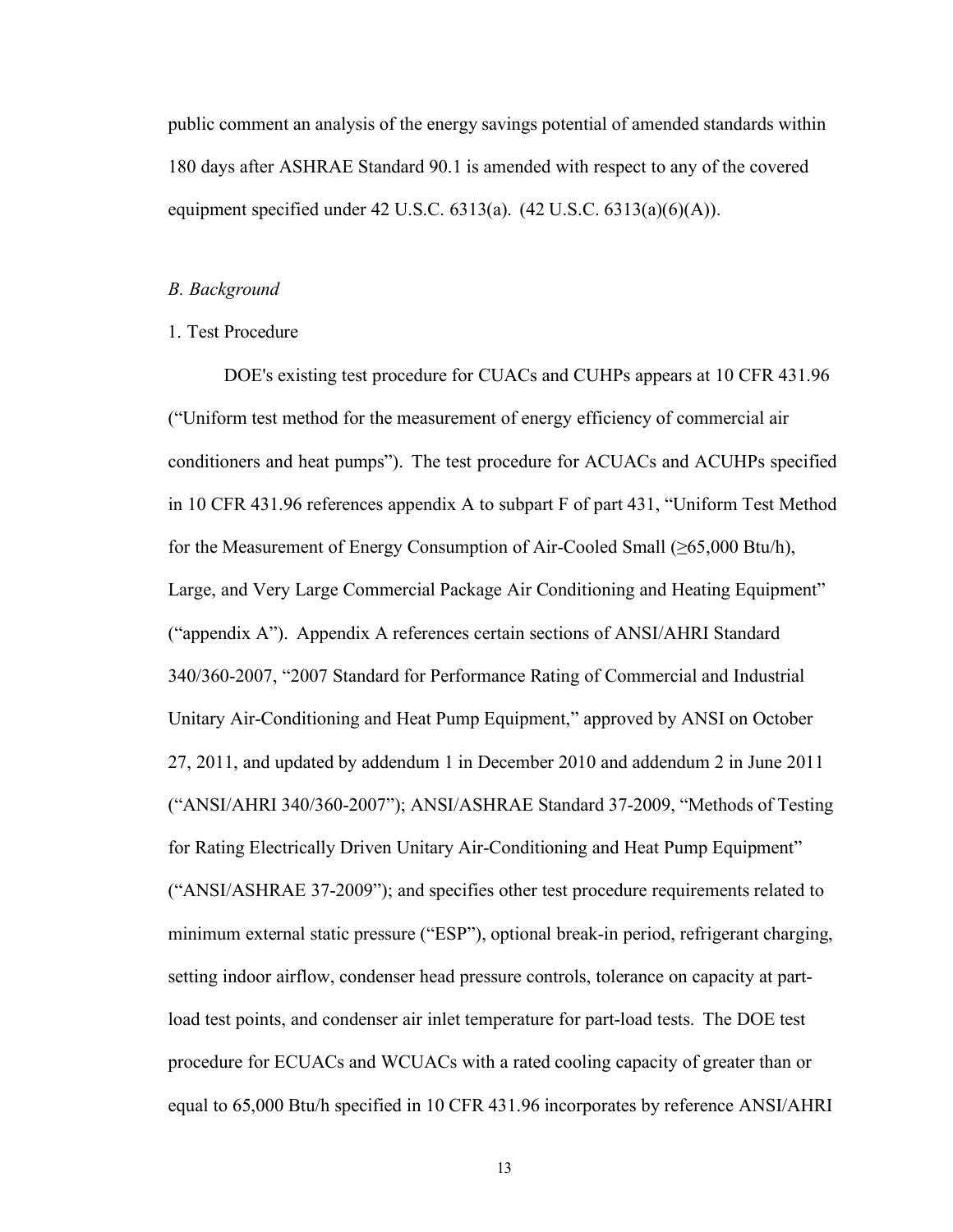340/360-2007 (excluding Section 6.3 of ANSI/AHRI 340/360-2007 and including paragraphs (c) and (e) of 10 CFR 431.96). The DOE test procedure for ECUACs and WCUACs with a rated cooling capacity of less than 65,000 Btu/h incorporates by reference ANSI/AHRI Standard 210/240-2008, "2008 Standard for Performance Rating of Unitary Air-Conditioning & Air-Source Heat Pump Equipment," approved by ANSI on October 27, 2011, and updated by addendum 1 in June 2011 and addendum 2 in March 2012 ("ANSI/AHRI 210/240-2008").

On October 26, 2016, ASHRAE published ASHRAE Standard 90.1-2016, which included updates to the test procedure references for CUACs and CUHPs (excluding ECUACs and WCUACs with a rated cooling capacity less than 65,000 Btu/h) to reference AHRI Standard 340/360-2015, "2015 Standard for Performance Rating of Commercial and Industrial Unitary Air-Conditioning and Heat Pump Equipment" ("AHRI 340/360-2015"). On July 25, 2017, DOE published an RFI ("July 2017 TP RFI") to collect information and data to consider amendments to DOE's test procedures for certain categories of commercial package air conditioning and heating equipment, including CUACs and CUHPs. 82 FR 34427. As part of the July 2017 TP RFI, DOE identified several aspects of the currently applicable Federal test procedures for CUACs and CUHPs that might warrant modifications, in particular: incorporation by reference of the most recent version of the relevant industry standard(s); efficiency metrics and calculations; and clarification of test methods. 82 FR 34427, 34439-34448. DOE also requested comment on any additional topics that may inform DOE's decisions in a future test procedure rulemaking, including methods to reduce regulatory burden while ensuring the procedures' accuracies. 82 FR 34427, 34448.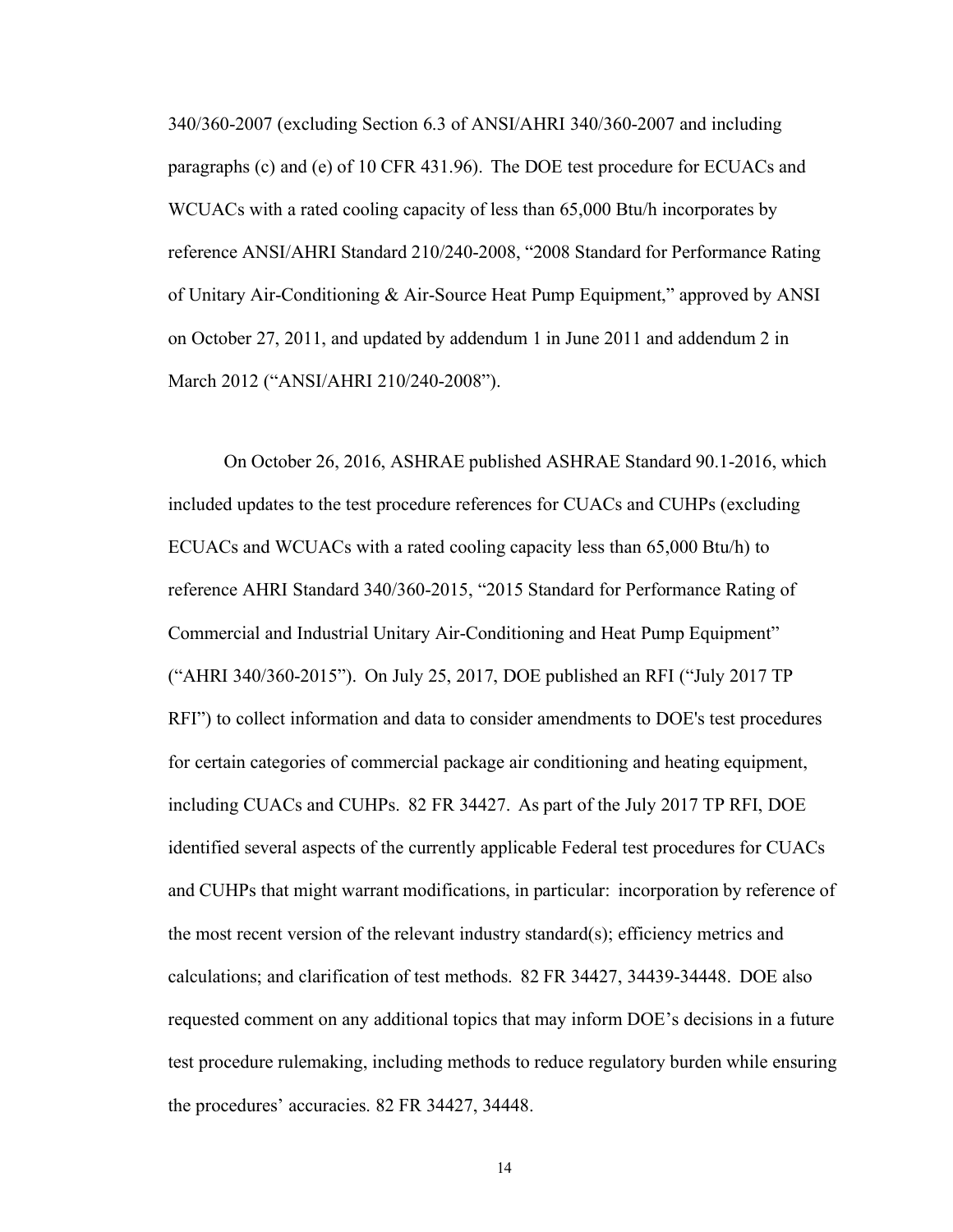On October 24, 2019, ASHRAE published ASHRAE 90.1-2019, which updated the AHRI Standard 340/360 reference to the 2019 edition, "2019 Standard for Performance Rating of Commercial and Industrial Unitary Air-Conditioning and Heat Pump Equipment" ("AHRI 340/360-2019"). On January 25, 2022, AHRI approved an updated version of its test method for CUACs and CUHPs, with the publication of AHRI Standard 340/360-2022, "2022 Standard for Performance Rating of Commercial and Industrial Unitary Air-conditioning and Heat Pump Equipment" ("AHRI 340/360-2022").

For ECUACs and WCUACs with a rated cooling capacity less than 65,000 Btu/h, ASHRAE 90.1-2016 references ANSI/AHRI 210/240-2008. After the publication of the July 2017 TP RFI, AHRI published AHRI Standard 210/240-2017, "2017 Standard for Performance Rating of Unitary Air-conditioning & Air-source Heat Pump Equipment," ("AHRI 210/240-2017"). ASHRAE 90.1-2019 references AHRI 210/240-2017 as the test procedure for ECUACs and WCUACs. After the publication of AHRI 210/240- 2017, AHRI released two updates to the industry standard: (1) AHRI Standard 210/240- 2017 with Addendum 1, "2017 Standard for Performance Rating of Unitary Airconditioning & Air-source Heat Pump Equipment," ("AHRI 210/240-2017 with Addendum 1"), which was published in April 2019; and (2) AHRI Standard 210/240- 2023, "2023 Standard for Performance Rating of Unitary Air-conditioning & Air-source Heat Pump Equipment," ("AHRI 210/240-2023"), which was published in May 2020.

Notably, ECUACs and WCUACs with a rated cooling capacity less than 65,000 Btu/h were removed from the scope of AHRI 210/240-2023. ECUACs and WCUACs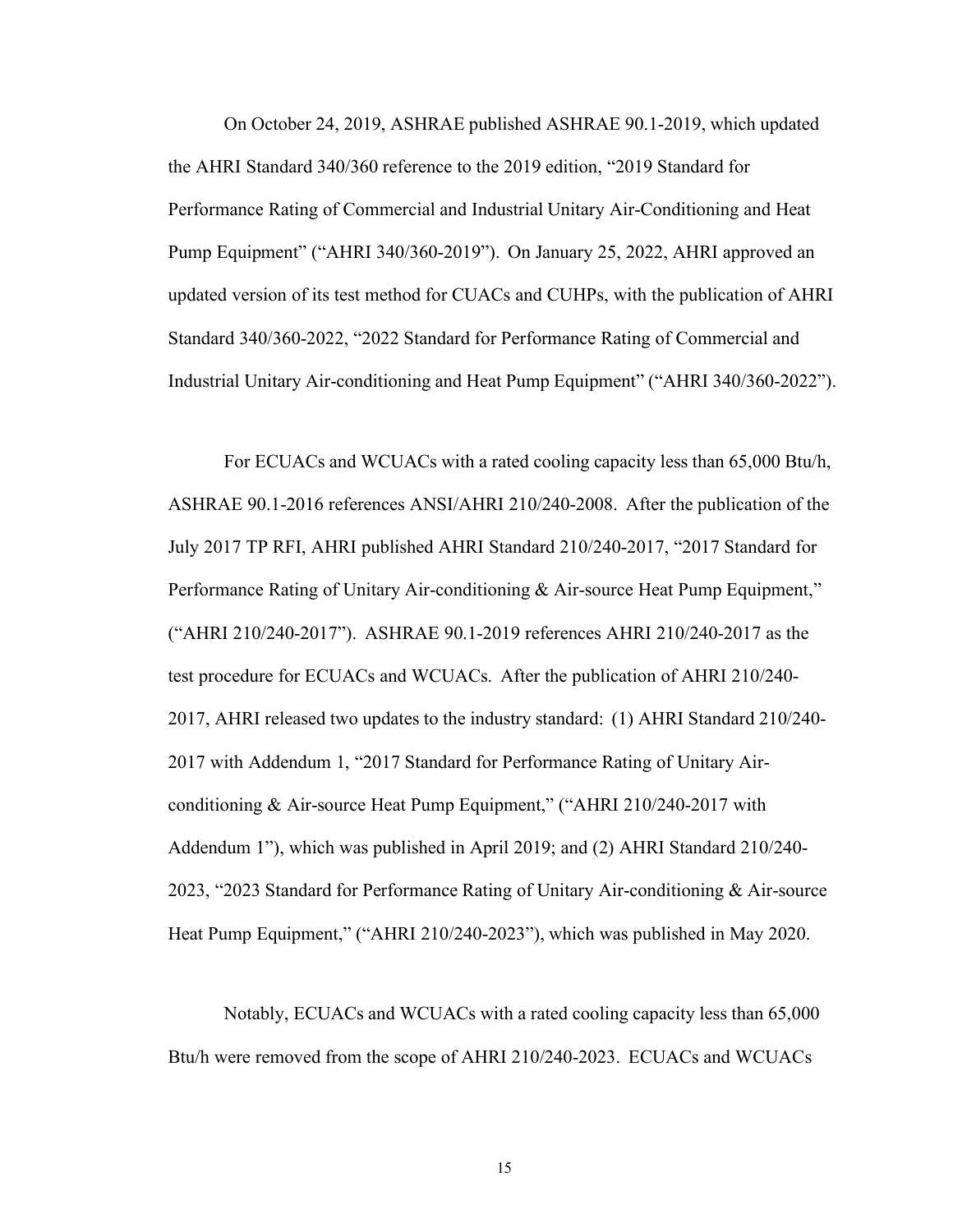with a rated cooling capacity less than 65,000 Btu/h were instead included in the scope of AHRI 340/360-2022.

The updates in AHRI 340/360-2022, AHRI 210/240-2023, as well as comments received in the interim that relate to the CUAC and CUHP test procedure have prompted DOE to publish this RFI to investigate additional aspects of the CUAC and CUHP test procedure. Upon further evaluation, DOE has identified several issues that would benefit from further comment. DOE discusses these topics in section [II.A o](#page-22-1)f this document.<sup>4</sup>

#### <span id="page-16-0"></span>2. Standards

In a direct final rule published on January 15, 2016, ("January 2016 direct final rule"), DOE adopted amended standards for ACUACs, and ACUHPs. 81 FR 2420. For ACUACs and ACUHPs, DOE adopted two tiers of amended standards with staggered compliance dates and changed the regulated cooling metric from energy efficiency ratio ("EER") to integrated energy efficiency ratio ("IEER").<sup>5</sup> 81 FR 2420, 2531-2532. The first tier of amended standards—with a compliance date of January 1, 2018—are equivalent to the IEER minimum efficiency levels for ACUACs and ACUHPs in

<sup>4</sup> In this RFI, DOE only summarizes comments received in response to the July 2017 TP RFI that relate to the topics of interest within this document. All other comments, which relate to different topics, will be summarized in a subsequent document that follows this RFI.

<sup>&</sup>lt;sup>5</sup> The EER metric only accounts for the efficiency of the equipment operating at full load. The IEER metric factors in the efficiency of operating at part loads of 75 percent, 50 percent, and 25 percent of capacity, as well as the efficiency at full load. This is accomplished by weighting the full-load and part-load efficiencies with the average amount of time operating at each loading point. Additionally, IEER incorporates reduced condenser temperatures (*i.e.*, reduced outdoor ambient temperatures) for part-load operation.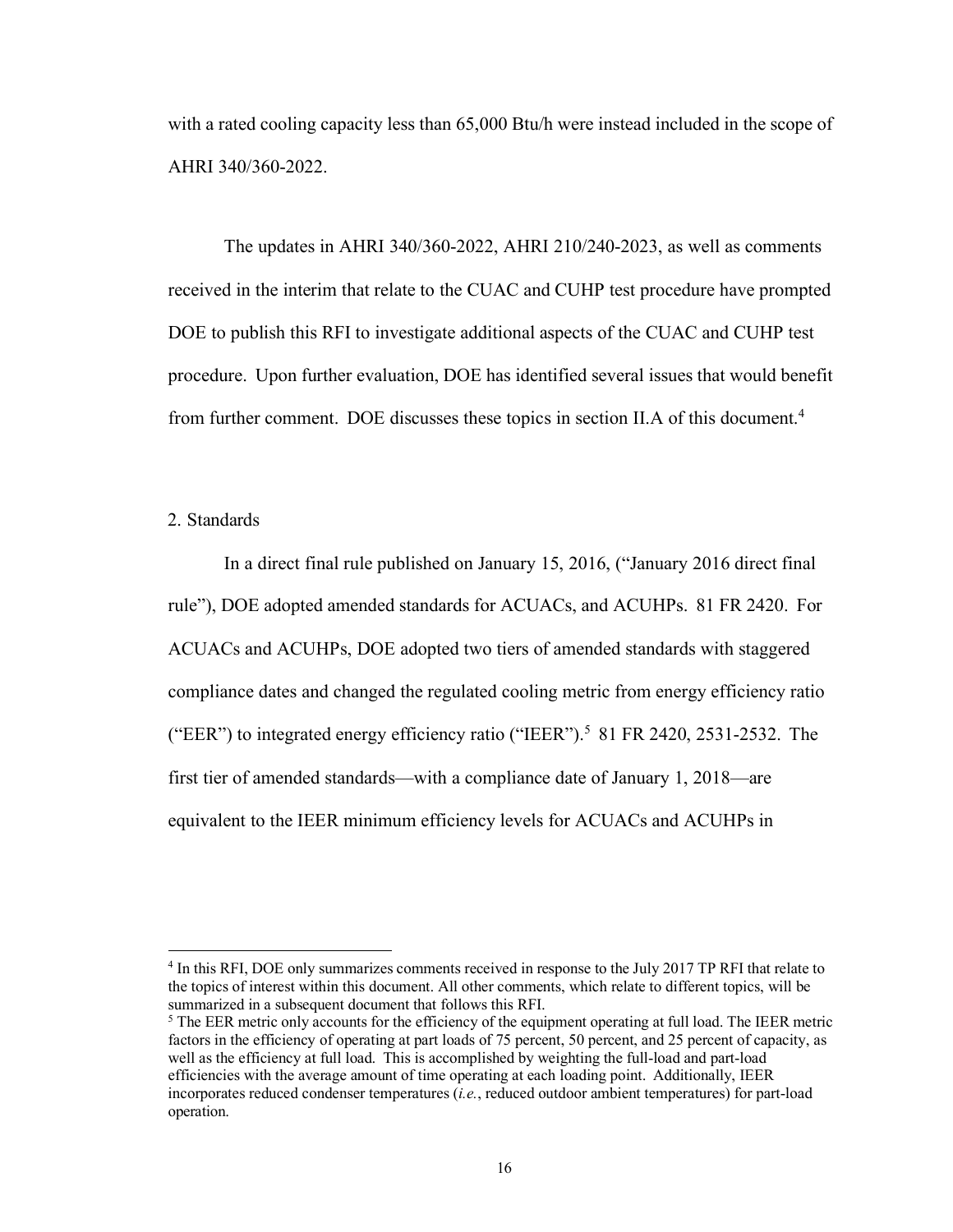ASHRAE 90.1-2016. The second tier of amended standards—with a compliance date of January 1, 2023—are more stringent than the levels in ASHRAE 90.1-2016.

The current energy conservation standards for ACUACs and ACUHPs are codified in DOE's regulations at 10 CFR 431.97.

Since publication of the January 2016 direct final rule, ASHRAE published an updated version of ASHRAE Standard 90.1 ("ASHRAE 90.1-2019"), which updated the minimum efficiency levels for ACUACs and ACUHPs to align with those adopted by DOE in the January 2016 direct final rule (*i.e.*, specifying two tiers of minimum levels for ACUACs and ACUHPs, with a 2023 compliance date for the second tier).

As a preliminary step in the process of reviewing the standards for ACUACs and ACUHPs, DOE published an RFI on May 12, 2020 ("May 2020 ECS RFI") to request data and information pursuant to its 6-year-lookback review. 85 FR 27941. The May 2020 ECS RFI sought information to help DOE inform its decisions, consistent with its obligations under EPCA. DOE received multiple comments from stakeholders in response to the May 2020 ECS RFI that prompted DOE to publish this RFI to investigate additional aspects of the ACUAC and ACUHP standards. Upon further evaluation, DOE has identified several issues that would benefit from further comment. DOE discusses these topics (including any comments received in response to the May 2020 ECS RFI that are related to these topics) in section [II.B o](#page-40-0)f this document. DOE also received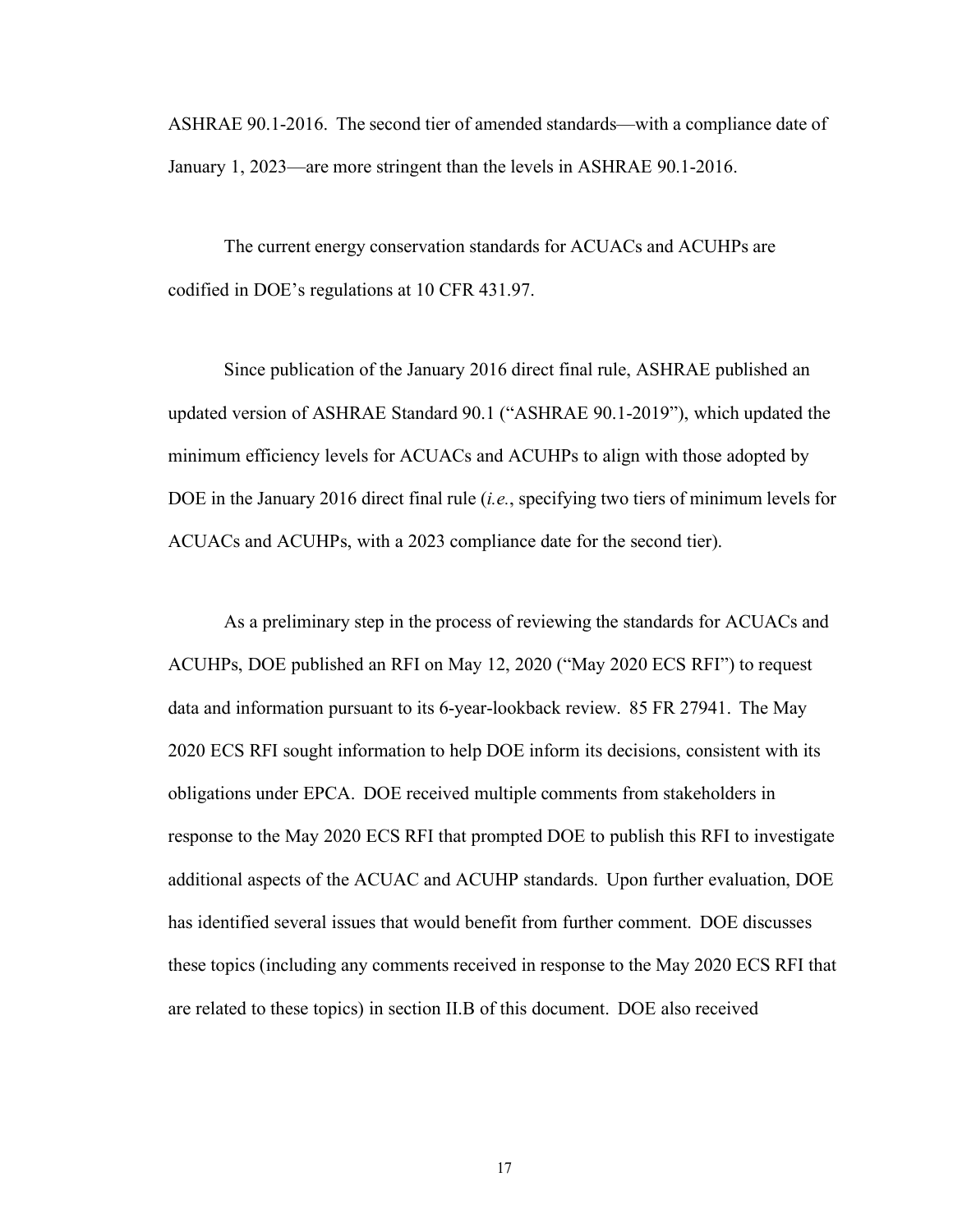comments in response to the May 2020 ECS RFI that relate to the CUAC and CUHP test procedure, which are addressed in section in section [II.A o](#page-22-1)f this document.<sup>6</sup>

#### <span id="page-18-0"></span>*C. Standards Rulemaking Process*

As discussed, DOE is required to conduct an evaluation of each class of covered equipment in ASHRAE Standard 90.1 every six years.  $(42 \text{ U.S.C. } 6313(a)(6)(C)(i))$  In making a determination of whether standards for such equipment need to be amended, DOE must follow specific statutory criteria. DOE must evaluate whether amended Federal standards would result in significant additional conservation of energy and are technologically feasible and economically justified.  $(42 \text{ U.S.C. } 6313(a)(6)(C)(i))$ (referencing 42 U.S.C.  $6313(a)(6)(A)$ )

The significance of energy savings offered by a new or amended energy conservation standard cannot be determined without knowledge of the specific circumstances surrounding a given rulemaking.<sup>7</sup> For example, the United States has now rejoined the Paris Agreement on February 19, 2021. As part of that agreement, the United States has committed to reducing greenhouse gas ("GHG") emissions in order to limit the rise in mean global temperature. $8$  As such, energy savings that reduce GHG emission have taken on greater importance. Additionally, some covered products and

<sup>6</sup> In this RFI, DOE only summarizes comments received in response to the May 2020 ECS RFI that relate to the topics of interest within this RFI. All other comments received, which relate to different topics, will be summarized and addressed in a subsequent document that follows this RFI.

<sup>7</sup> Procedures, Interpretations, and Policies for Consideration in New or Revised Energy Conservation Standards and Test Procedures for Consumer Products and Commercial/Industrial Equipment, 86 FR 70892, 70901 (Dec. 13, 2021).

<sup>8</sup> *See* Executive Order 14008, 86 FR 7619 (Feb. 1, 2021) ("Tackling the Climate Crisis at Home and Abroad").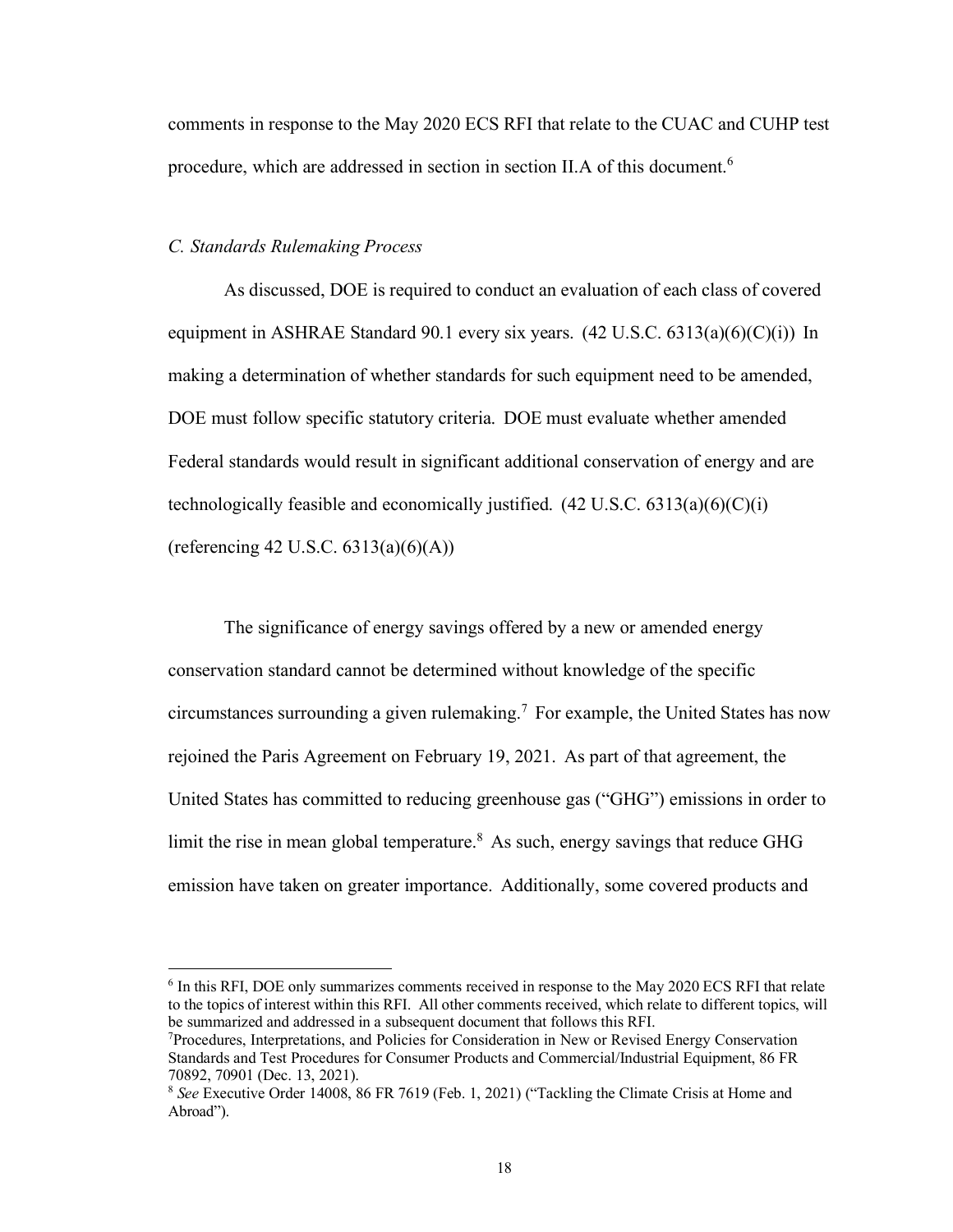equipment have most of their energy consumption occur during periods of peak energy demand. The impacts of these products on the energy infrastructure can be more pronounced than products with relatively constant demand. In evaluating the significance of energy savings, DOE considers differences in primary energy and full-fuel cycle ("FFC") effects for different covered products and equipment when determining whether energy savings are significant. Primary energy and FFC effects include the energy consumed in electricity production (depending on load shape), in distribution and transmission, and in extracting, processing, and transporting primary fuels (i.e., coal, natural gas, petroleum fuels), and thus present a more complete picture of the impacts of energy conservation standards. Accordingly, DOE evaluates the significance of energy savings on a case-by-case basis. To determine whether a standard is economically justified, EPCA requires that DOE determine whether the benefits of the standard exceed its burdens by considering, to the greatest extent practicable, the following seven factors:

- 1) The economic impact of the standard on the manufacturers and consumers of the affected products;
- 2) The savings in operating costs throughout the estimated average life of the product compared to any increases in the initial cost, or maintenance expenses;
- 3) The total projected amount of energy and water (if applicable) savings likely to result directly from the standard;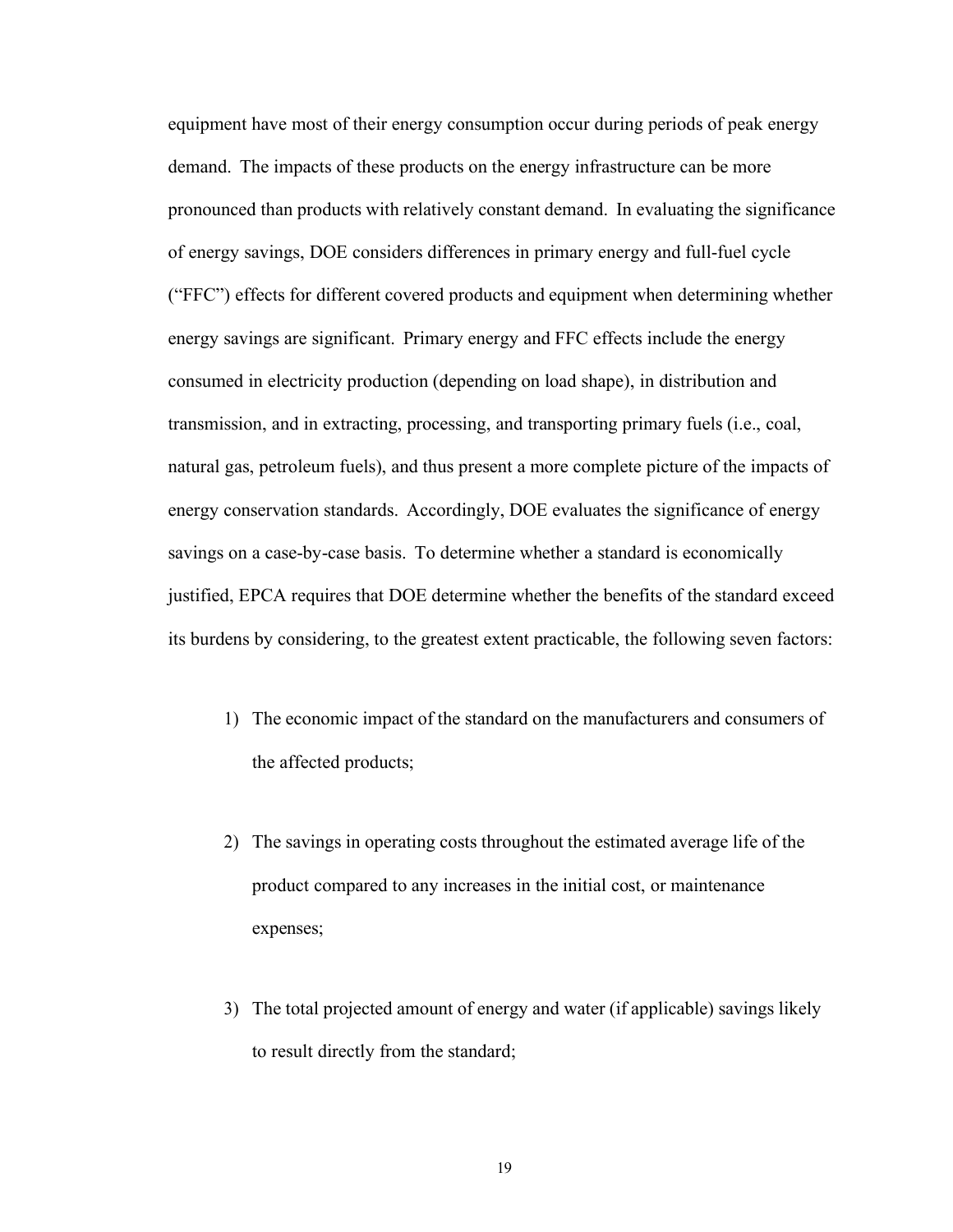- 4) Any lessening of the utility or the performance of the products likely to result from the standard;
- 5) The impact of any lessening of competition, as determined in writing by the Attorney General, that is likely to result from the standard;
- 6) The need for national energy and water conservation; and
- 7) Other factors the Secretary considers relevant.

## (42 U.S.C. 6313(a)(6)(B)(ii)(I)-(VII))

DOE fulfills these and other applicable requirements by conducting a series of analyses throughout the rulemaking process. [Table](#page-21-0) I.1 shows the individual analyses that are performed to satisfy each of the requirements within EPCA.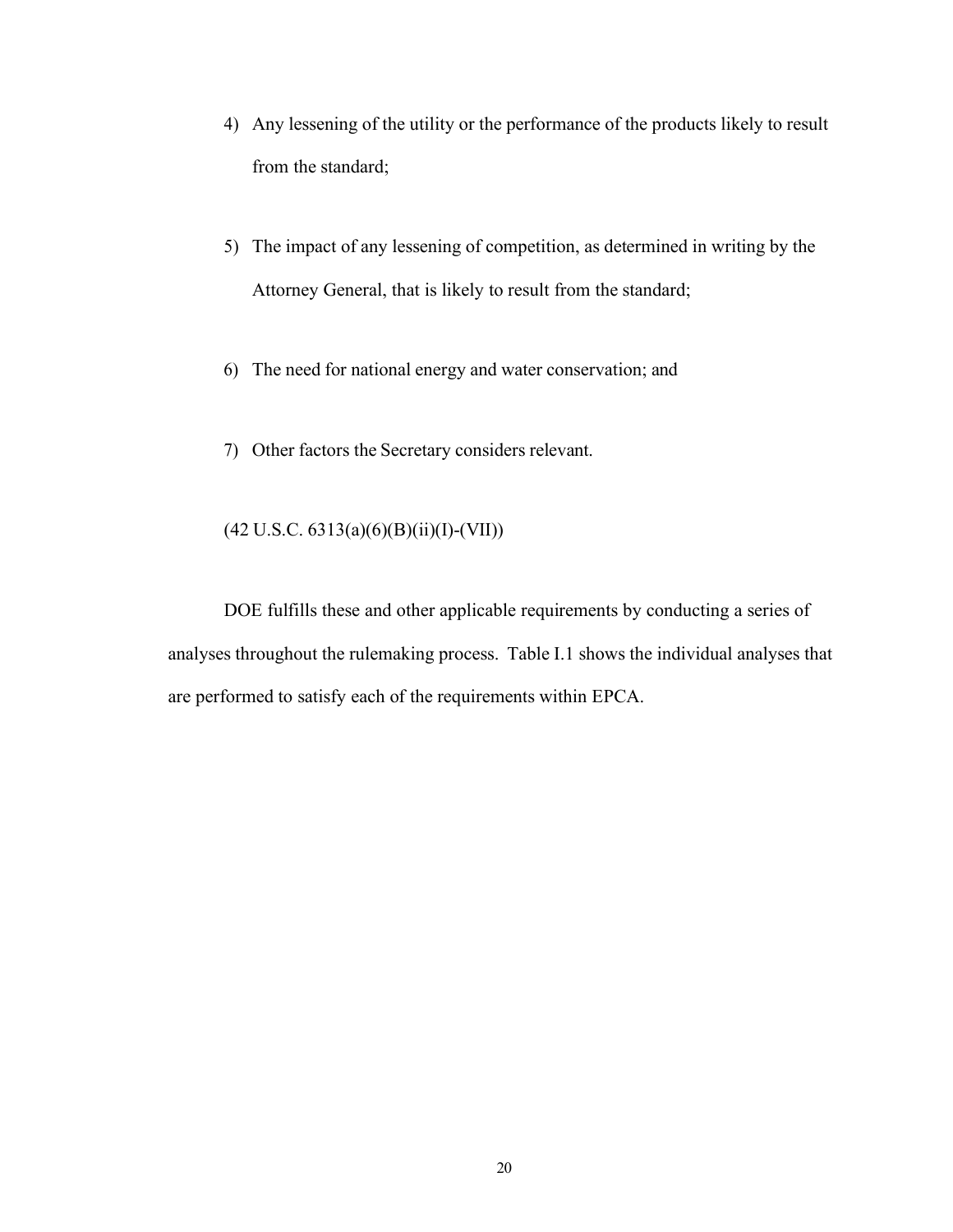| <b>EPCA Requirement</b>                                                                | <b>Corresponding DOE Analysis</b>                                                                                                                                                                                                                                   |  |  |  |  |
|----------------------------------------------------------------------------------------|---------------------------------------------------------------------------------------------------------------------------------------------------------------------------------------------------------------------------------------------------------------------|--|--|--|--|
| <b>Significant Energy Savings</b>                                                      | <b>Shipments Analysis</b><br>$\bullet$<br>National Impact Analysis<br>$\bullet$<br>Energy and Water Use Determination<br>$\bullet$                                                                                                                                  |  |  |  |  |
| <b>Technological Feasibility</b>                                                       | Market and Technology Assessment<br>$\bullet$<br>Screening Analysis<br>$\bullet$<br><b>Engineering Analysis</b><br>$\bullet$                                                                                                                                        |  |  |  |  |
| <b>Economic Justification:</b>                                                         |                                                                                                                                                                                                                                                                     |  |  |  |  |
| Economic Impact on Manufacturers<br>1.<br>and Consumers                                | Manufacturer Impact Analysis<br>$\bullet$<br>Life-Cycle Cost and Payback Period Analysis<br>$\bullet$<br>Life-Cycle Cost Subgroup Analysis<br>$\bullet$<br><b>Shipments Analysis</b><br>$\bullet$                                                                   |  |  |  |  |
| Lifetime Operating Cost Savings<br>2.<br>Compared to Increased Cost for the<br>Product | Markups for Product Price Determination<br>$\bullet$<br>Energy and Water Use Determination<br>$\bullet$<br>Life-Cycle Cost and Payback Period Analysis<br>$\bullet$                                                                                                 |  |  |  |  |
| 3.<br><b>Total Projected Energy Savings</b>                                            | <b>Shipments Analysis</b><br>$\bullet$<br>National Impact Analysis<br>$\bullet$                                                                                                                                                                                     |  |  |  |  |
| Impact on Utility or Performance<br>4.                                                 | Screening Analysis<br>$\bullet$<br><b>Engineering Analysis</b><br>$\bullet$                                                                                                                                                                                         |  |  |  |  |
| Impact of Any Lessening of<br>5.<br>Competition                                        | Manufacturer Impact Analysis<br>$\bullet$                                                                                                                                                                                                                           |  |  |  |  |
| Need for National Energy and Water<br>6.<br>Conservation                               | <b>Shipments Analysis</b><br>$\bullet$<br>National Impact Analysis<br>$\bullet$                                                                                                                                                                                     |  |  |  |  |
| Other Factors the Secretary Considers<br>7.<br>Relevant                                | <b>Employment Impact Analysis</b><br>$\bullet$<br><b>Utility Impact Analysis</b><br>$\bullet$<br><b>Emissions Analysis</b><br>$\bullet$<br>Monetization of Emission Reductions Benefits <sup>9</sup><br>$\bullet$<br><b>Regulatory Impact Analysis</b><br>$\bullet$ |  |  |  |  |

## <span id="page-21-0"></span>**Table I.1 EPCA Requirements and Corresponding DOE Analysis**

<sup>9</sup> On March 16, 2022, the Fifth Circuit Court of Appeals (No. 22-30087) granted the federal government's emergency motion for stay pending appeal of the February 11, 2022, preliminary injunction issued in *Louisiana v. Biden*, No. 21-cv-1074-JDC-KK (W.D. La.). As a result of the Fifth Circuit's order, the preliminary injunction is no longer in effect, pending resolution of the federal government's appeal of that injunction or a further court order. Among other things, the preliminary injunction enjoined the defendants in that case from "adopting, employing, treating as binding, or relying upon" the interim estimates of the social cost of greenhouse gases—which were issued by the Interagency Working Group on the Social Cost of Greenhouse Gases on February 26, 2021—to monetize the benefits of reducing greenhouse gas emissions. In the absence of further intervening court orders, DOE will revert to its approach prior to the injunction and present monetized benefits where appropriate and permissible by law.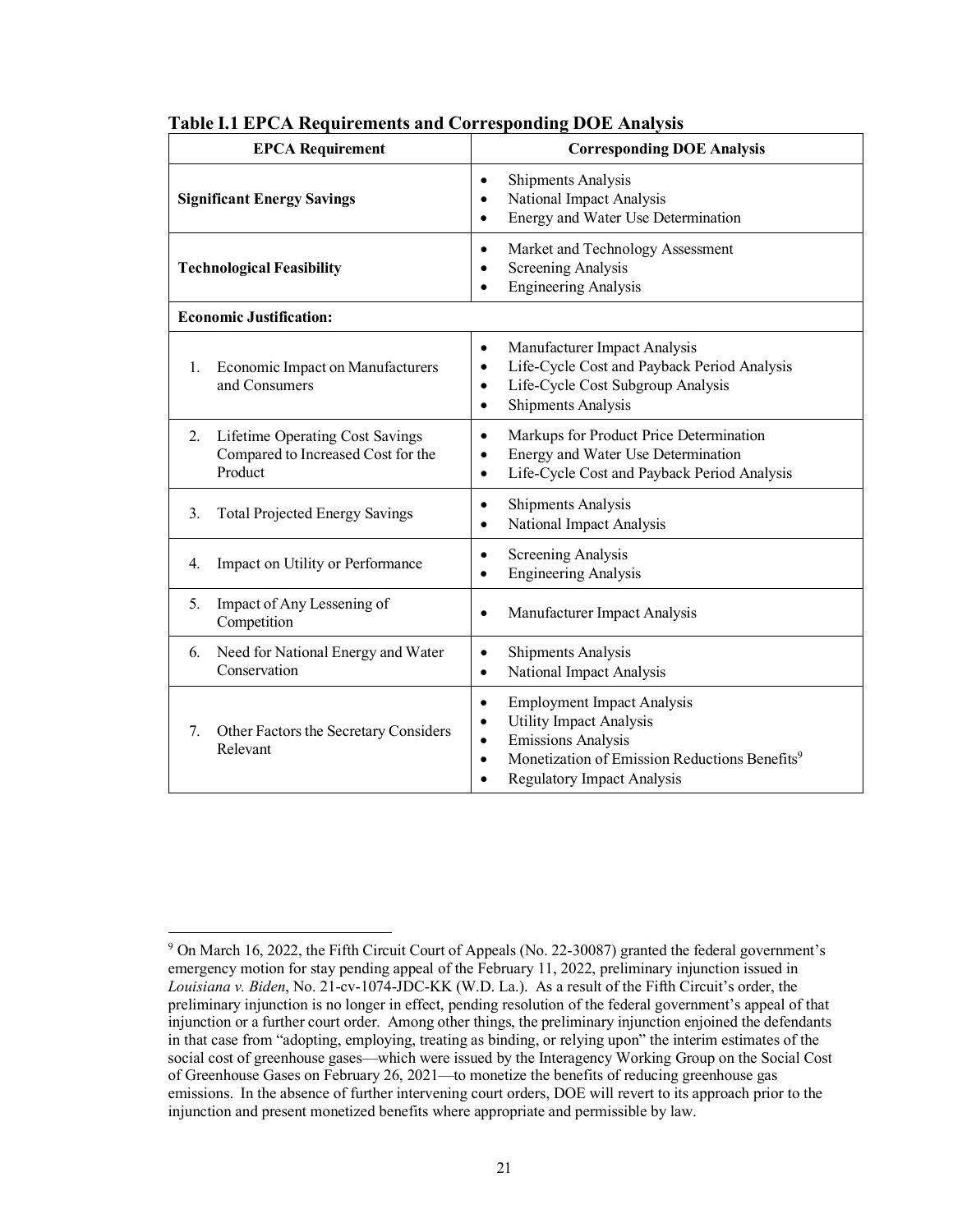As detailed throughout this RFI, DOE is publishing this document seeking input and data from interested parties to aid in the development of the technical analyses on which DOE will ultimately rely to determine whether (and if so, how) to amend the standards for ACUACs and ACUHPs.

#### <span id="page-22-0"></span>**II. Request for Information and Comments**

## <span id="page-22-1"></span>*A. Test Procedure*

In the following sections, DOE has identified a variety of issues on which it seeks input to determine whether, and if so how, amended test procedures for CUACs and CUHPs would (1) more accurately or fully comply with the requirements in EPCA that test procedures be reasonably designed to produce test results which reflect energy use during a representative average use cycle, without being unduly burdensome to conduct  $(42 \text{ U.S.C. } 6314(a)(2))$ ; or  $(2)$  reduce testing burden.

#### <span id="page-22-2"></span>1. External Static Pressure Levels

ESP requirements simulate the resistance that the indoor fan must overcome from the air distribution system when installed in the field. The indoor ESP requirements for CUACs and CUHPs in the current DOE test procedure, through reference to AHRI 210/240-2008 and AHRI 340/360-2007, are shown in [Table](#page-23-0) II.1 of this document. These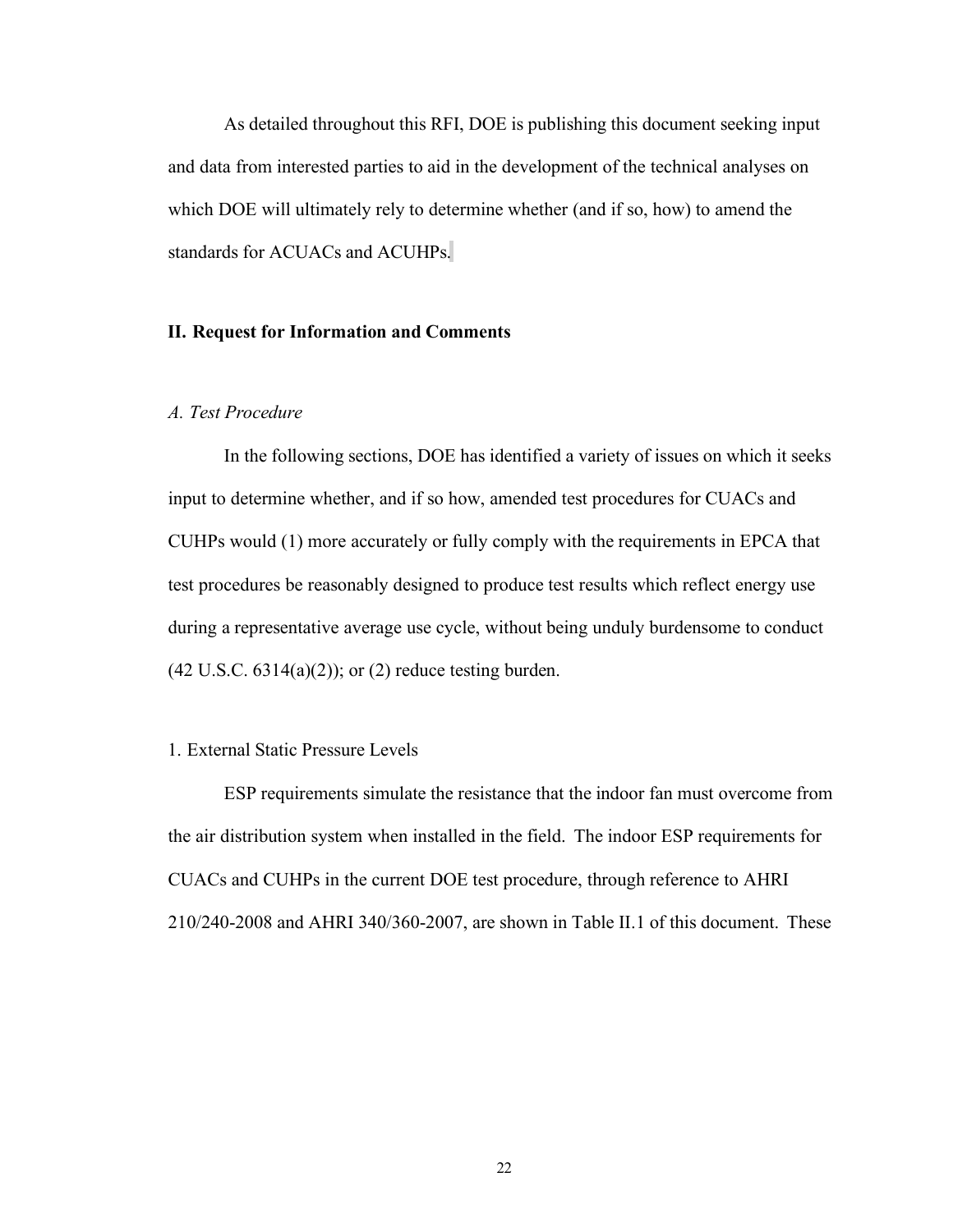indoor ESP requirements align with those in Table 7 of AHRI 340/360-2022, the most up

to date industry test procedure for CUACs and CUHPs.<sup>10</sup>

| 00 UHU I HIINI U IV/UVV 200                                |                  |  |  |  |
|------------------------------------------------------------|------------------|--|--|--|
| <b>Rated Cooling Capacity (kBtu/h)</b>                     | ESP (in $H_2O$ ) |  |  |  |
| 0 to $28.8^*$                                              | 0.10             |  |  |  |
| 29 to $42.5^*$                                             | 0.15             |  |  |  |
| 43 to $64.5^*$                                             | 0.20             |  |  |  |
| 65 to 70                                                   | 0.20             |  |  |  |
| 71 to 105                                                  | 0.25             |  |  |  |
| 106 to 134                                                 | 0.30             |  |  |  |
| 135 to 210                                                 | 0.35             |  |  |  |
| 211 to 280                                                 | 0.40             |  |  |  |
| 281 to 350                                                 | 0.45             |  |  |  |
| 351 to 400                                                 | 0.55             |  |  |  |
| 401 to 500                                                 | 0.65             |  |  |  |
| 501 and greater                                            | 0.75             |  |  |  |
| *Only applicable for evaporatively and water-cooled units. |                  |  |  |  |

<span id="page-23-0"></span>**Table II.1: Indoor ESP requirements for CUACs and CUHPs per AHRI 210/240- 2008 and AHRI 340/360-2007**

In 2015, the Appliance Standards and Rulemaking Federal Advisory Committee ("ASRAC") working group for commercial package air conditioners ("Commercial Package Air Conditioners Working Group") agreed that the energy use analysis conducted for the January 2016 direct final rule should use higher ESPs than those specified in the DOE test procedure to help better simulate field applications. 81 FR 2420, 2470. Specifically, the Commercial Package Air Conditioners Working Group recommended ESPs of 0.75 and 1.25 in H2O, which corresponded to the ESPs used in modified building simulations of the cooling load. *Id*. The ESP values recommended by

<sup>&</sup>lt;sup>10</sup> ECUACs and WCUACs with cooling capacities less than 65,000 Btu/h were removed from the scope of the most recent version of AHRI 210/240, AHRI 210/240-2023, and were instead included in AHRI 340/360-2022.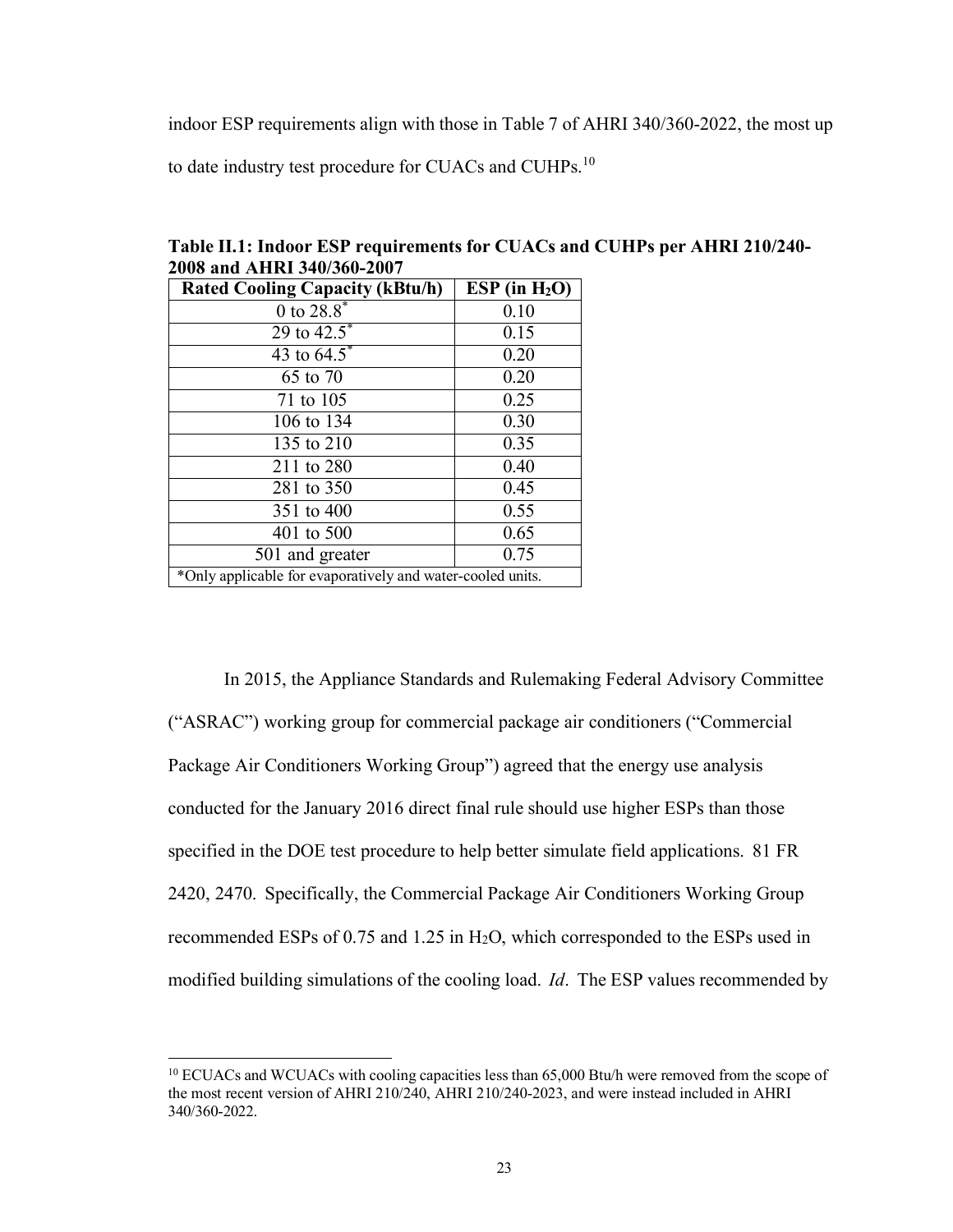the Commercial Package Air Conditioners Working Group did not vary with capacity. The Commercial Package Air Conditioners Working Group also developed a term sheet of recommendations as part of the negotiated rulemaking that led to the January 2016 direct final rule. (EERE-2013-BT-STD-0007-0093) The term sheet included recommendations for DOE to address in a future test procedure rulemaking. Consistent with the Commercial Package Air Conditioners Working Group's acknowledgement that higher ESPs would better represent field applications, Recommendation #2 of the term sheet recommended that DOE amend the test procedure for CUACs and CUHPs to better represent the total fan energy use by considering alternative ESPs. (*Id*. at p. 2) Higher ESPs would result in higher fan power measured during testing and would therefore result in fan energy use comprising a larger fraction of total energy use measured during the test.

In this RFI, DOE is further considering the Commercial Package Air Conditioners Working Group's recommendation to incorporate higher ESPs in the test procedure for CUACs and CUHPs to better represent fan energy use. There are several further indications that higher ESPs might be more representative of field conditions. As described in the following paragraphs, these include comments that DOE has received in response to the July 2017 TP RFI and May 2020 ECS RFI, and ESP values in the most recent version of AHRI 210/240.

In the July 2017 TP RFI, DOE recognized that DOE had previously received comment on the possibility that ESPs as measured in the field may be higher than those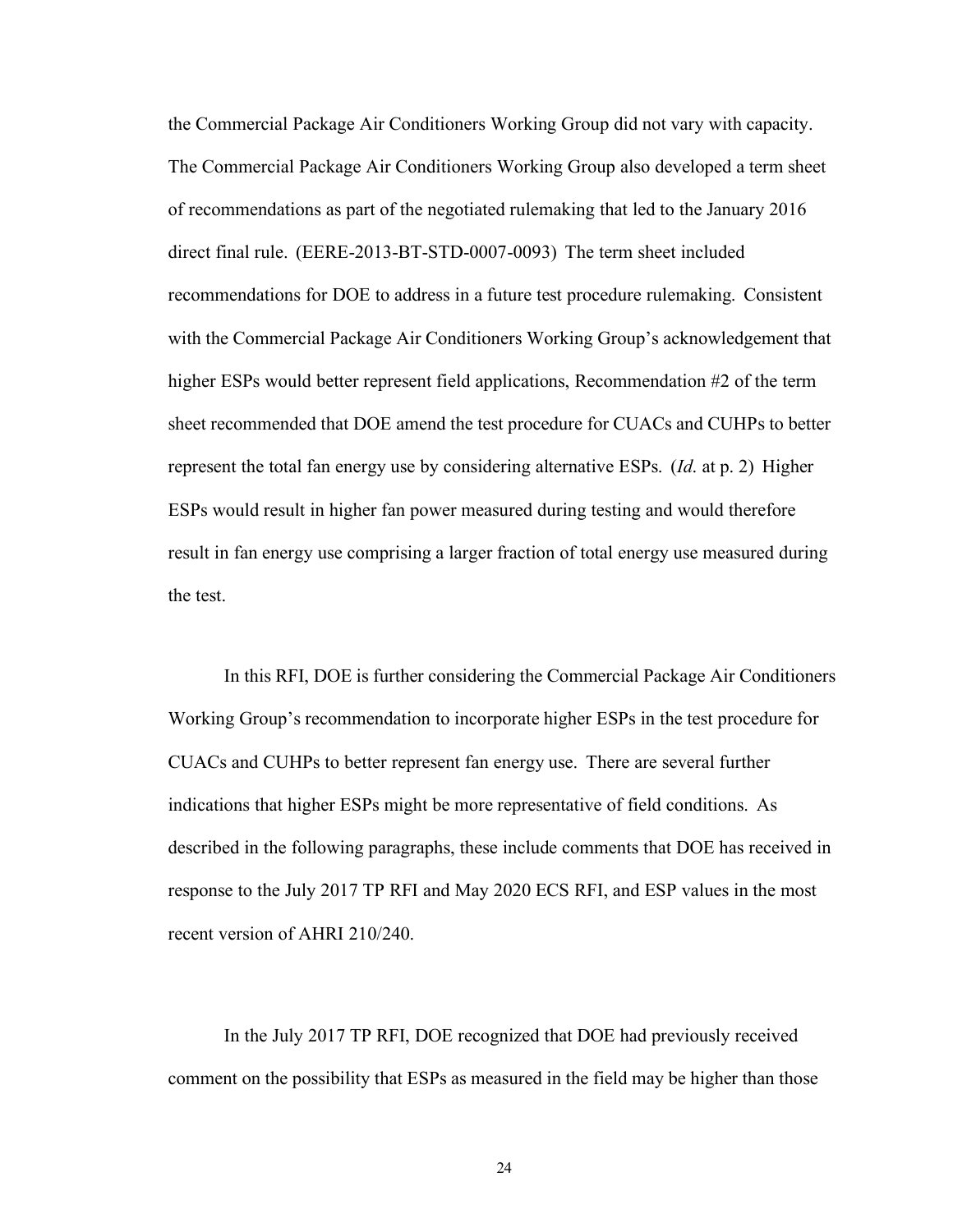found in the industry test standards. 82 FR 34427, 34440. DOE also requested comment on the typical field ESPs for ECUACs and WCUACs, whether field-installed ESPs typically vary with capacity, and whether the field applications of ECUACs and WCUACs are different from ACUACs with regards to the typical ducting installed on the system. *Id*.

In response to the July 2017 TP RFI, DOE received comments from several interested parties asserting that ESPs for ECUACs and WCUACs are the same as those for ACUACs, because ESP is determined by building and ducting types, and not the method for rejecting heat.<sup>11</sup> Goodman commented that ducting does not vary much among ECUACs, WCUACs, and ACUACs, but that variable air volume ("VAV") ductwork has different ESPs than constant air volume and single-zone ductwork, and that ECUACs are commonly installed with VAV ductwork.<sup>12</sup> (Goodman, EERE-2017-BT-TP-0018-0014 at p. 4) DOE also received comments from Carrier and Goodman indicating that ESP increases with capacity, because larger units serve larger areas, have longer ducts, and have higher airflows. (Carrier, EERE-2017-BT-TP-0018-0006 at p. 10; Goodman, EERE-2017-BT-TP-0018-0014 at p. 4)

<sup>&</sup>lt;sup>11</sup> AHRI, EERE-2017-BT-TP-0018-0011 at p. 23; Appliance Standards Awareness Project, Alliance to Save Energy, American Council for an Energy Efficiency Economy, Northwest Energy Efficiency Alliance, and Northwest Power and Conservation Council (referred to collectively as "Joint Advocates"), EERE-2017-BT-TP-0018-0009 at p. 5; California Investor-owned Utilities ("CA IOUs"), EERE-2017-BT-TP-0018-0007 at p. 3; Carrier Corporation ("Carrier"), EERE-2017-BT-TP-0018-0006 at p. 10  $12$  A VAV HVAC system controls the dry-bulb temperature within a space by varying the volumetric flow of heated or cooled supply air to the space. In contrast, a constant air volume HVAC system always provides the same volumetric flow of air to the space.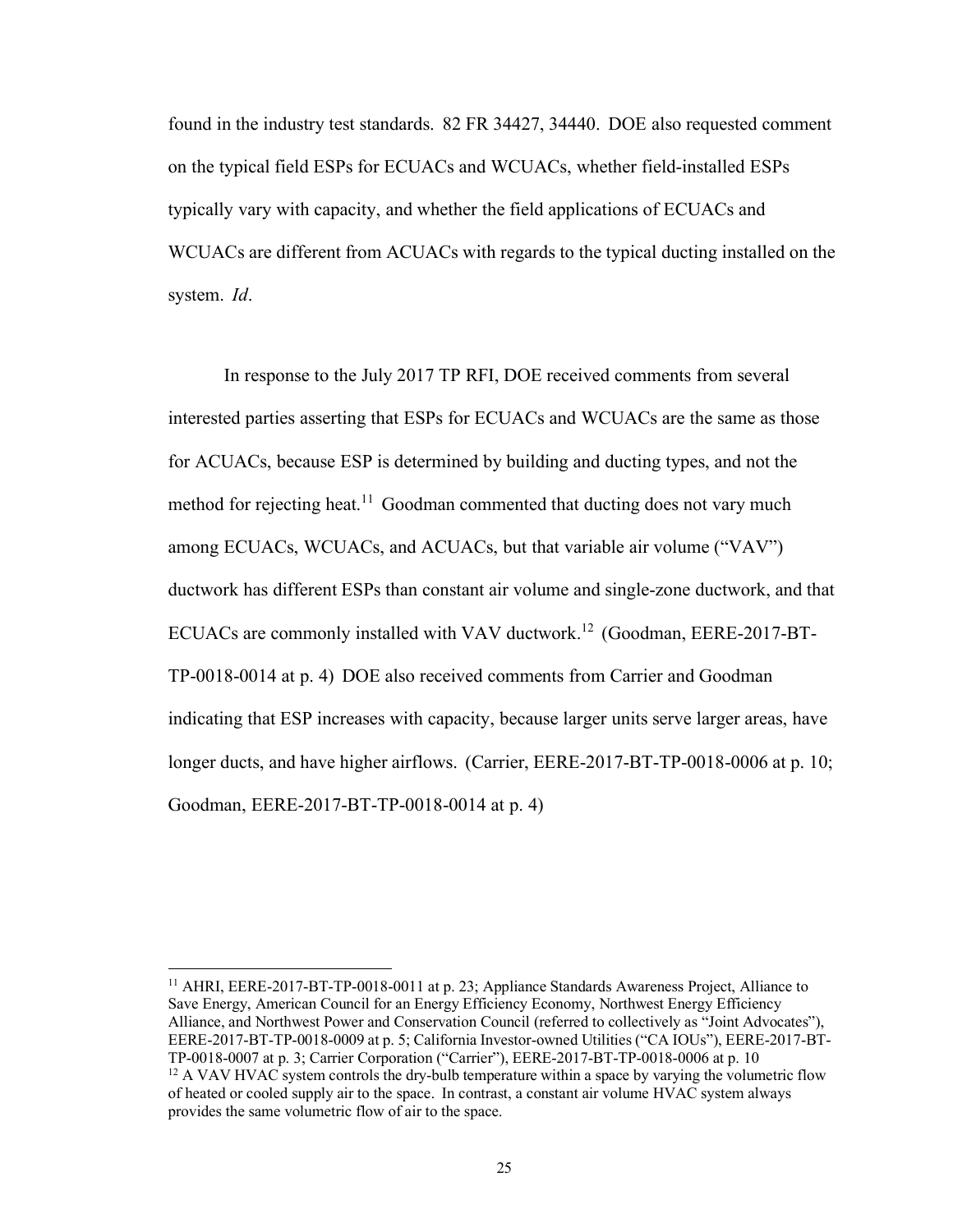DOE received several comments on representative ESP values in response to the July 2017 TP RFI. AHRI and Carrier commented that higher static pressures than prescribed in AHRI 340/360 may exist in field installations due to poor practice of ductwork installation. (AHRI, EERE-2017-BT-TP-0018-0011 at p. 23; Carrier, EERE-2017-BT-TP-0018-0006 at p. 9) Carrier indicated that ASHRAE Standard 90.1 includes overall fan power allowances with ductwork pressure drops and other system losses. (Carrier, EERE-2017-BT-TP-0018-0006 at pp. 9-10) Carrier recommended that DOE conduct a field survey, stating that field ESP values can vary from very low numbers with concentric ducts to values up to 1.5 in H2O for smaller systems. (*Id.* at p. 9) Carrier also indicated that field ESP values for VAV systems can range from 1 in  $H_2O$  to 2.5 in  $H_2O$ . (*Id.* at p. 10)

The Joint Advocates stated that the ESP requirements specified for ACUACs and ACUHPs should be no lower than the two values of  $0.75$  and  $1.25$  in  $H<sub>2</sub>O$  that were used in the standards analysis conducted for the January 2016 direct final rule. (Joint Advocates, EERE-2017-BT-TP-0018-0009 at p. 5) The CA IOUs suggested that DOE use Title 24, Part 6 2016 Alternative Calculation Method ("ACM") Reference Manual as a resource for developing more field-representative ESP requirements, because it contains static pressure set points that were developed based on actual field conditions. (CA IOUs, EERE-2017-BT-TP-0018-0007 at p. 3) DOE reviewed the standard design supply fan static pressures specified on page 5-123 of the Title 24, Part 6 2016 ACM Reference Manual, and the specified values appear to be total static pressure (*i.e.*, the sum of ESP and internal static pressure), although it is not explicitly clear. Further, the values do not appear to be specific to CUACs and CUHPs; rather they apply to various kinds of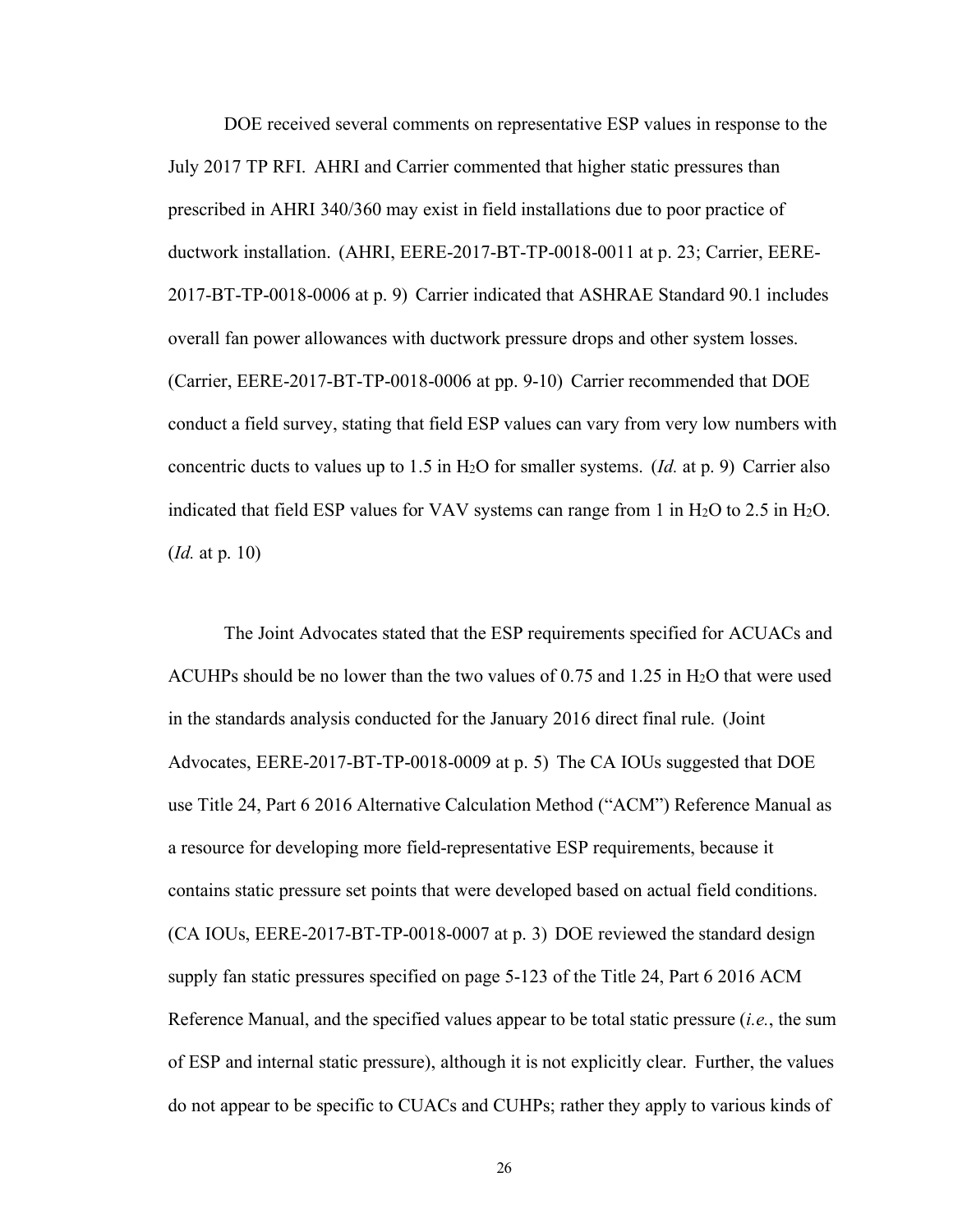commercial heating, ventilation, and air-conditioning ("HVAC") equipment. The values range from 2.5 in H<sub>2</sub>O to 4.5 in H<sub>2</sub>O, increasing with airflow rate, the number of HVAC zones,  $^{13}$  and the number of stories in a building.

Additionally, DOE received comments on ESP in response to the May 2020 ECS RFI. Verified stated that the ESPs in AHRI 340/360 are too low, and they referenced a research report in which they tested air conditioners with ESPs more representative of field conditions. (Verified, EERE-2019-BT-STD-0042-0011 at p. 5) That report indicated that typical field ESPs are  $0.5$  in H<sub>2</sub>O for a CUAC with a capacity of  $36,000$ Btu/h and 1.2 in H<sub>2</sub>O for a CUAC with a capacity of 90,000 Btu/h.<sup>14</sup> The CA IOUs reiterated their recommendation that DOE increase the ESP requirements for CUACs and CUHPs, and provided ESP data from two survey studies they conducted. (CA IOUs, EERE-2019-BT-STD-0042-0020 at pp. 3-4) [Table II.2 c](#page-28-0)ontains the ESP values and number of units for each survey study, sorted by cooling capacity. The test, adjust, balance study used field data from a commissioning agent, and the permit review study used permit documents submitted to an online database. Both of these studies indicate median ESPs considerably higher than the ESPs required in AHRI 340/360-2022.

 $13$  An HVAC zone is a space or group of spaces, within a building with heating, cooling, and ventilating requirements, that are sufficiently similar so that desired conditions (*e.g.*, temperature) can be maintained throughout using a single sensor (*e.g.*, thermostat or temperature sensor).

<sup>14</sup> Page 40 of R. Mowris, E. Jones, R. Eshom, K. Carlson, P. Jacobs, J. Hill. 2016. Laboratory Test Results of Commercial Packaged HVAC Maintenance Faults. Prepared for the California Public Utilities Commission. Prepared by Robert Mowris & Associates, Inc. Available at:

*[www.calmac.org/publications/RMA\\_Laboratory\\_Test\\_Report\\_2012-15\\_v3.pdf.](http://www.calmac.org/publications/RMA_Laboratory_Test_Report_2012-15_v3.pdf)* The report refers to air conditioner sizes using tons of refrigeration, where 1 ton of refrigeration is equivalent to 12,000 Btu/h.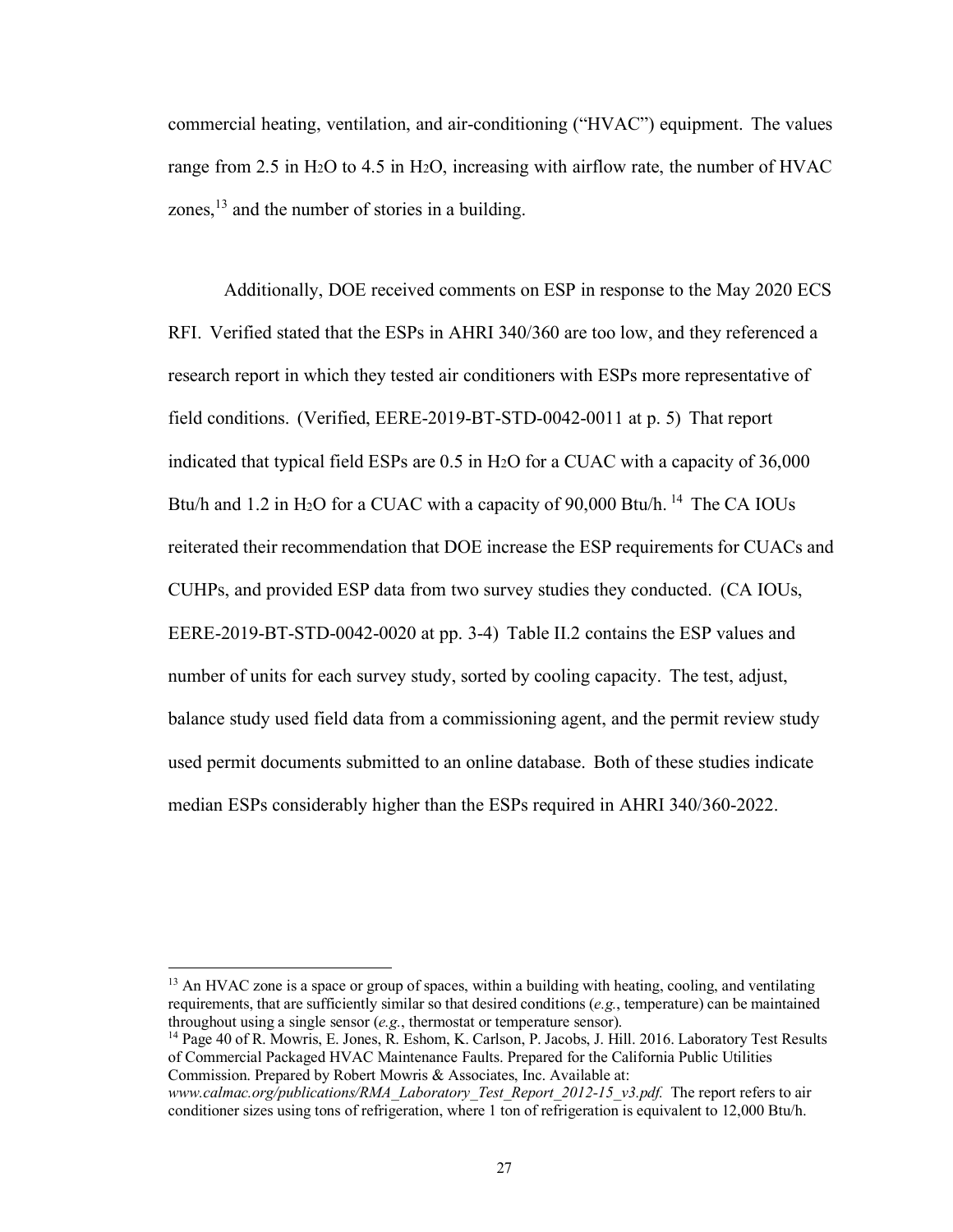| Cooling                | Test, adjust, balance study |                                     | Permit review study       |                                     |
|------------------------|-----------------------------|-------------------------------------|---------------------------|-------------------------------------|
| capacity<br>(Btu/hr)   | Number of<br><b>CUACs</b>   | Median ESP<br>(in H <sub>2</sub> O) | Number of<br><b>CUACs</b> | Median ESP<br>(in H <sub>2</sub> O) |
| $71,000$ to<br>105,000 | 26                          | 0.84                                | 59                        | 0.75                                |
| 106,000 to<br>134,000  | 10                          | 1.16                                | 14                        | 0.88                                |
| 135,000 to<br>210,000  | 20                          | 1.705                               | 33                        | 0.80                                |

<span id="page-28-0"></span>**Table II.2 ESP Survey Results from CA IOUs**

The discussion in the previous paragraphs has outlined the indications suggesting that ESPs higher than those in AHRI 340/360-2022 might be more representative of CUAC operation. Comments from Carrier indicate that ESPs for CUACs can be as high as 2.5 in H2O, and survey results from CA IOUs suggest that representative ESPs for units with capacities of 65,000 Btu/h to 210,000 Btu/h might range from 0.75 in H<sub>2</sub>O to 1.7 in H2O. Comments also suggest that ESP varies with building and duct type, but not with the heat rejection mechanism of CUACs, and that ESP might increase with capacity. DOE is considering revisions to the ESP requirements for testing CUACs and CUHPs. While the data on field ESPs that have been provided to DOE are informative, DOE is seeking further comments and data on field ESPs that would inform potential revisions to ESP requirements in the DOE test procedure.

> $I\mathit{s} \mathit{s} \mathit{u} \mathit{e} \mathit{l}$ : DOE seeks further field data on the ESPs of CUACs and CUHPs with capacities of 65,000 Btu/h to 210,000 Btu/h. DOE is also seeking comment as to the most representative ESP values for these capacities, and whether the ESP values previously mentioned in stakeholder comments would be more representative.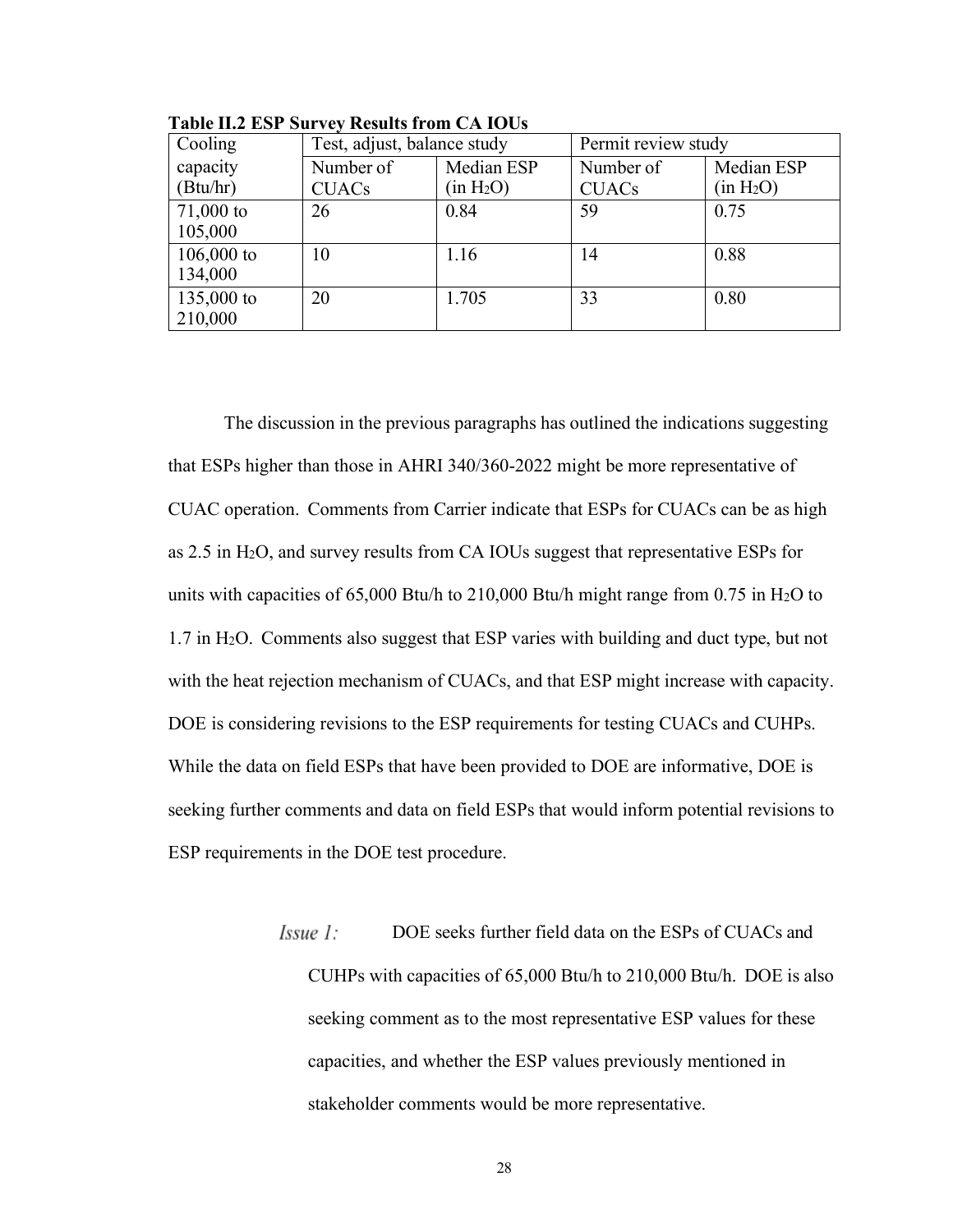$I_{SS}ue$  2: DOE seeks field data on the ESPs of CUACs and CUHPs with sizes greater than 210,000 Btu/h (for which commenters have not yet included ESP data in their comments).

As discussed, the current DOE test procedure for ECUACs and WCUACs with a cooling capacity of less than 65,000 Btu/h references ANSI/AHRI 210/240-2008. Table 11 of ANSI/AHRI 210/240-2008 specifies ESP requirements that depend on capacity and range from  $0.10$  to  $0.20$  in H<sub>2</sub>O for units with a rated cooling capacity less than  $65,000$ Btu/h. These ESP requirements align with those specified for ECUACs and WCUACs with a cooling capacity of less than 65,000 Btu/h in Table 7 of AHRI 340/360-2022. However, AHRI 210/240-2023 specifies higher ESP requirements for three-phase ACUACs with a cooling capacity of less than 65,000 Btu/h. Specifically, Table 10 of AHRI 210/240-2023 specifies an ESP requirement of 0.5 in H<sub>2</sub>O for conventional units.<sup>15</sup> These ESP requirements in AHRI 210/240-2023 align with those specified in DOE's updated test procedure for central air conditioners and heat pumps ("CAC/HPs") at table 4 of appendix M1 to subpart B of 10 CFR part 430 ("appendix M1").

For WCUACs with a cooling capacity of less than 65,000 Btu/h, DOE's preliminary analysis shows that these units may typically be installed above dropped ceilings in commercial buildings. For ECUACs with a cooling capacity of less than 65,000 Btu/h, DOE's preliminary analysis shows that these units are primarily marketed

<sup>&</sup>lt;sup>15</sup> Table 10 of AHRI 210/240-2023 indicates that conventional units are central air conditioners and heat pumps other than the following categories: ceiling-mount and wall-mount blower-coil systems, mobile home blower-coil systems, low-static blower-coil systems, mid-static blower-coil systems, small-duct highvelocity, and space-constrained product.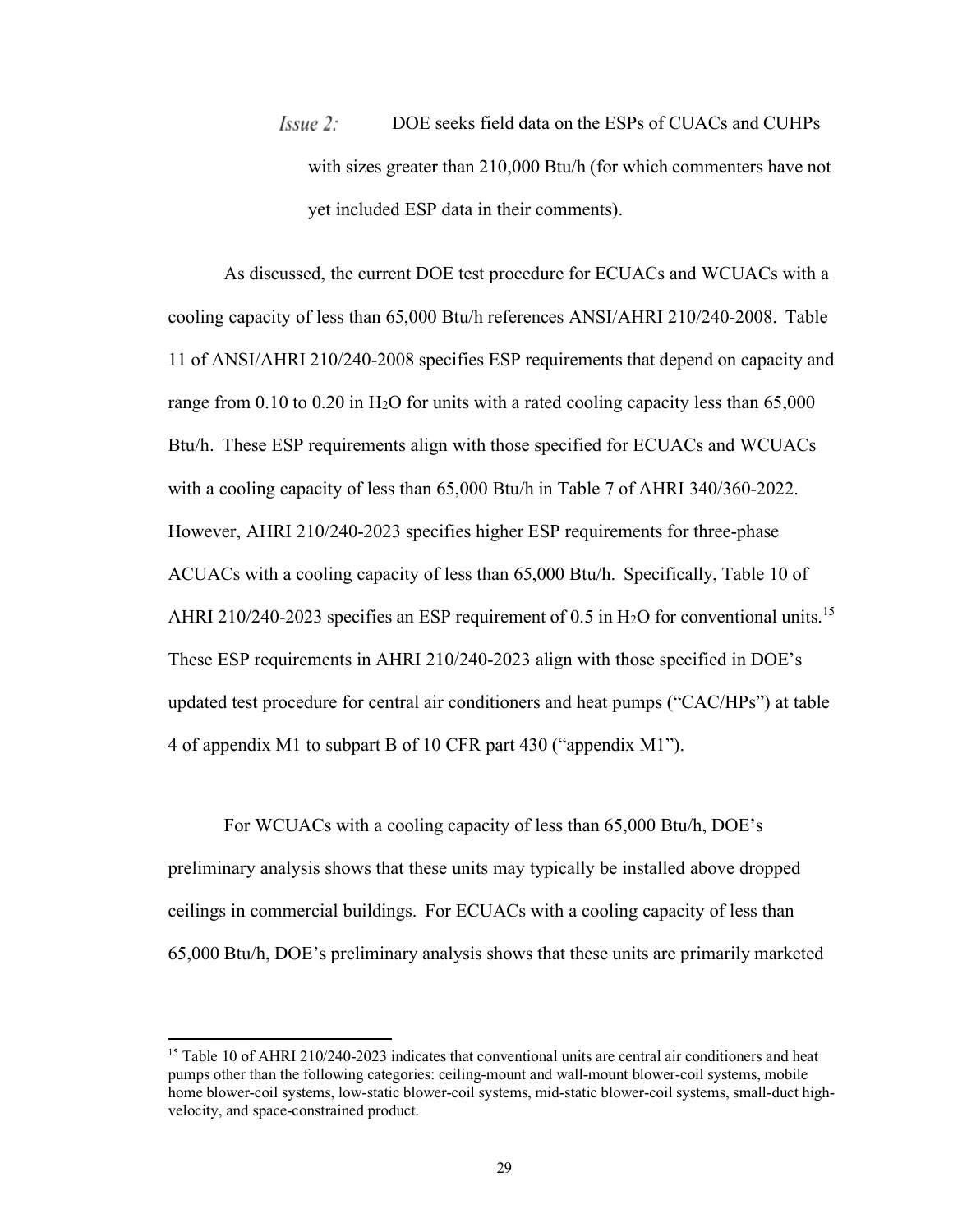for residential applications, which suggests that it may be appropriate to align the ESP requirements for ECUACs with a cooling capacity of less than 65,000 Btu/h with those specified for CAC/HPs in appendix M1 (*i.e.*, 0.5 in H2O for conventional units). Therefore, DOE is considering whether it is appropriate for the same ESP requirements to be applied for both WCUACs and ECUACs with a cooling capacity of less than 65,000 Btu/h.

> $I_{S}$ sue 3: DOE seeks comment and field data on ESPs for ECUACs and WCUACs with a cooling capacity of less than 65,000 Btu/h, and whether the ESPs typically differ between ECUACs and WCUACs. For both ECUACs and WCUACs with a cooling capacity of less than 65,000 Btu/h, DOE specifically requests feedback on whether representative ESPs would be 0.5 in H2O (from AHRI 210/240-2023), the range of 0.10 to 0.20 in  $H_2O$  (from AHRI 340/360-2022), or alternate values.

## <span id="page-30-0"></span>2. Heating Mode

For heating mode tests of CUHPs, Table 6 of AHRI 340/360-2022 includes "Standard Rating Conditions" for both a "High Temperature Steady-state Test for Heating" and a "Low Temperature Steady-state Test for Heating" (conducted at 47 °F and 17 °F outdoor air dry-bulb temperatures, respectively). The relevant conditions for COP testing in the current DOE test procedure are high temperature standard rating conditions (*i.e.*, 47 °F outdoor air dry-bulb temperature). The DOE test procedure does not require CUHPs to be tested at the low temperature standard rating conditions and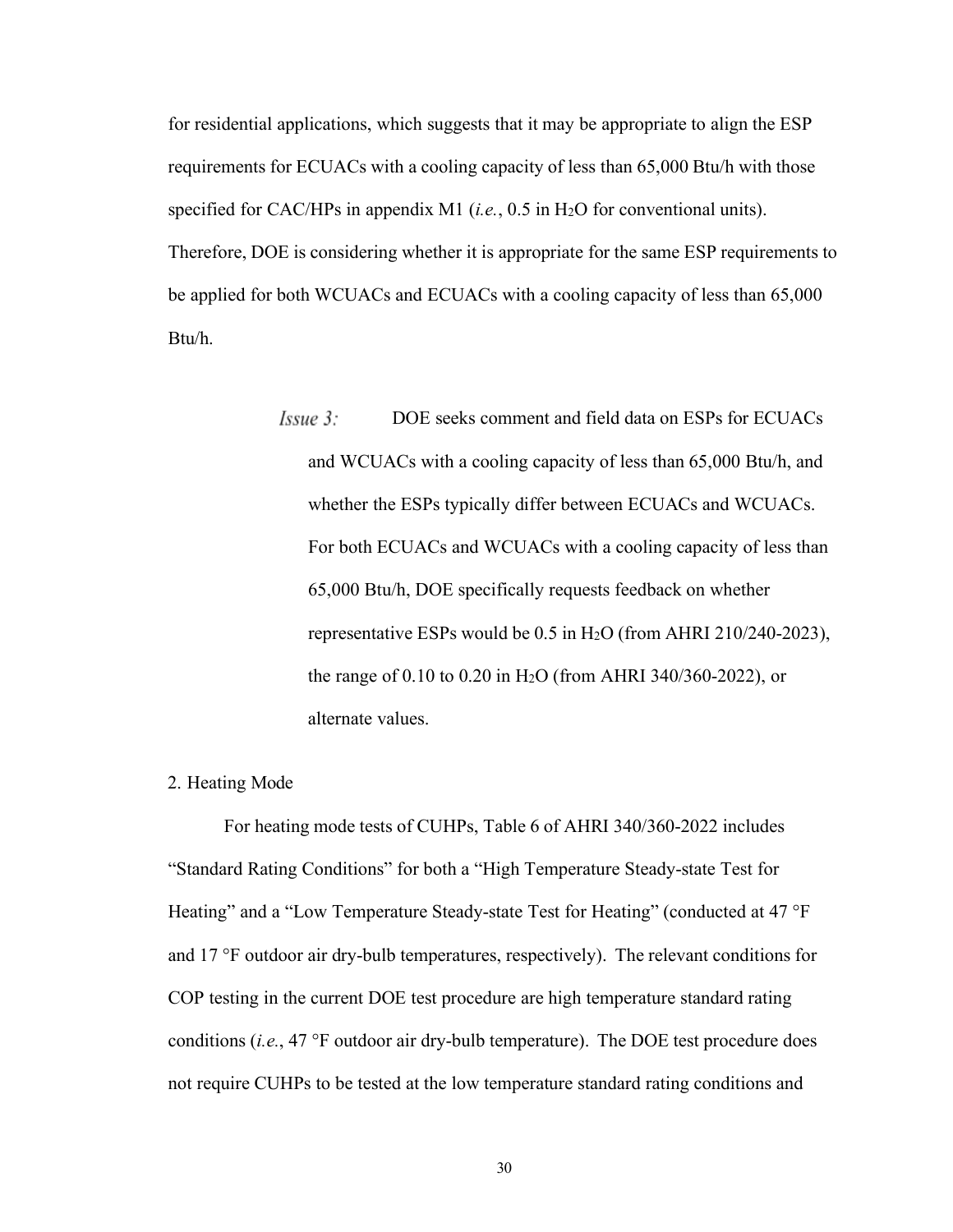does not account for performance at conditions lower than 47 °F outdoor air dry-bulb temperature. DOE is considering whether incorporating heating performance at temperatures lower than 47 °F would improve the representativeness of the DOE test procedure for CUHPs by reflecting a wider range of operating conditions. As part of this examination, DOE is further considering how such performance would differ between CUHPs with different types of supplementary heat (*e.g*., electric resistance heat and furnaces) and the climate regions in which CUHPs are typically installed.

- $I_{SS}ue 4:$ DOE requests data on the shipments of CUHPs by region. In particular, DOE is interested in determining whether CUHPs are predominantly installed in specific regions of the U.S.
- $I_{S}$ sue 5: DOE requests data on the distribution of supplementary heating types (*e.g*., furnace, electric resistance, and none) shipped with CUHPs, and if that distribution has changed over time or is expected to change in the future.
- $I\$ {S}sue 6: DOE seeks comment and data as to the lowest outdoor temperatures at which CUHPs typically operate in mechanical heating mode (*i.e.*, what are typical compressor cut-out temperatures for CUHPs) and the extent to which the cut-out temperatures vary depending on the type of supplementary heating installed with the CUHP (*e.g.*, electric resistance heat or furnace).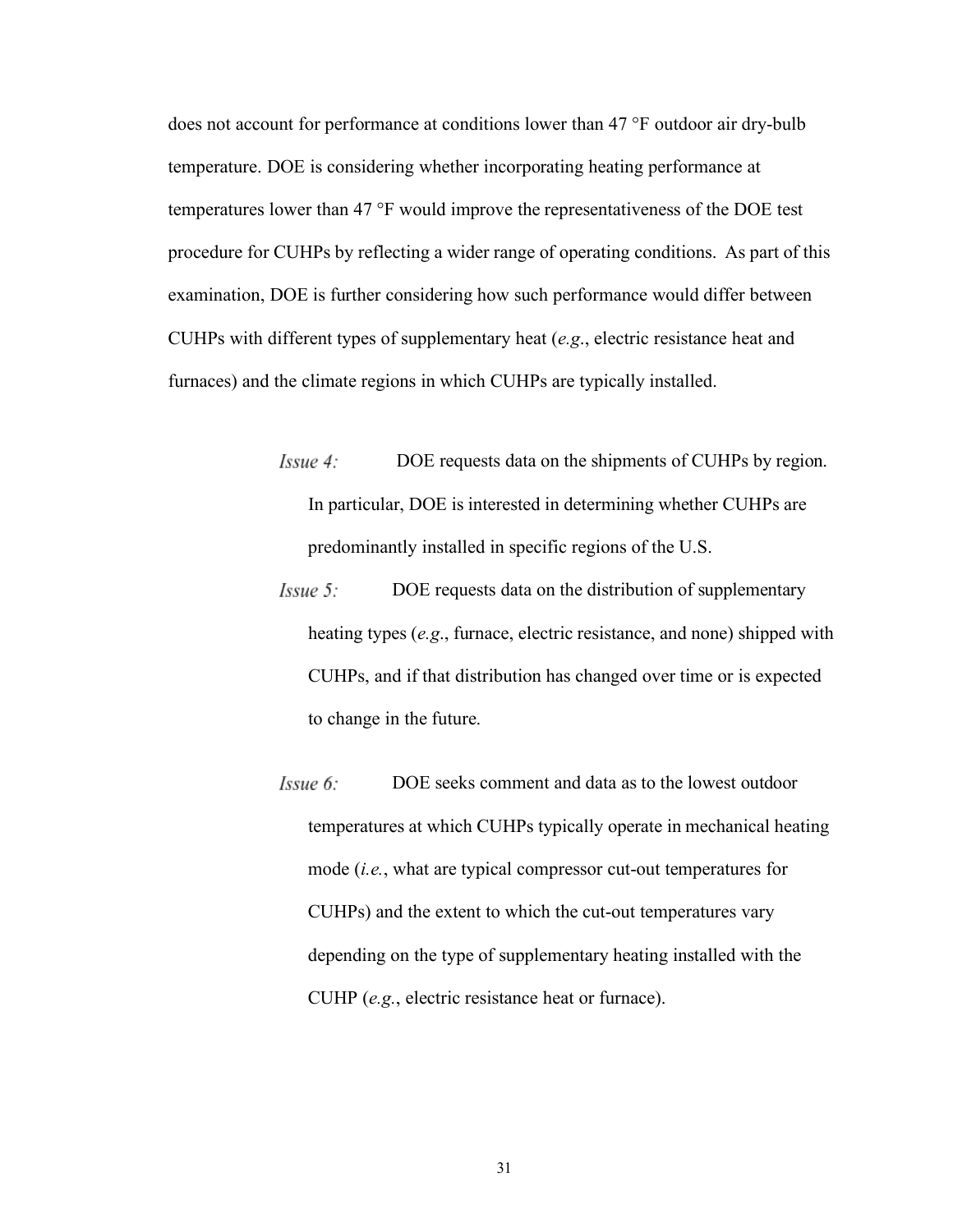#### <span id="page-32-0"></span>3. Potential Revisions to IEER Metric

a. Fan Operation in Modes Other than Mechanical Cooling

The weighting factors for the IEER metric account for the hours of operation when mechanical cooling<sup>16</sup> is active; this includes mechanical-only cooling and integrated economizer/mechanical cooling operation<sup>17</sup> in climate zones that require economizers to be installed. The IEER metric does not account for economizer-only cooling. The current DOE test procedure also requires that for units that are unable to reduce their capacity at least as low as one of the part load rating points, the EER for that rating point is calculated using a cyclic degradation coefficient. The cyclic degradation equation accounts for supply fan operation continuously running when the compressor is cycling on and off to meet the required load and assumes that the supply fan continues to run at the same speed as it would at the lowest stage of compression.

The Commercial Package Air Conditioners Working Group term sheet included recommendation #2, which recommended that DOE initiate a rulemaking with a primary focus of better representing total fan energy use in the field to better represent the total fan energy use, including consideration of fan operation for operating modes other than mechanical cooling and heating. (EERE-2013-BT-STD-0007-0093 at p. 2) Similarly, the ASRAC Commercial and Industrial Fans and Blowers Working Group<sup>18</sup> ("CIFB

<sup>&</sup>lt;sup>16</sup> "Mechanical cooling" and "mechanical heating" refer to a CUAC and CUHP using the refrigeration cycle to cool or heat the indoor space, and do not refer to other forms of unit operation (*e.g.*, economizing, ventilation, or supplemental heating).

 $17$  Integrated economizer/mechanical cooling operation occurs when the use of economizing provides additional cooling but is not sufficient to meet the cooling load, and simultaneous use of mechanical cooling is also needed.

<sup>&</sup>lt;sup>18</sup> In 2015, DOE initiated the CIFB Working Group to engage in a negotiated rulemaking effort on the scope, test procedure, and standards for fans and blowers. 80 FR 17359 (April 1, 2015). The CIFB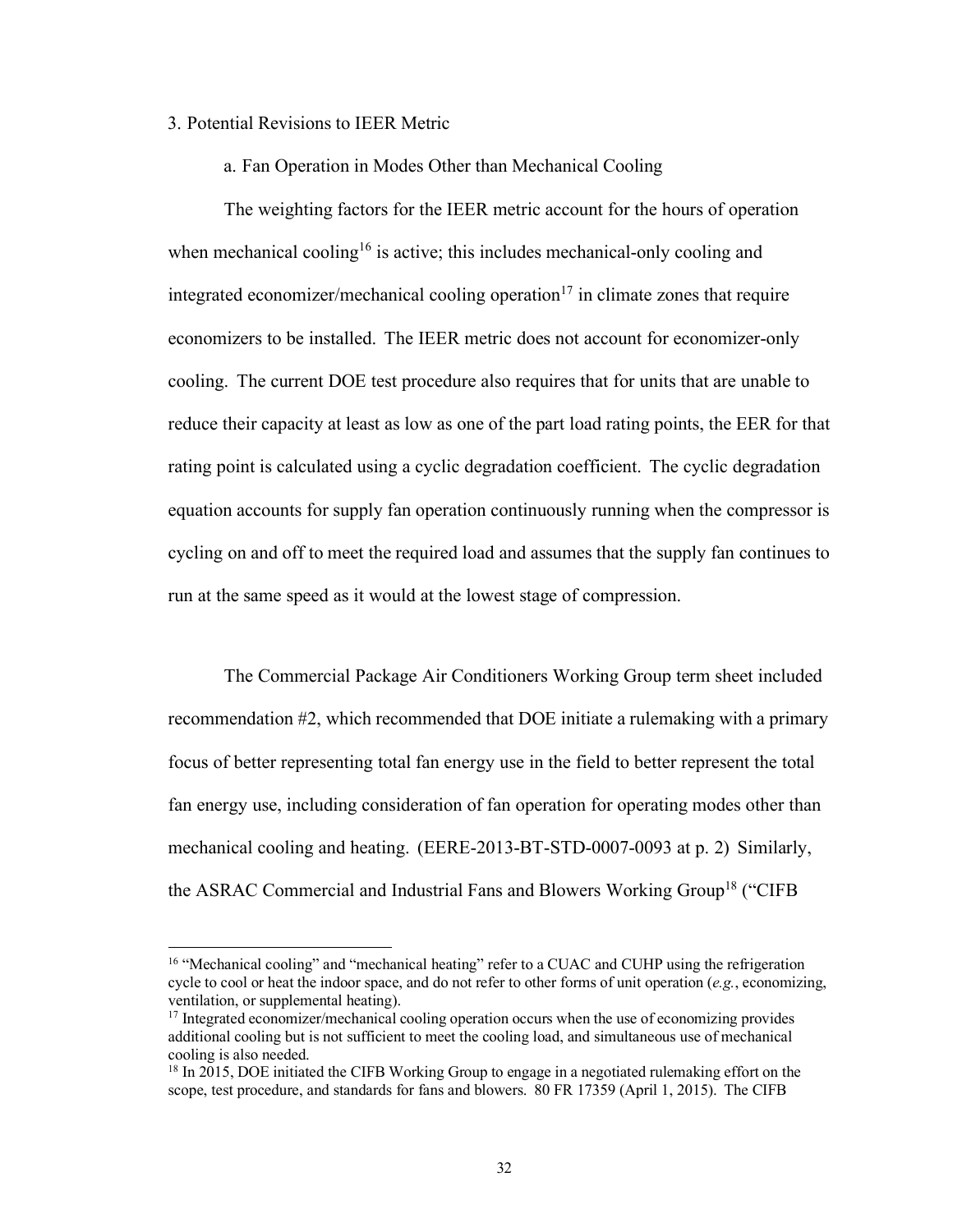Working Group") term sheet included recommendation #3, which identified a need for DOE's test procedures and related efficiency metrics for CUACs and CUHPs to more fully account for the energy consumption of supply and condenser fans embedded in regulated commercial air-conditioning equipment. (EERE-2013-BT-STD-0006-0179 at pp. 3-4) The CIFB Working Group recommended that in the next round of test procedure rulemakings, DOE should consider revising efficiency metrics that include energy use of supply and condenser fans to include the energy consumption during all relevant operating modes (*e.g.*, auxiliary heating mode, ventilation mode, and part-load operation). (*Id*.)

As part of the July 2017 TP RFI, DOE requested comment and data on the operation of CUAC and CUHP supply fans when there is no demand for heating and cooling, as well as the impact of ancillary functions (*e.g*., primary heating, auxiliary heating, and economizers) on the use and operation of the supply fan. 82 FR 34427, 34440. DOE received comments in response to this request in the July 2017 TP RFI and also received comments on this topic in response to the May 2020 ECS RFI.

Multiple commenters expressed support for DOE to adopt a test procedure for total fan energy consumption per recommendation #2 of the Commercial Package Air Conditioners Working Group term sheet. Several commenters recommended evaluating energy use during operating modes other than mechanical cooling and heating (*e.g.*,

Working Group developed recommendations regarding the energy conservation standards, test procedures, and efficiency metrics for commercial and industrial fans and blowers in a term sheet (EERE-2013-BT-STD-0006-0179).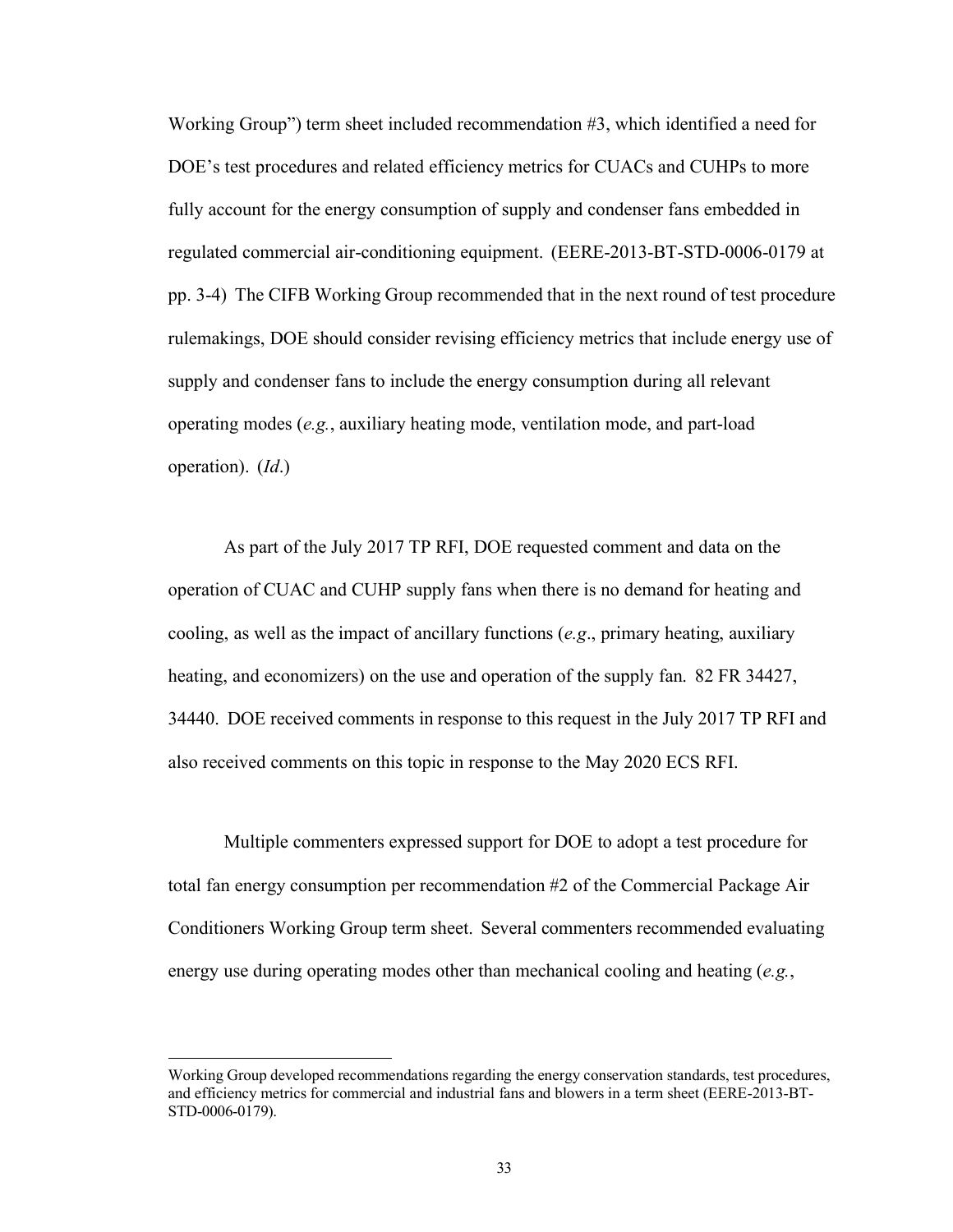economizing, ventilation, and supplemental heating), including the frequency in which units operate in modes other than mechanical cooling or heating, in an effort to improve the representativeness of the test procedure. Commenters also indicated that additional data on field installation and use would likely be needed for further consideration of fan use in CUACs and CUHPs beyond that captured in the current DOE test procedure.<sup>19</sup>

Carrier stated that ASHRAE 90.1 and IECC require a minimum of two-speed fan operation so that the fan runs at low speed during ventilation and some of the economizer operation. (Carrier, EERE-2017-BT-TP-0018-0006 at p. 9) Carrier stated that fan power is typically reduced by around 70 percent, as it varies to the cube of the fan speed. (*Id.*) AHRI and Lennox stated that dual- or multi-speed fans are used to reduce energy consumption by operating at low speed during periods of ventilation or air circulation. (AHRI, EERE-2017-BT-TP-0018-0011 at pp. 22-23; Lennox, EERE-2017-BT-TP-0018- 0008 at pp. 2-3)

Based on the comments received, DOE recognizes a need to further investigate fan operation during ventilation or air circulation/filtration and economizing. Specifically, while comments received indicate the prevalence of multi-speed fans that reduce fan speed in these operating modes, the commenters did not indicate how the fan

<sup>&</sup>lt;sup>19</sup> AHRI, EERE-2017-BT-TP-0018-0011 at pp. 22-23; Joint Advocates, EERE-2017-BT-TP-0018-0009 at pp. 1 and 5; Appliance Standards Awareness Project, American Council for an Energy Efficiency Economy, California Energy Commission, Natural Resources Defense Council, and Northeast Energy Efficiency Partnerships (collectively referred to as "Joint Commenters"), EERE-2019-BT-STD-0042-0023 at pp. 2-3; CA IOUs EERE-2017-BT-TP-0018-0007 at p. 3 and EERE-2019-BT-STD-0042-0020 at pp. 2- 4; Carrier, EERE-2017-BT-TP-0018-0006 at p. 9; Goodman, EERE-2017-BT-TP-0018-0014 at pp. 3-4; Lennox, EERE-2017-BT-TP-0018-0008 at pp. 2-3; Northwest Energy Efficiency Alliance ("NEEA"), EERE-2019-BT-STD-0042-0024 at pp. 2-3; Verified Inc., EERE-2019-BT-STD-0042-0022 at pp. 13-14.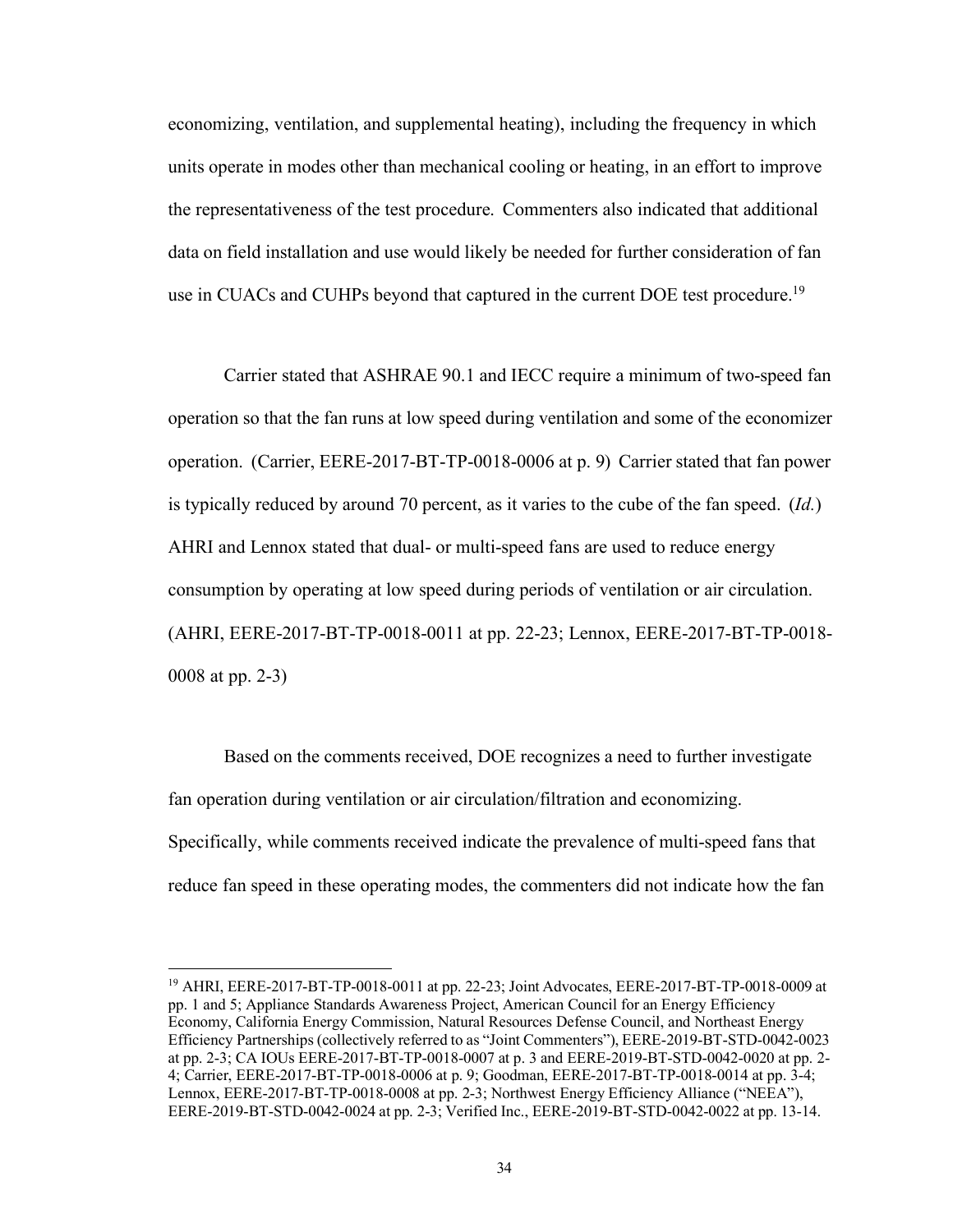speed in these operating modes typically compares to fan speed when operating at the lowest stage of compressor cooling.

> $I_{SS}ue$  7: DOE seeks feedback on whether the supply airflow or fan power for both variable air volume and staged air volume fans at the lowest stage of compression is typically the same supply airflow or fan power that would be seen during periods of ventilation, air circulation, and economizer-only cooling. If not, DOE seeks feedback on how the airflow or fan power during ventilation, air circulation, and economizer-only cooling modes typically compares to those at the lowest stage of compression.

DOE also recognizes a need to further investigate prevalence and operating hours of economizers. Section 6.5.1 of ASHRAE 90.1-2019 specifies the use of economizers for cooling systems with a cooling capacity greater than or equal to 54,000 Btu/h in all climate zones within the U.S. except for climate zone 1A, which consists of southern Florida, Hawaii, Guam, Puerto Rico, and the U.S. Virgin Islands.<sup>20</sup> However, at the time IEER was developed in 2007, ASHRAE 90.1 did not specify the use of economizers in climate zones 1A, 2A, 3A, and 4A (see ASHRAE 90.1-2007). Climate zones 2A, 3A, and 4A represent 52 percent of new commercial building construction according to a June 2020 report by Pacific Northwest National Laboratory ("June 2020 PNNL report")

<sup>&</sup>lt;sup>20</sup> ASHRAE 90.1-2019 does not require economizers in cooling systems for which the rated efficiency exceeds the minimum cooling efficiency by more than the corresponding factor specified in Table 6.5.1-2 of ASHRAE 90.1-2019, which specifies different factors for each climate zone.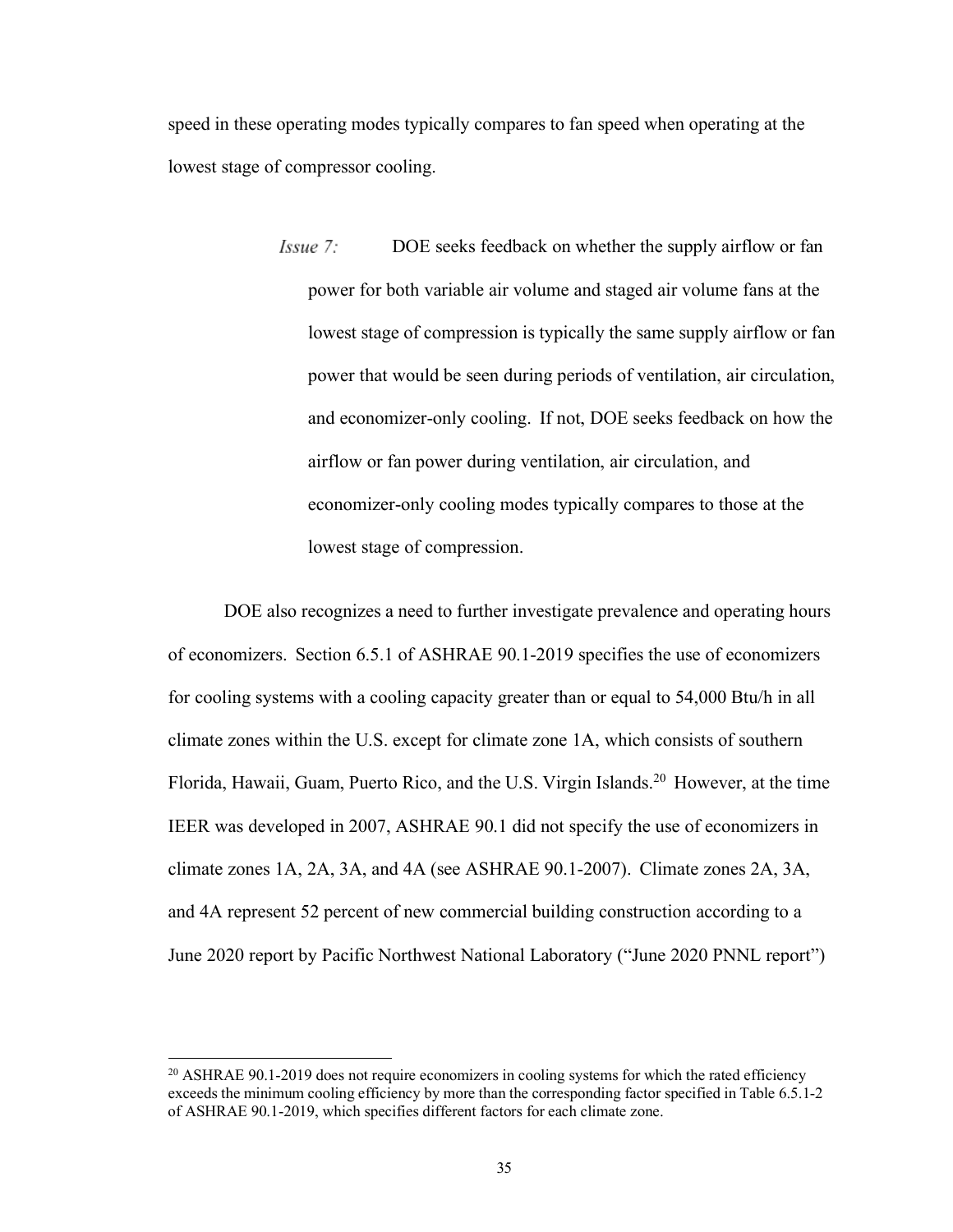that developed updated weighting factors for new construction buildings.<sup>21</sup> Additionally, Carrier stated in response to the July 2017 TP RFI that 80 to 90 percent of CUAC units are built with economizers. (Carrier, EERE-2017-BT-TP-0018-0006 at p. 9) Given the large increase in commercial buildings for which ASHRAE Standard 90.1 specifies the use of economizers, DOE is interested in current data about economizers and ACUACs and CUHPs. DOE is also considering revisions to how economizer operating hours are accounted for in the IEER metric, particularly as DOE considers inclusion of operating hours corresponding to economizer-only cooling.

- $I\$ {S} DOE requests data on the fraction of CUACs and CUHPs installed with economizers for each climate zone.
- Issue 9: DOE requests data on the typical annual operating hours of economizer-only cooling (*i.e*., no mechanical cooling) by building type and climate zone.
- $I\$ {S}sue 10: DOE requests comments or data on the method that was used to determine operating hours in each cooling mode (*i.e.,*  mechanical cooling only mode, integrated economizing mode, and economizer-only cooling mode) during development of the current IEER metric. DOE is particularly interested in any aspects of that method that would be important to incorporate when revising the IEER metric.

<sup>&</sup>lt;sup>21</sup> Lei, X., J.B. Butzbaugh, Y. Chen, J. Zhang, and M.I. Rosenberg. 2020. Development of National New Construction Weighting Factors for the Commercial Building Prototype Analyses (2003-2018). PNNL-29787, Pacific Northwest National Laboratory, Richland, WA.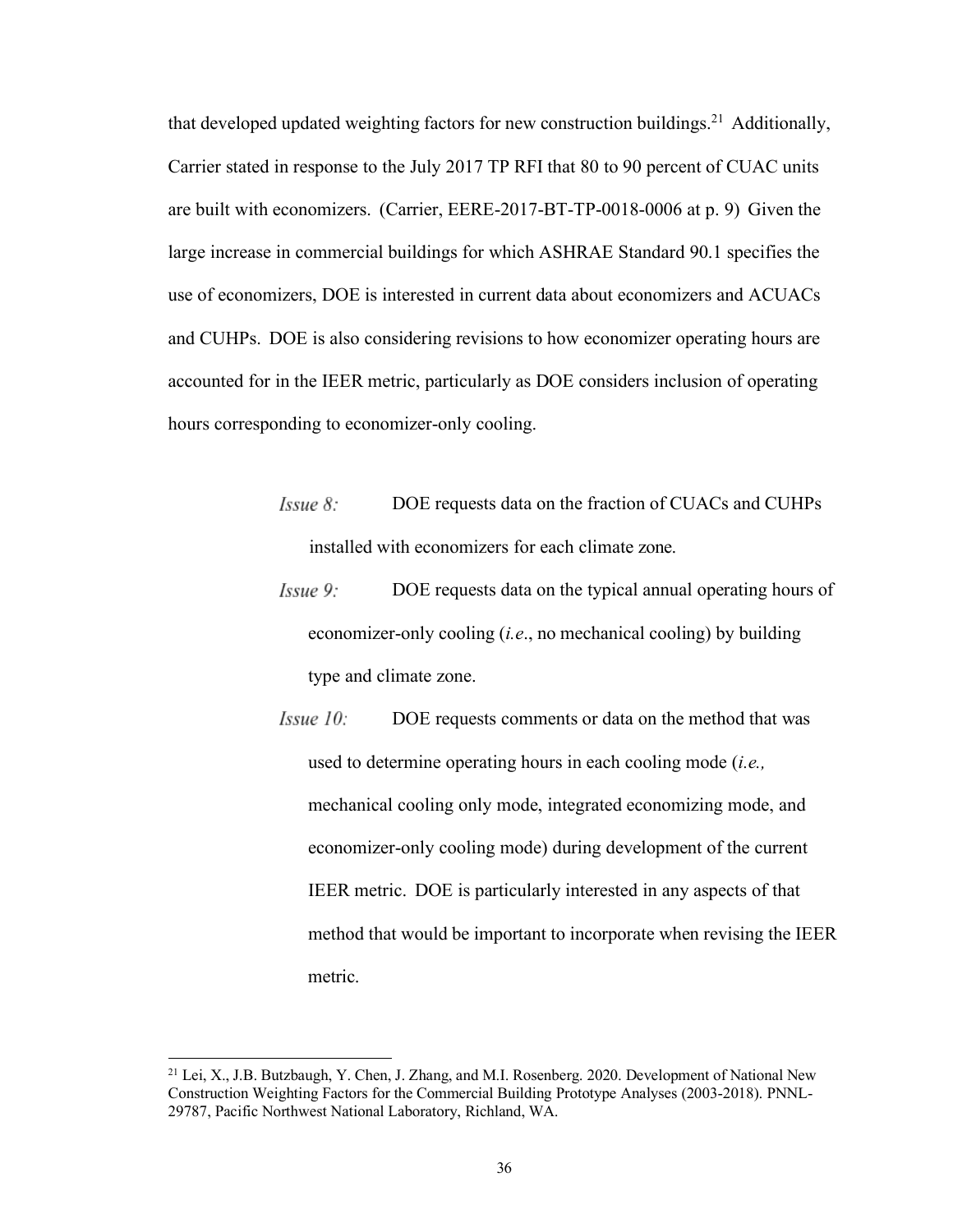b. Building Types

DOE understands that the current IEER metric was developed using the cooling loads for three building types (offices, retail, and schools), the shipment-weighted market shares for those three building types, and weather data from 15 representative cities, which each represented one of the 15 International Energy Conservation Code ("IECC") climates zones in the United States. These data were used to develop weighting factors at four different load conditions (100, 75, 50, and 25 percent) to represent the average load profile of an ACUAC or CUHP in the U.S. While DOE understands that offices, retail, and schools are large markets for ACUACs and CUHPs, there are other building types that have large volumes of ACUAC and CUHP installations. The DOE commercial reference buildings<sup>22</sup> and the ASHRAE building prototypes<sup>23</sup> assign a packaged rooftop air conditioner as the default HVAC equipment to the prototypes for full-service restaurants, quick-service restaurants, and non-refrigerated warehouses. The updated weighting factors for new construction building prototypes in the June 2020 PNNL report<sup>24</sup> show that full-service restaurants, quick-service restaurants, and non-refrigerated warehouses<sup>25</sup> represent over 14 percent of new construction buildings. Therefore, DOE is considering revisions to the IEER metric to include additional building types beyond offices, retail, and schools.

<sup>22</sup> Available at *[www.energy.gov/eere/buildings/commercial-reference-buildings](http://www.energy.gov/eere/buildings/commercial-reference-buildings)*

<sup>23</sup> Available at *[www.energycodes.gov/prototype-building-models](http://www.energycodes.gov/prototype-building-models)*

<sup>24</sup> Lei, X., J.B. Butzbaugh, Y. Chen, J. Zhang, and M.I. Rosenberg. 2020. Development of National New Construction Weighting Factors for the Commercial Building Prototype Analyses (2003-2018). PNNL-29787, Pacific Northwest National Laboratory, Richland, WA.

<sup>&</sup>lt;sup>25</sup> DOE notes that a typical warehouse has three zones and not all are conditioned by a CUAC or CUHP, only the fine storage area (*i.e.,* area for storing fine art, antiques, and other items that are temperaturesensitive). The bulk storage area is not air-conditioned. The warehouse office is small enough that it would use a smaller capacity unit than a CUAC or CUHP.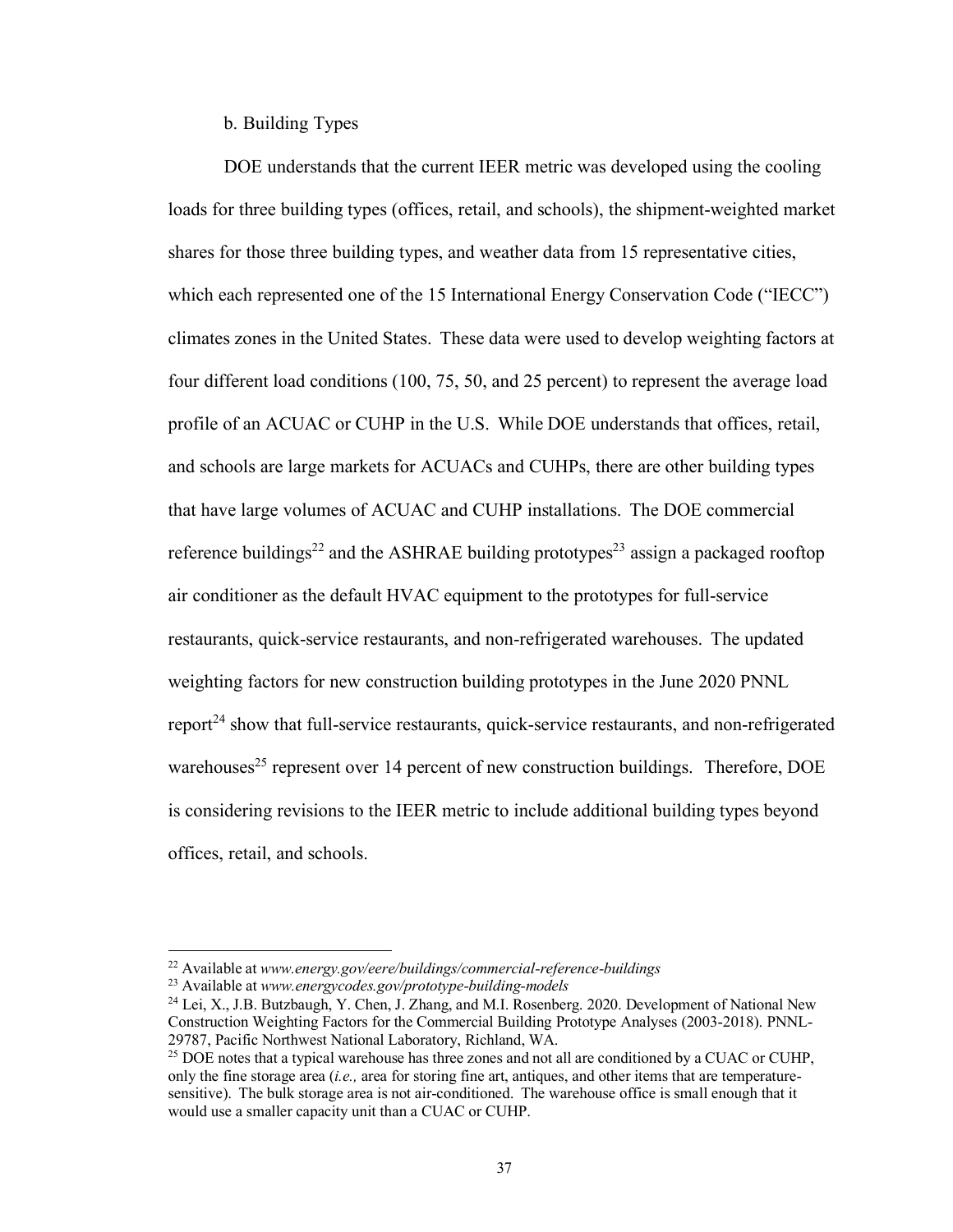- $I \, \text{S} \, \text{S} \, \text{S} \, \text{S} \, \text{S} \, \text{S} \, \text{S} \, \text{S} \, \text{S} \, \text{S} \, \text{S} \, \text{S} \, \text{S} \, \text{S} \, \text{S} \, \text{S} \, \text{S} \, \text{S} \, \text{S} \, \text{S} \, \text{S} \, \text{S} \, \text{S} \, \text{S} \, \text{S} \, \text{S} \, \text{S} \, \text{S} \, \text{S} \, \text{S} \, \text{S} \,$ DOE requests the shipment-weighted market share by building type for CUACs and CUHPs.
- $I\$ {S}sue 12: DOE requests comment or data on the supporting basis and method used to determine hourly cooling loads (for each building type and by building location) in developing the current IEER metric. DOE is particularly interested in any aspects of that method that would be important to incorporate if it should decide to revise the IEER metric.

#### <span id="page-38-0"></span>4. Power Consumption of Heat Rejection Components for WCUACs

WCUACs are typically installed in the field with separate heat rejection components that reject heat from the water loop to outdoor ambient air, but these separate heat rejection components are not included in testing of WCUACs. These heat rejection components typically consist of a circulating water pump (or pumps) and a cooling tower. To account for the power that would be consumed by these components in field installations, Section 6.1.1.7 of AHRI 340/360-2022 specifies that WCUACs with cooling capacities less than 135,000 Btu/h shall add 10.0 W to the total power of the unit for every 1,000 Btu/h of cooling capacity.

The industry test procedure for dedicated outdoor air systems ("DOASes") – AHRI 920-2020, "2020 Standard for Performance Rating of Direct Expansion-Dedicated Outdoor Air System Units" – includes a different method to account for the additional power consumption of water pumps, with a pump power adder referred to as the "water pump effect" being added to the calculated total unit power. Specifically, Section 6.1.6 of AHRI 920-2020 specifies that the water pump effect is calculated with an equation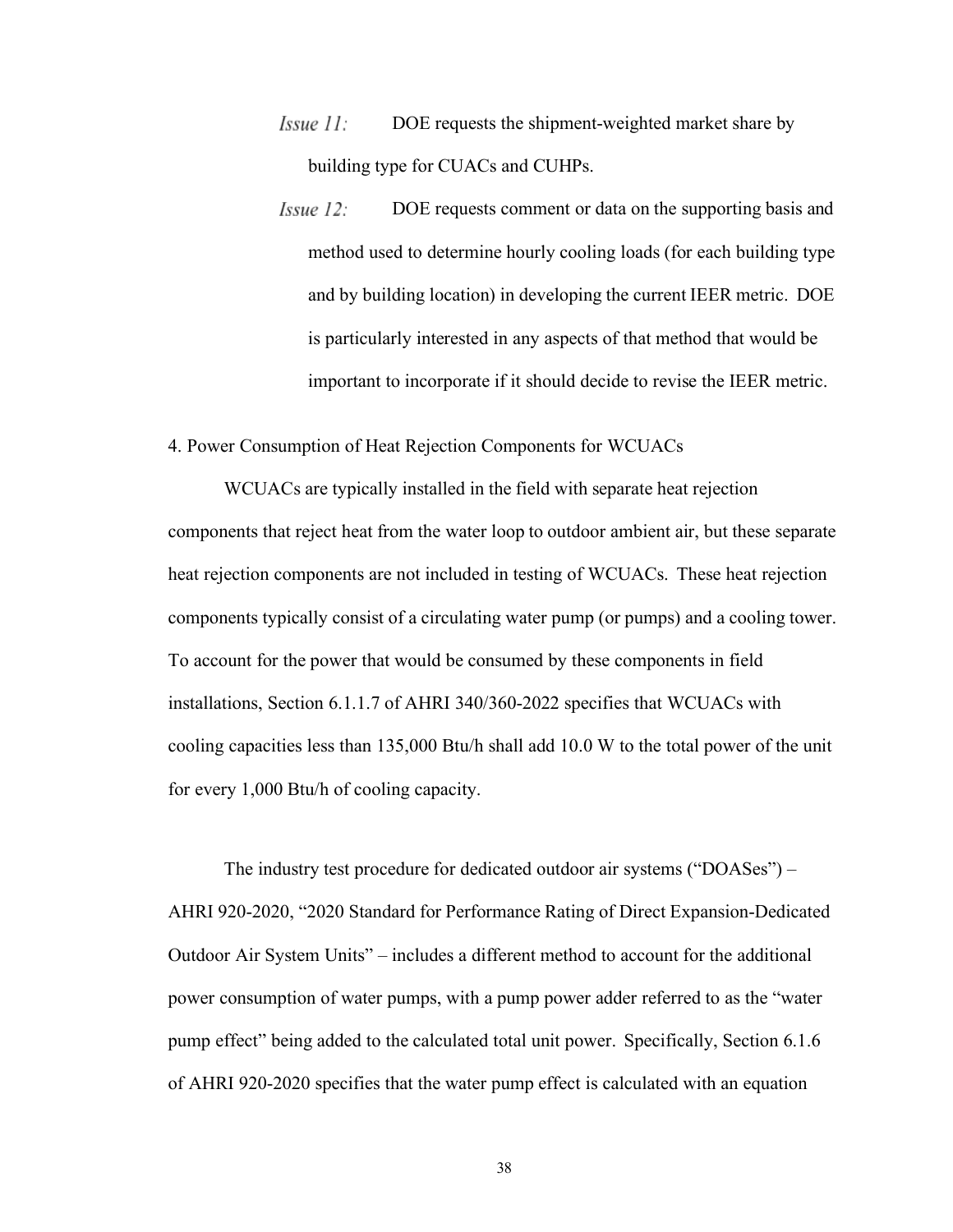dependent on the water flow rate and liquid pressure drop across the heat exchanger, including a term that assumes a liquid ESP of 20 feet of water column. DOE is considering whether the AHRI 920-2020 approach would also be representative for WCUACs.

> $Is sue 13.$ DOE seeks comment on the representativeness of the AHRI 920-2020 approach to account for power consumption of external heat rejection components in WCUACs, as compared to the approach in AHRI 340/360-2022.

Water-cooled air conditioners and heat pumps rely on pumps to circulate the water that transfers heat to or from refrigerant in the water-to-refrigerant coil. Most water-cooled units rely on external circulating water pumps; however, some water-cooled units in other equipment categories (*e.g.*, water-source heat pumps and DOASes) have integral pumps included within the unit that provide this function. For such units with integral pumps, test provisions are warranted to specify how to test with the integral  $pump - e.g.,$  provisions specifying the liquid ESP at which to operate the integral pump. AHRI 340/360-2022 does not contain provisions specific to testing WCUACs with integral pumps. In contrast, DOE recently proposed to require that water-source DOASes with integral pumps be tested with a liquid ESP of 20 ft of water column (consistent with the liquid ESP assumed in the aforementioned water pump effect calculation specified in AHRI 920-2020 for DOASes). 86 FR 36018, 36060. DOE is not aware of any WCUACs on the market that contain integral pumps, but if such units exist, then additional test provisions may be warranted.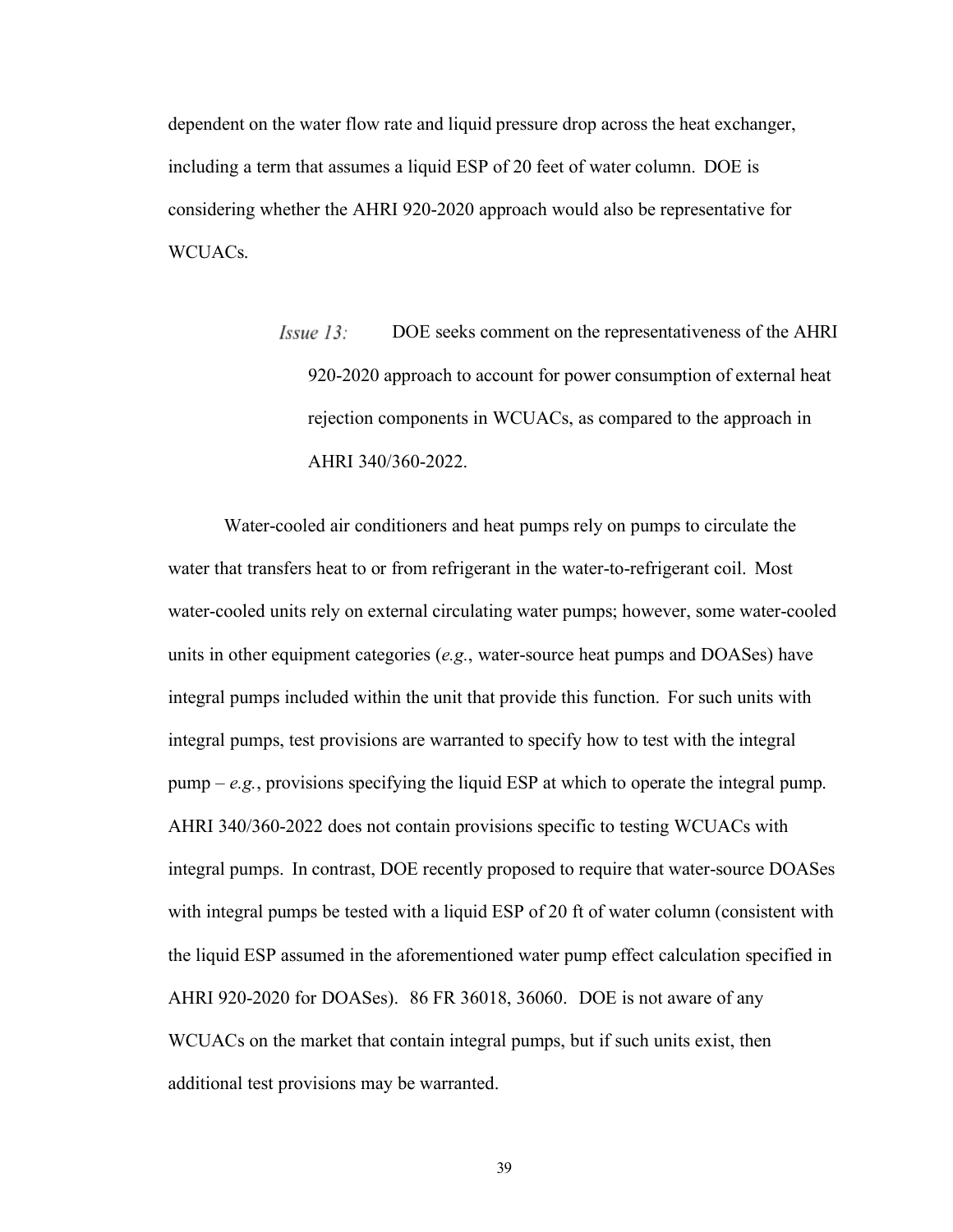$I_{SS}$ ue 14: DOE seeks comment on the prevalence of WCUACs with integral pumps. If such units exist, DOE seeks comment on what liquid ESP would be representative for testing.

#### <span id="page-40-0"></span>*B. Energy Conservation Standards*

In the following sections, DOE has identified several issues on which it seeks input to aid in the development of the technical and economic analyses regarding whether amended standards for ACUACs and ACUHPs may be warranted.

DOE is considering amended energy conservation standards for ACUACs and ACUHPs (excluding double-duct systems). In the May 2020 ECS RFI, DOE sought comment regarding the various analyses that DOE routinely uses to analyze more stringent standards. 85 FR 27941. DOE received feedback from interested parties in response to the May 2020 ECS RFI indicating that it was premature to consider amended standards before the 2023 compliance date for the second tier of amended standards adopted in the January 2016 direct final rule.<sup>26</sup> At the present time, DOE recognizes that the ACUAC and ACUHP market is much closer to the 2023 compliance date than the market observed at the time of the May 2020 ECS RFI. Therefore, DOE welcomes any additional feedback in response to the questions posed in the May 2020 ECS RFI that may have changed since the publication of the May 2020 ECS RFI, particularly to the extent that ACUAC and ACUHP markets and technologies have changed in the last two years.

<sup>26</sup> AHRI, EERE-2019-BT-STD-0042-0014 at p. 3; Trane, EERE-2019-BT-STD-0042-0016 at p. 2.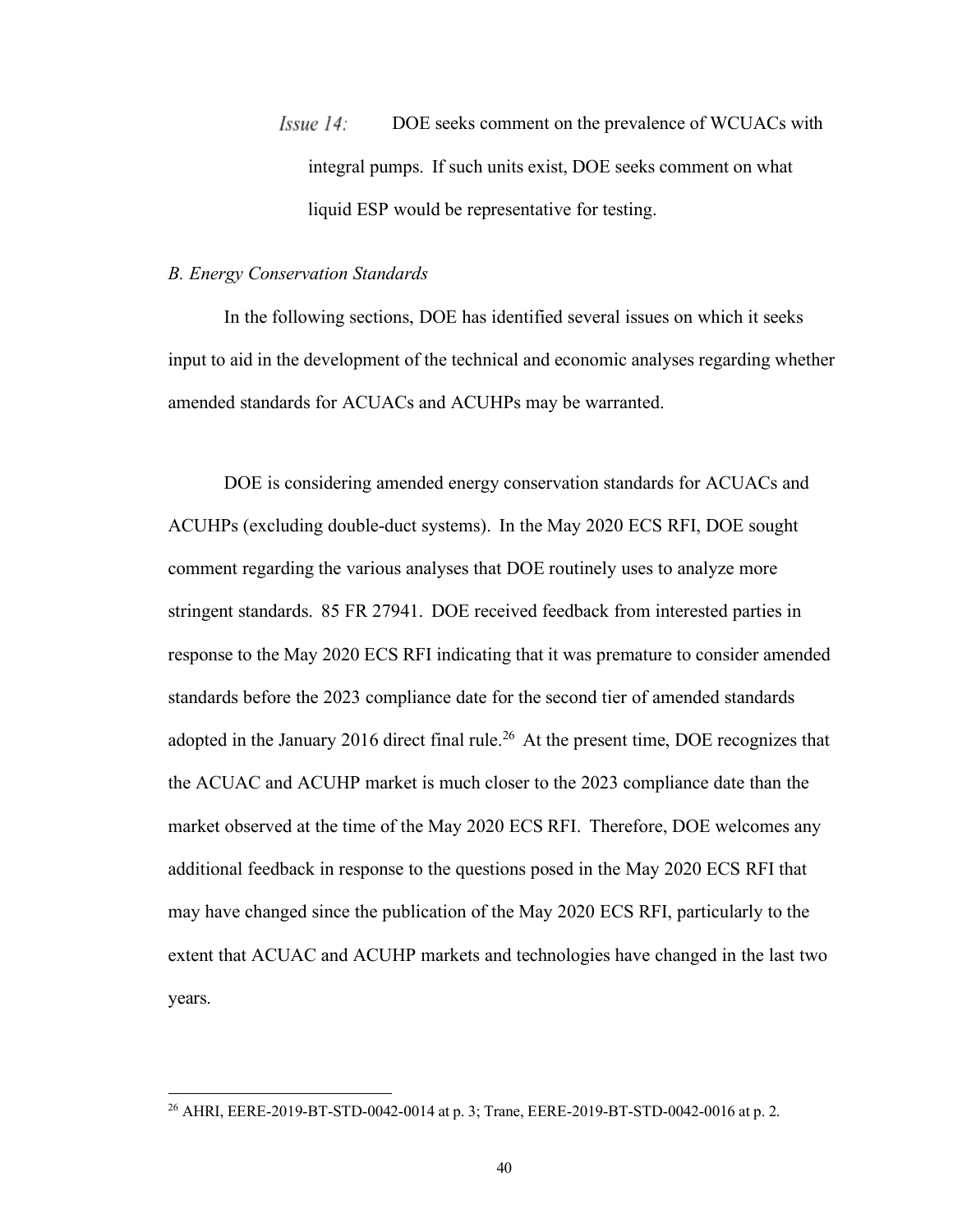Additionally, DOE is seeking specific feedback on alternative refrigerants (as raised by interested parties) and shipments in the following subsections.

#### <span id="page-41-0"></span>1. Alternative Refrigerants

In the May 2020 ECS RFI, DOE presented the technology options screened out in the January 2016 direct final rule, which included alternative refrigerants, and requested comment generally on whether these technology options would continue to be screened out. 85 FR 27941, 27947. Several stakeholders provided feedback on the topic of alternative refrigerants.<sup>27</sup>

AHRI and Carrier recommended that DOE not consider alternative refrigerants as a technology option on the bases of technological feasibility and practicability to manufacture, install, and service. (AHRI, EERE-2019-BT-STD-0042-0014 at p. 5; Carrier, EERE-2019-BT-STD-0042-0013 at p. 7) The Joint Commenters suggested that DOE consider alternative refrigerants as a technology option for ACUACs and ACUHPs. (Joint Commenters, EERE-2019-BT-STD-0042-0023 at pp. 3-4) The Joint Commenters referenced testing conducted by Oak Ridge National Laboratory and Trane that found using R-452B as a replacement for R-410A improves efficiency by 5 percent. (*Id*.) NEEA and Trane recommended that DOE consider the effect of new low global warming

<sup>27</sup> AHRI, EERE-2010-BT-STD-0042-0014 at pp. 2, 4-7; Joint Commenters, EERE-2019-BT-STD-0042- 0023 at pp. 3-4; CA IOUs, EERE-2019-BT-STD-0042-0020 at p. 5; Carrier, EERE-2019-BT-STD-0042- 0013 at pp. 5, 7-8, 10; Goodman, EERE-2019-BT-STD-0042-0017 at p. 3; NEEA, EERE-2019-BT-STD-0042-0024 at p. 9; Trane, EERE-2019-BT-STD-0042-0016 at pp. 4-5, 7, 10.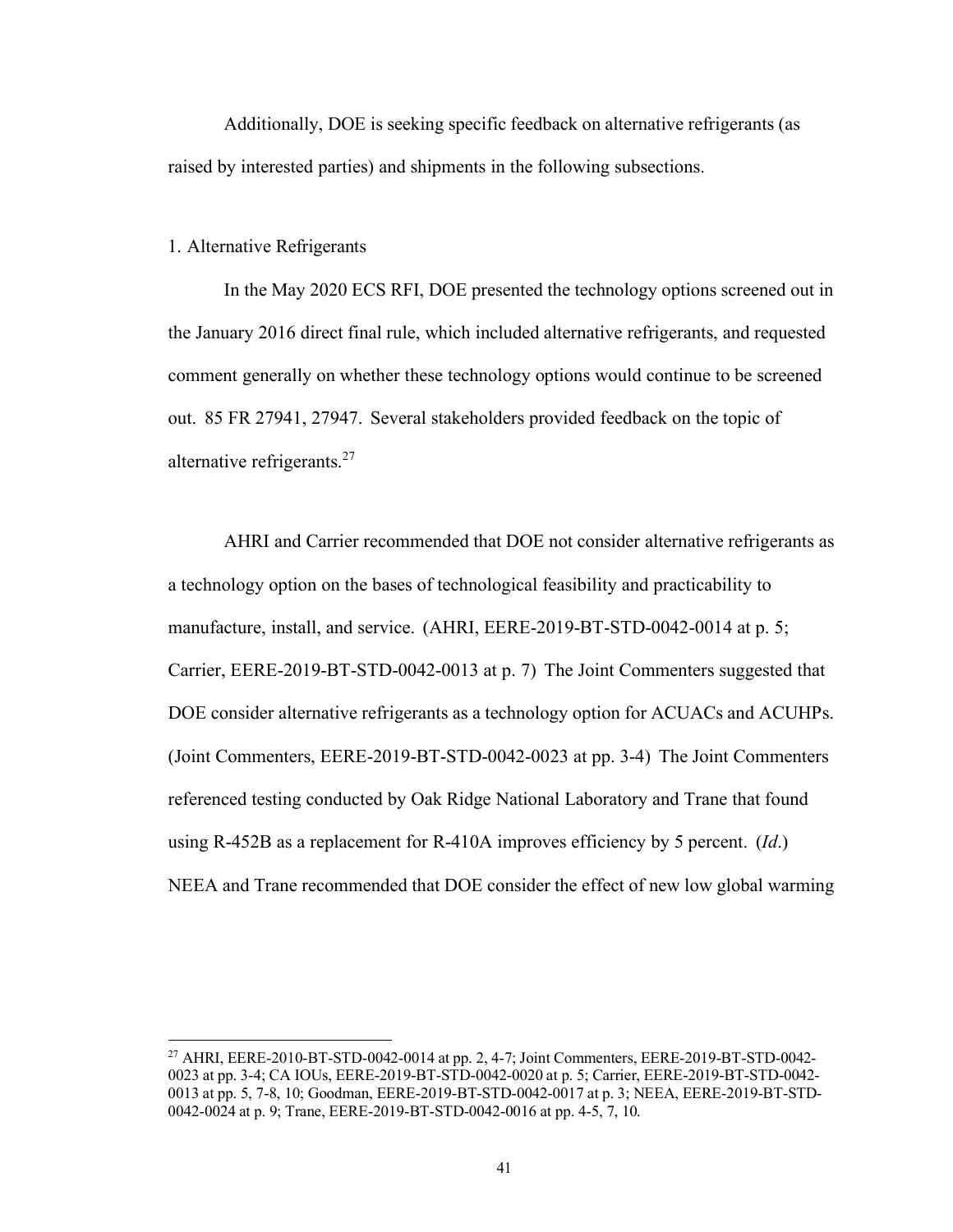potential ("GWP") refrigerants on efficiency, cost, design, and size of the units. (NEEA, EERE-2019-BT-STD-0042-0024 at p. 9; Trane, EERE-2019-BT-STD-0042-0016 at p. 7)

Several commenters stated that the use of low-GWP refrigerants with A2L categorization (*i.e.*, mildly flammable) would require new compressors, additional refrigerant detection sensors, enhanced leak testing for coils, and would result in increased manufacturing and channel distribution complexity. (AHRI, EERE-2019-BT-STD-0042-0014 at p. 6; Carrier, EERE-2019-BT-STD-0042-0013 at p. 5; Goodman, EERE-2019-BT-STD-0042-0017 at p. 3; Trane, EERE-2019-BT-STD-0042-0016 at p. 5) AHRI stated that the combined costs to add sensors, controls, and other components for these new refrigerants and the costs of those refrigerants will increase cost 10 to 15 percent over the minimum designs for the 2018 standards. (AHRI, EERE-2019-BT-STD-0042-0014 at p. 7)

DOE recognizes the transition away from the use of R-410A refrigerant in ACUACs and ACUHPs and the multiple drivers of this transition, including state<sup>28</sup> and ongoing Environmental Protection Agency ("EPA") regulations.<sup>29</sup> DOE understands that the implementation of mildly flammable refrigerants at the quantities that would be typically required for installation in commercial buildings requires an allowance under

 $28$  For example, California has implemented regulations that limit the use of high-GWP refrigerants. Beginning January 1, 2025, California will prohibit the use of refrigerants with a GWP greater than 750 in CUACs and CUHPs. *See* California Code of Regulations, Title 17, Division 3, Chapter 1, Subchapter 10 Climate Change, Article 4, Subarticle 5, section 95374(c).

 $^{29}$  EPA completed a rulemaking to phase down production and consumption of hydrofluorocarbons ("HFCs") through an allowance allocation on October 5, 2021 (86 FR 55116) and set allowances for 2022 on October 7, 2021 (86 FR 55841). Additionally, EPA published a notice of its intent to conduct a traditional (*i.e*., non-negotiated) rulemaking on December 29, 2021, with regard to restricting, fully, partially, or on a graduated schedule, the use of regulated substances, which includes high-GWP refrigerants, in a sector or subsector in which the regulated substance is used. 86 FR 74080.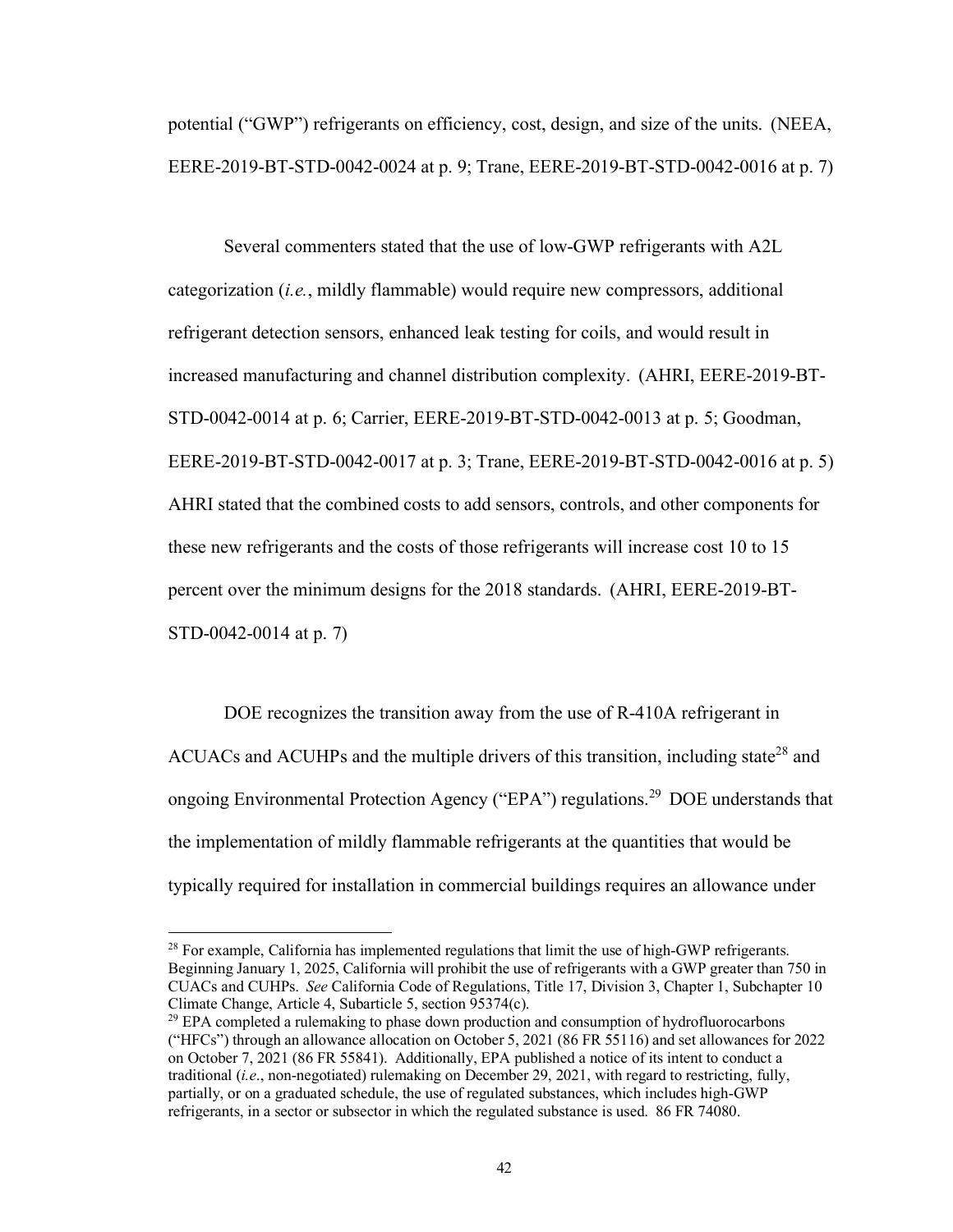state and local building codes. Further, DOE is aware that multiple manufacturers of ACUACs and ACUHPs have already announced plans to transition to a specific low-GWP refrigerant for their ACUAC and ACUHP models.

DOE notes that the earliest possible compliance date for amended standards for ACUACs and ACUHPs, barring any amendment of standards by ASHRAE 90.1, would be January 1, 2029. 42 U.S.C. 6313(a)(6)(C)(iv) Given the timelines of both enacted and potential state and Federal regulatory changes regarding the phasedown of high-GWP refrigerants, DOE understands low-GWP refrigerants may be used in ACUACs and ACUHPs in the U.S. by the time potential amended standards could take effect. As such, to inform an engineering analysis to evaluate more stringent standards, DOE is interested in the effects of the implementation of low-GWP refrigerants on efficiency and cost of ACUACs and ACUHPs.

- $I\$ {S} DOE requests data on the impact of low-GWP refrigerants as replacements for R-410A on (1) the cooling and heating capacities and compressor power of ACUACs and ACUHPs at various temperature conditions, including, but not limited to, the temperatures currently included in the IEER metric; and (2) the size and design of heat exchangers and compressors used in ACUACs and ACUHPs.
- $I\$ {S}sue 16: DOE seeks any additional data and feedback on the cost of implementing low-GWP refrigerants in ACUACs and ACUHPs beyond the comments received in response to the May 2020 ECS RFI.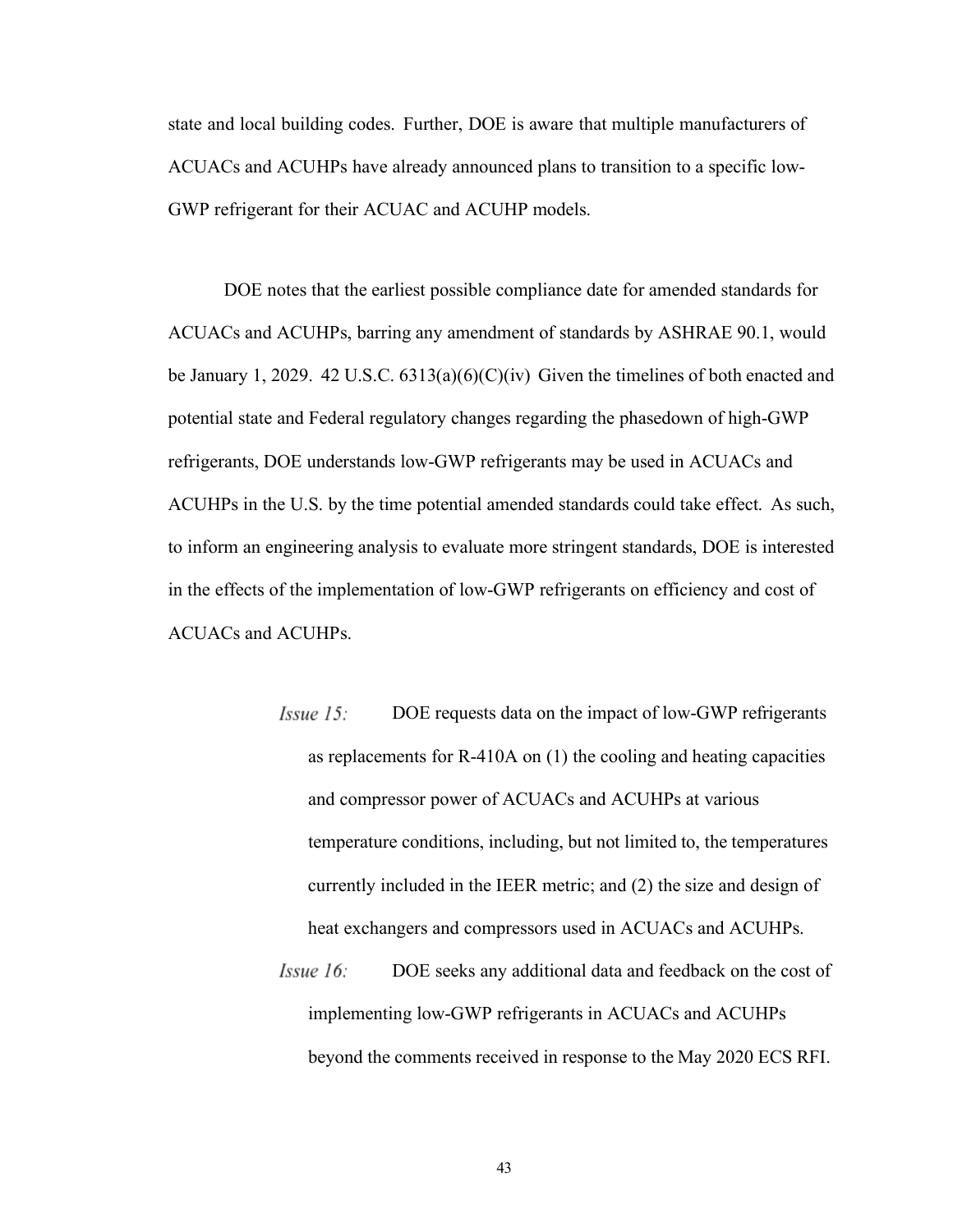#### <span id="page-44-0"></span>2. Shipments

DOE develops shipments forecasts of CUACs and CUHPs to calculate the national impacts of potential amended energy conservation standards on energy consumption, net present value, and future manufacturer cash flows. DOE shipments projections are based on available historical data broken out by equipment class and capacity. Current shipments estimates allow for a more accurate model that captures recent trends in the market and inform the no-new-standards case efficiency distribution. The national impact of a higher efficiency level is measured relative to the distribution of efficiency levels in the no-new-standards case. Therefore, the development of a no-newstandards case efficiency distribution has a significant impact on the national energy savings and new present value calculation in the national impact analysis. DOE received shipments data for years 2014 and earlier as part of the rulemaking for the January 2016 direct final rule, but DOE has no shipments data for years 2015 to the present. A time series of shipments is useful for projecting shipments accurately in the future because historical shipments are important for predicting the future market. A time series also enables DOE to better forecast trends in shipments by efficiency level in the national impact analysis.

In the May 2020 ECS RFI, DOE requested shipments data for ACUACs and ACUHPs but received none. 85 FR 27941, 27953. Given the importance of shipments data and the no-new-standards case efficiency distribution to the national impact analysis, DOE is again requesting current data on shipments and efficiency for ACUACs and ACUHPs.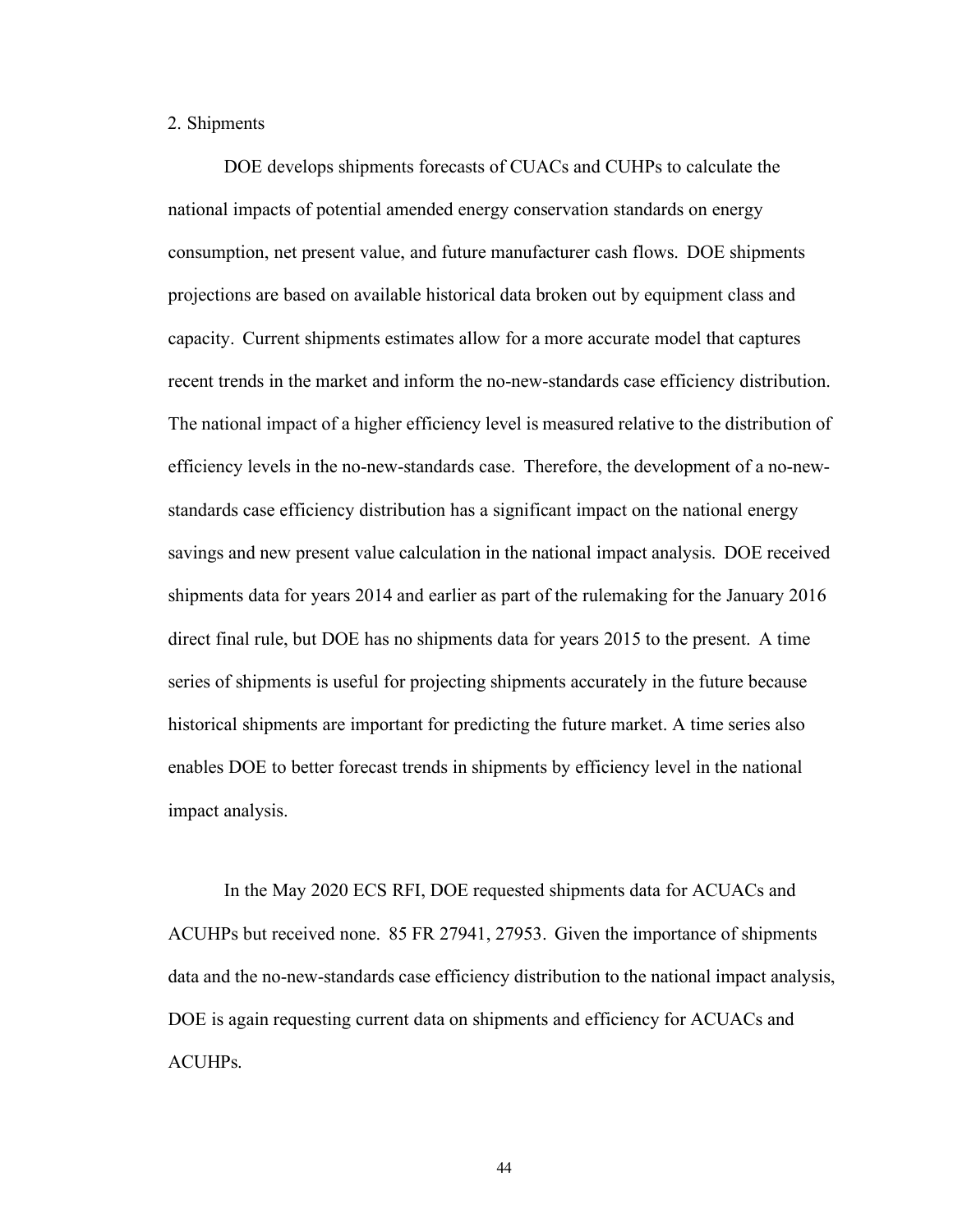$I \, \text{S} \, \text{S} \, \text{S} \, \text{S} \, \text{S} \, \text{S} \, \text{S} \, \text{S}$ DOE requests current shipments data for ACUACs and ACUHPs by equipment class, capacity, and efficiency level. If available, DOE requests historical shipments data going back to 2015. If disaggregated fractions of annual shipments are not available at the equipment class level by equipment size and efficiency level, DOE requests more aggregated fractions of annual shipments at the equipment category level.

#### <span id="page-45-0"></span>**III. Submission of Comments**

DOE invites all interested parties to submit in writing by the date specified in the **DATES** section of this document, comments and information on matters addressed in this document and on other matters relevant to DOE's consideration of amended test procedures for CUACs and CUHPs and amended energy conservations standards for ACUACs and ACUHPs (excluding double-duct systems). After the close of the comment period, DOE will review the public comments received and may begin collecting data and conducting the analyses discussed in this document.

*Submitting comments* via *[www.regulations.gov](http://www.regulations.gov/)*. The *[www.regulations.gov](http://www.regulations.gov/)* web page requires you to provide your name and contact information. Your contact information will be viewable to DOE Building Technologies Office staff only. Your contact information will not be publicly viewable except for your first and last names, organization name (if any), and submitter representative name (if any). If your comment is not processed properly because of technical difficulties, DOE will use this information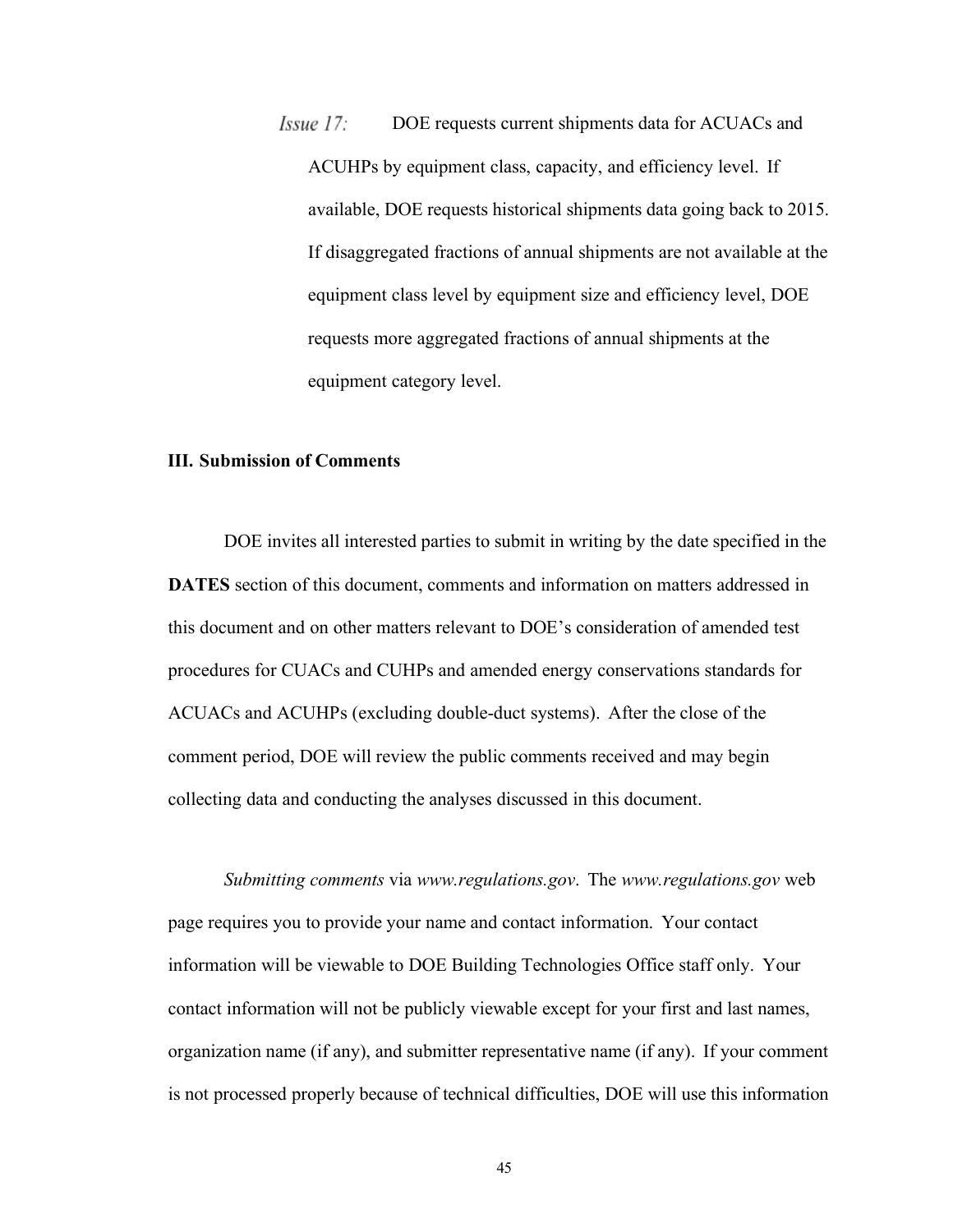to contact you. If DOE cannot read your comment due to technical difficulties and cannot contact you for clarification, DOE may not be able to consider your comment.

However, your contact information will be publicly viewable if you include it in the comment or in any documents attached to your comment. Any information that you do not want to be publicly viewable should not be included in your comment, nor in any document attached to your comment. If this instruction is followed, persons viewing comments will see only first and last names, organization names, correspondence containing comments, and any documents submitted with the comments.

Do not submit to *[www.regulations.gov](http://www.regulations.gov/)* information for which disclosure is restricted by statute, such as trade secrets and commercial or financial information (hereinafter referred to as Confidential Business Information ("CBI")). Comments submitted through *[www.regulations.gov](http://www.regulations.gov/)* cannot be claimed as CBI. Comments received through the website will waive any CBI claims for the information submitted. For information on submitting CBI, see the Confidential Business Information section.

DOE processes submissions made through *[www.regulations.gov](http://www.regulations.gov/)* before posting. Normally, comments will be posted within a few days of being submitted. However, if large volumes of comments are being processed simultaneously, your comment may not be viewable for up to several weeks. Please keep the comment tracking number that *[www.regulations.gov](http://www.regulations.gov/)* provides after you have successfully uploaded your comment.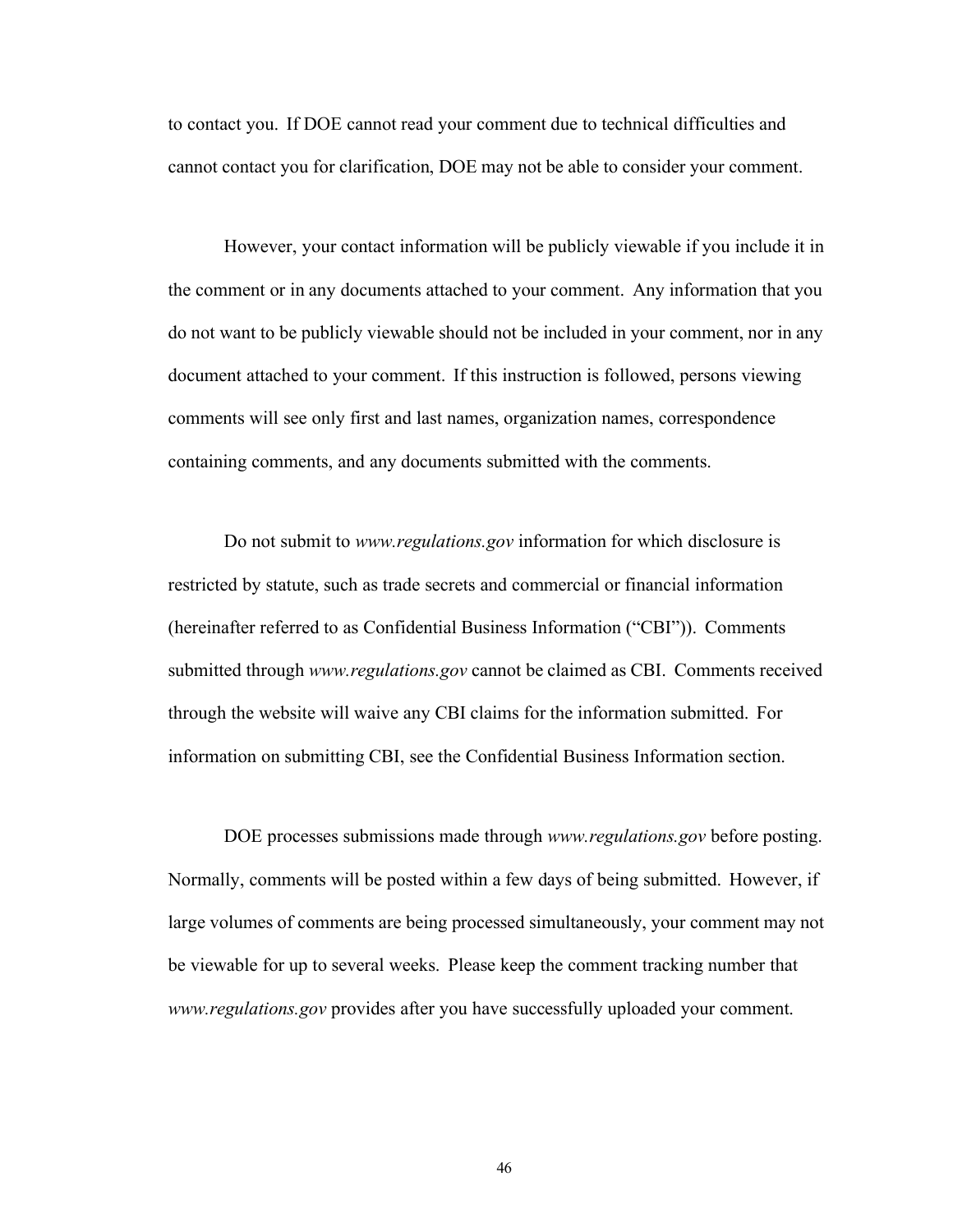*Submitting comments via email, hand delivery/courier, or postal mail*. Comments and documents submitted via email, hand delivery/courier, or postal mail also will be posted to *[www.regulations.gov](http://www.regulations.gov/)*. If you do not want your personal contact information to be publicly viewable, do not include it in your comment or any accompanying documents. Instead, provide your contact information on a cover letter. Include your first and last names, email address, telephone number, and optional mailing address. The cover letter will not be publicly viewable as long as it does not include any comments.

Include contact information each time you submit comments, data, documents, and other information to DOE. If you submit via postal mail or hand delivery/courier, please provide all items on a CD, if feasible, in which case it is not necessary to submit printed copies. No faxes will be accepted.

Comments, data, and other information submitted to DOE electronically should be provided in PDF (preferred), Microsoft Word or Excel, WordPerfect, or text (ASCII) file format. Provide documents that are not secured, written in English and free of any defects or viruses. Documents should not contain special characters or any form of encryption and, if possible, they should carry the electronic signature of the author.

*Campaign form letters*. Please submit campaign form letters by the originating organization in batches of between 50 to 500 form letters per PDF or as one form letter with a list of supporters' names compiled into one or more PDFs. This reduces comment processing and posting time.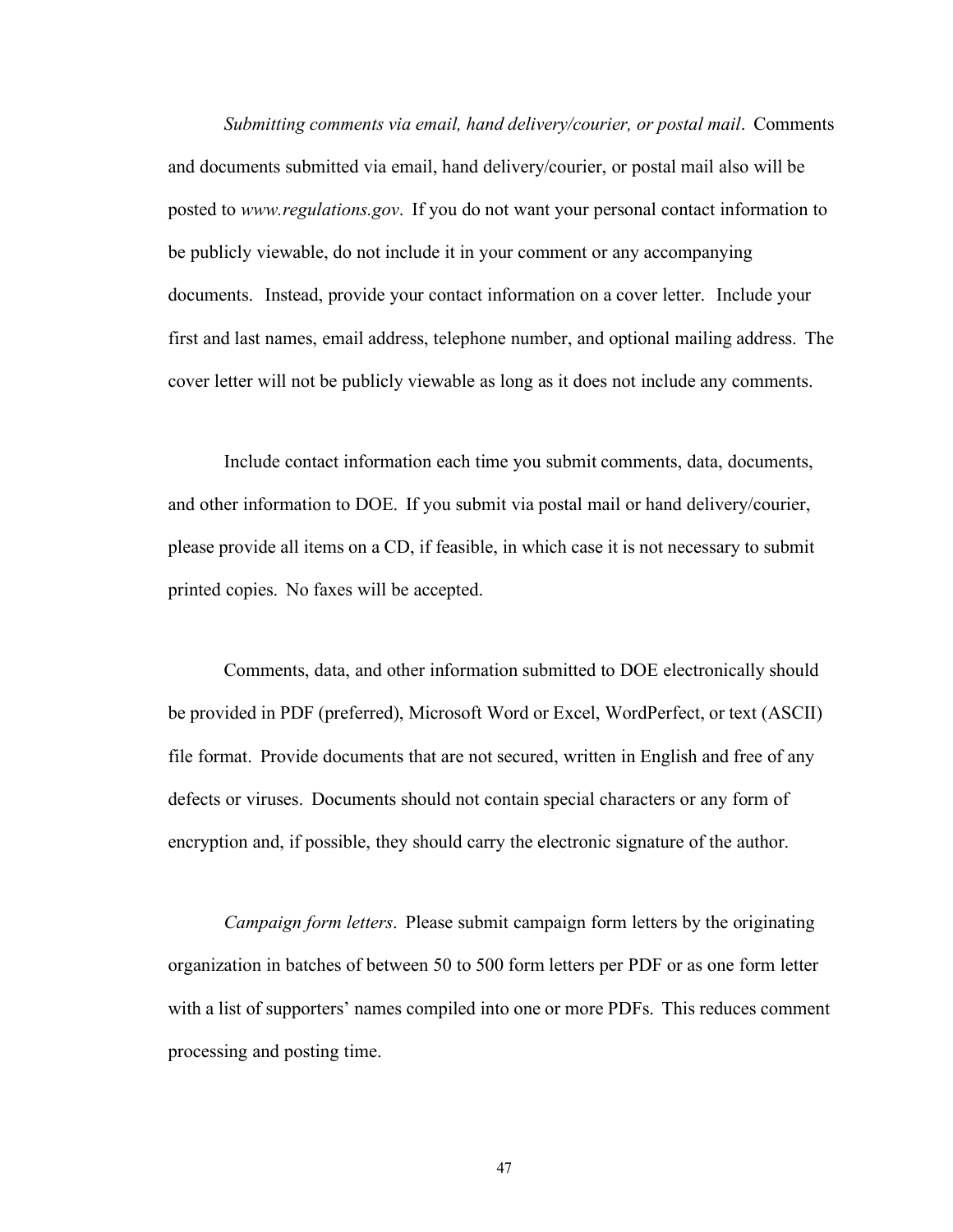*Confidential Business Information*. Pursuant to 10 CFR 1004.11, any person submitting information that he or she believes to be confidential and exempt by law from public disclosure should submit via email two well-marked copies: one copy of the document marked confidential including all the information believed to be confidential, and one copy of the document marked "non-confidential" with the information believed to be confidential deleted. DOE will make its own determination about the confidential status of the information and treat it according to its determination.

It is DOE's policy that all comments may be included in the public docket, without change and as received, including any personal information provided in the comments (except information deemed to be exempt from public disclosure).

DOE considers public participation to be a very important part of the process for developing energy conservation standards. DOE actively encourages the participation and interaction of the public during the comment period in this process. Interactions with and between members of the public provide a balanced discussion of the issues and assist DOE. Anyone who wishes to be added to the DOE mailing list to receive future notices and information about this process or would like to request a public meeting should contact Appliance and Equipment Standards Program staff at (202) 287-1445 or via email at *[ApplianceStandardsQuestions@ee.doe.gov](mailto:ApplianceStandardsQuestions@ee.doe.gov)*.